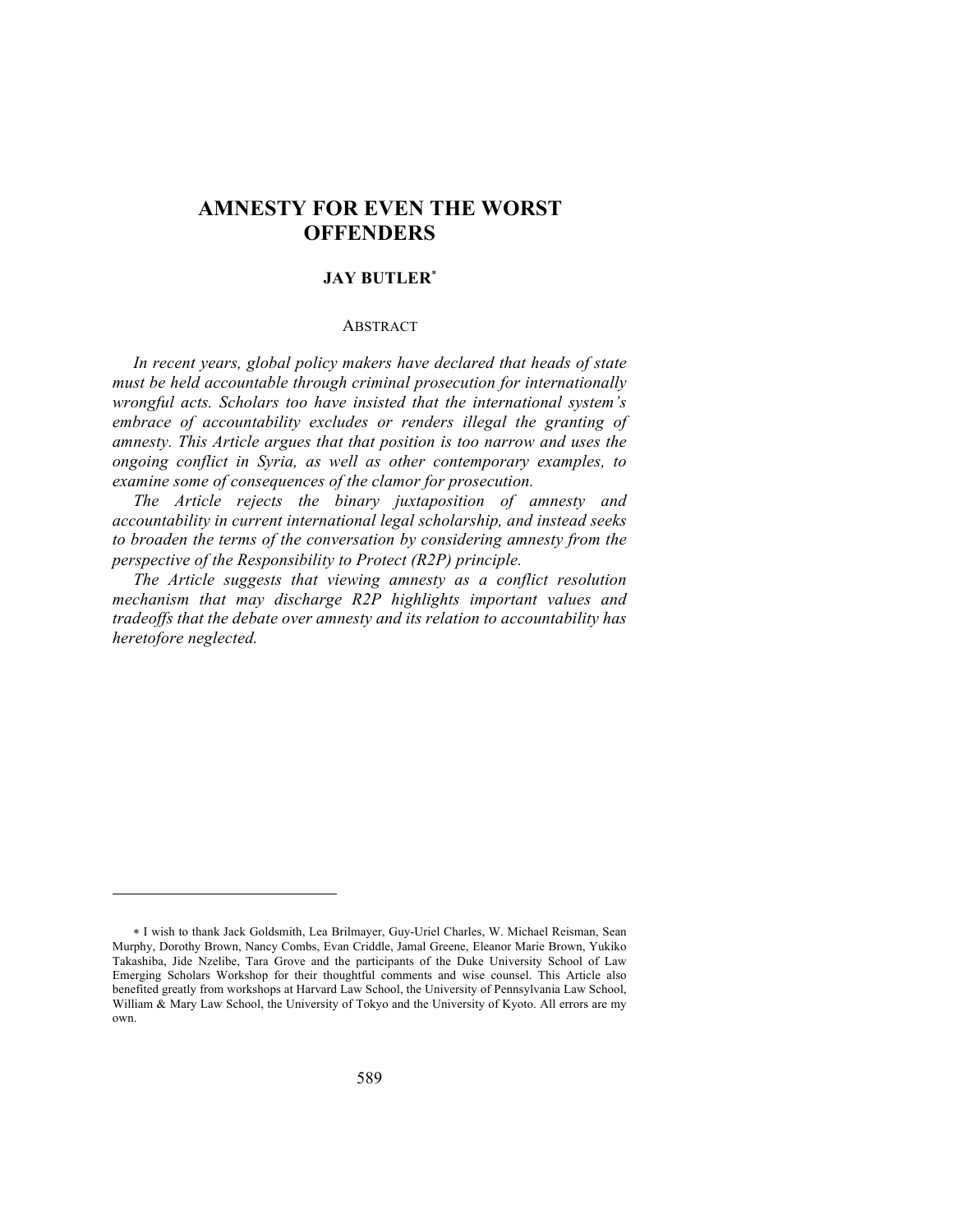# TABLE OF CONTENTS

|                                                          | 591  |
|----------------------------------------------------------|------|
|                                                          | .599 |
|                                                          |      |
|                                                          |      |
|                                                          |      |
| II. INTERNATIONAL CRIMINAL LAW, HUMAN RIGHTS             |      |
|                                                          |      |
| A. International Criminal Court and Ad hoc Tribunals 609 |      |
|                                                          |      |
| C. National Courts and the Obligation                    |      |
|                                                          |      |
|                                                          |      |
|                                                          |      |
|                                                          |      |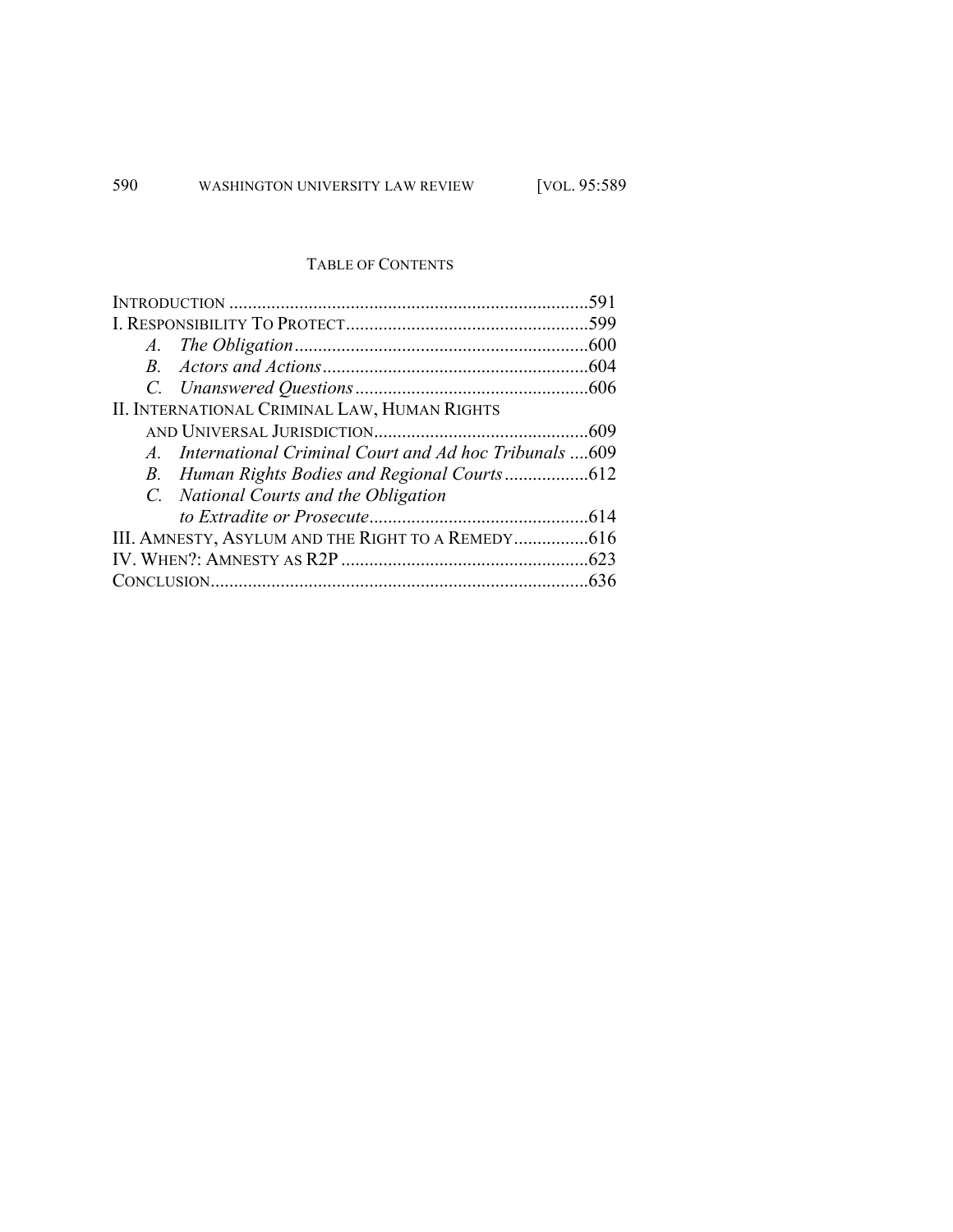1

#### **INTRODUCTION**

"[I]n seasons of insurrection or rebellion, there are often critical moments, when a well-timed offer of pardon to the insurgents or rebels may restore the tranquility of the commonwealth; and which, if suffered to pass unimproved, it may never be possible afterwards to recall $"$ <sup>1</sup>

In February 2012, Martti Ahtisaari, former Finnish Prime Minister and then envoy for a group of retired international statesmen known as The Elders, sought to broker peace negotiations in Syria. Ahtisaari visited each delegation of the UN Security Council's five permanent members in search of a consensus solution. Russia had been adamant in its public support for the sitting regime of President Assad, but in private, Russian Ambassador Vitaly Churkin admitted to Ahtisaari that the international community should find "an elegant way for Assad to step aside."<sup>2</sup>

It is unclear whether Assad would have accepted exile in some third state.<sup>3</sup> However, the Russian Ambassador's private admission that his country favored amnesty and asylum for Assad provided a brief opening for an internationally brokered resolution.

Instead, according to Ahtisaari, Western powers rebuffed the possibility of immunity for Assad on the assumption that opposition groups in Syria would soon topple the regime militarily.<sup>4</sup> Several days after Ahtisaari's overtures, U.S. Secretary of State, Hillary Clinton, branded Assad a war criminal, and the US and its allies have since pressed the Security Council to refer the situation in Syria to the International Criminal Court (ICC) for

<sup>1.</sup> THE FEDERALIST NO. 74, at 386 (Alexander Hamilton) (The Gideon Ed., 2001).

<sup>2.</sup> Julian Borger and Bastien Inzaurralde, *West 'Ignored Russian Offer in 2012 to Have Syria's Assad Step Aside'*, THE GUARDIAN (Sept. 15, 2015), http://www.theguardian.com/world/2015/sep/15/ west-ignored-russian-offer-in-2012-to-have-syrias-assad-step-aside.

Indeed, the Assad family tacitly declined overtures from the Qatari royal family suggesting exile in Doha. *See Assad Emails: 'I'm Sure You Have Many Places to Turn to, Including Doha'*, THE GUARDIAN (Mar. 14, 2012), http://www.theguardian.com/world/2012/mar/14/bashar-al-assad-syria9 ("[L]ooking at the tide of history and the escalation of recent events—we've seen two results—leaders stepping down and getting political asylum or leaders being brutally attacked . . . . [*I*] *only pray that you will convince the president to take this as an opportunity to exit without having to face charges*.") (emphasis in the original).

<sup>4.</sup> *Id. See also* Steven Mufson, *'Assad Must Go': These 3 Little Words are Huge Obstacle for*  Obama on Syria, Wash. Post (Oct. 19, 2015), https://www.washingtonpost.com/business/economy/ assad-must-go-these-three-little-words-present-a-huge-obstacle-for-obama-on-syria/2015/10/19/6a76 baba-71ec-11e5-9cbb-790369643cf9\_story.html?utm\_term=.b93a45f0911c.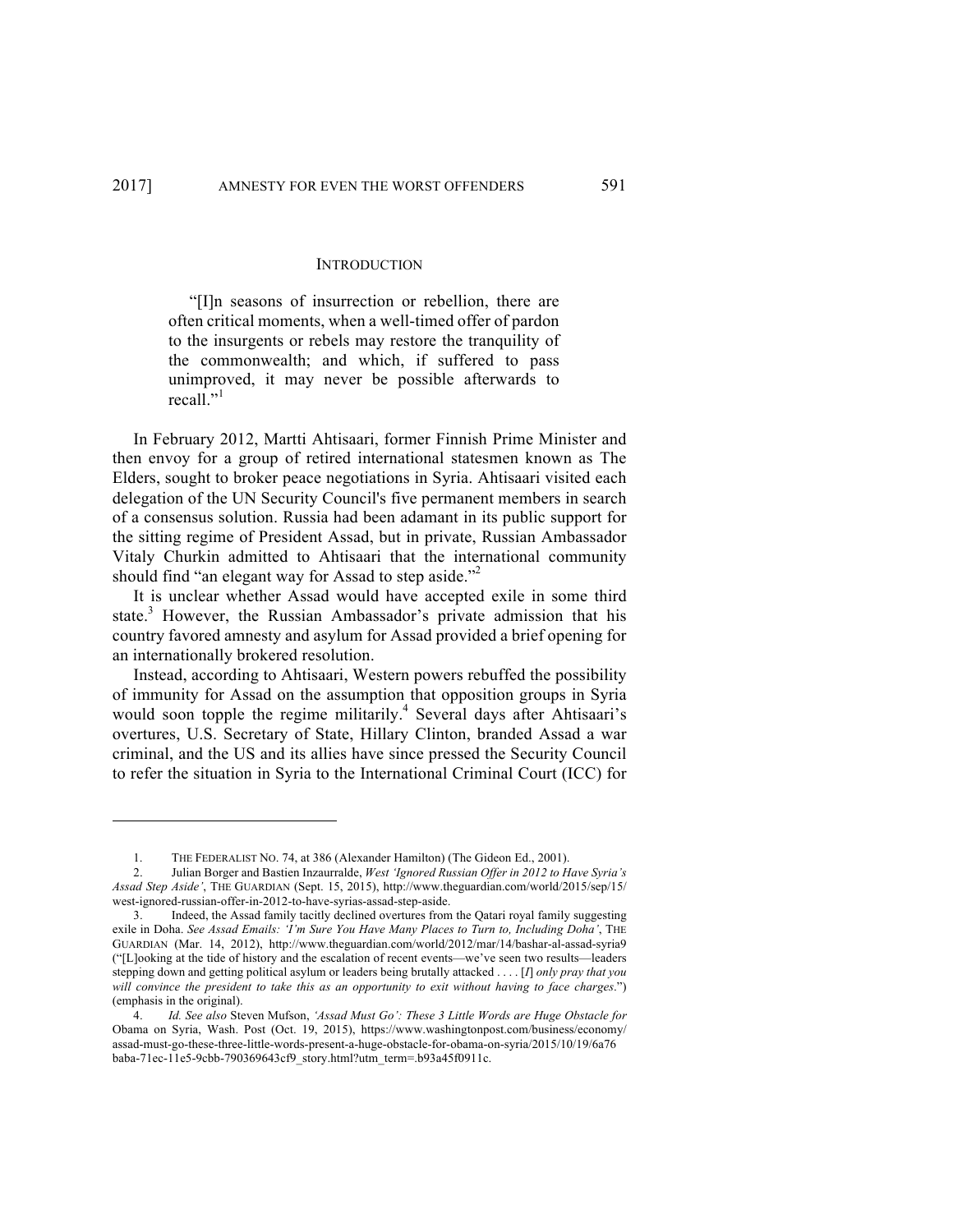investigation and prosecution.<sup>5</sup>

Rather than a swift end with a speedy exit for Assad, the conflict has now been fought to a devastating stalemate.<sup>6</sup> A few years on and the Assad regime has entrenched itself, with mass civilian suffering seemingly the only tangible result of the years-long uprising.<sup>7</sup>

International responses to the conflict in Syria are often weighed according to the responsibility to protect  $(R2P)$ .<sup>8</sup> That principle, first proposed by a commission of experts in 2001 and since endorsed in modified form by UN member states during the 2005 World Summit, insists that the international community has a duty (not merely a right) to intervene diplomatically or, as a last resort, militarily when a government is unwilling or unable to protect its people from large-scale loss of life.<sup>9</sup>

Though the principle that the international community has an affirmative obligation to act in order to rescue people in a state where grave abuses are occurring may seem intuitive or even obvious to some, any embrace of the

<sup>5.</sup> *Clinton: Assad 'Fits Definition' of War Criminal*, BBC NEWS (Feb. 28, 2012), http://www.bbc.com/news/world-middle-east-17199446; U.N. SCOR, 69th Sess., 7180th Mtg. at 4, U.N. Doc. S/PV.7180 (May 22, 2014); S.C. Draft Res. S/2014/348 (vetoed by China and Russia) (May 22, 2014).

<sup>6.</sup> Statement of the Secretary-General, UN Security Council, 7774th Mtg., UN Doc. S/PV.774 (Sept. 21, 2016) ("The Syrian tragedy shames us all. The collective failure of the international community should haunt every member of the Security Council. Well over 300,000 Syrians have been killed, half of the country's population has been uprooted and much of its infrastructure lies in ruins.").

<sup>7.</sup> Rep. of the Indep. Int'l Comm'n of Inquiry on the Syrian Arab Republic, U.N. Doc. A/HRC/30/48, ¶ 8 (Aug. 13, 2015) ("None of the belligerents seem either close to collapse or positioned to secure an outright military triumph. After more than four years of fighting, all have secured sufficient support channels, territorial gains and operational capabilities to sustain them for several more years. Without stronger efforts to bring parties to the peace table, ready to compromise, current trends suggest that the Syrian conflict—and the killing and destruction it wreaks—will continue for the foreseeable future.").

<sup>8.</sup> *See* U.N. Secretary-General, *Informal Interactive Dialogue on Fulfilling our Collective Responsibility: International Assistance and the Responsibility to Protect*, U.N. General Assembly (Sept. 8, 2014), http://www.un.org/sg/statements/index.asp?nid=7974; U.N. Secretary-General, *Responsibility to Protect: State Responsibility and Prevention*, U.N. Doc. A/67/929-S/2013/399 (July 9, 2013); Thomas H. Lee, *The Law of War and the Responsibility to Protect Civilians: A Reinterpretation*, 55 HARV. INT'L L.J. 251, 259 (2014); Saira Mohamed, *Omissions, Acts, and the Security Council's (In)actions in Syria*, 31 B.U. INT'L L.J. 413, 420 (2013); Jordan J. Paust, *International Law, Dignity, Democracy and the Arab* Spring, 46 CORNELL INT'L L.J. 1, 9 (2013); Ved P. Nanda, *The Future under International Law of the Responsibility to Protect after Libya and Syria*, 21 MICH. ST. INT'L L. REV. 1, 14 (2013); Saira Mohamed, *Shame in the Security Council*, 90 WASH. U. L. REV. 1191, 1227 (2013); Michael N. Schmitt, *The Syrian Intervention: Assessing the Possible International Law Justifications*, 89 INT'L L. STUD. 744, 752 (2013); Neomi Rao, *The Choice to Protect: Rethinking Responsibility for Humanitarian Intervention*, 44 COLUM. HUM. RTS. L. REV. 697, 698 (2013); Paul R. Williams et al., *Preventing Mass Atrocity Crimes: The Responsibility to Protect and the Syria Crisis*, 45 CASE W. RES. J. INT'L L. 473, 488 (2012).

<sup>9.</sup> Int'l Comm'n on Intervention & State Sovereignty, *The Responsibility to Protect* (2001), http://responsibilitytoprotect.org/ICISS%20Report.pdf; G.A. Res. 60/1, 2005 World Summit Outcome, ¶¶ 138–40 (Sept. 16, 2005).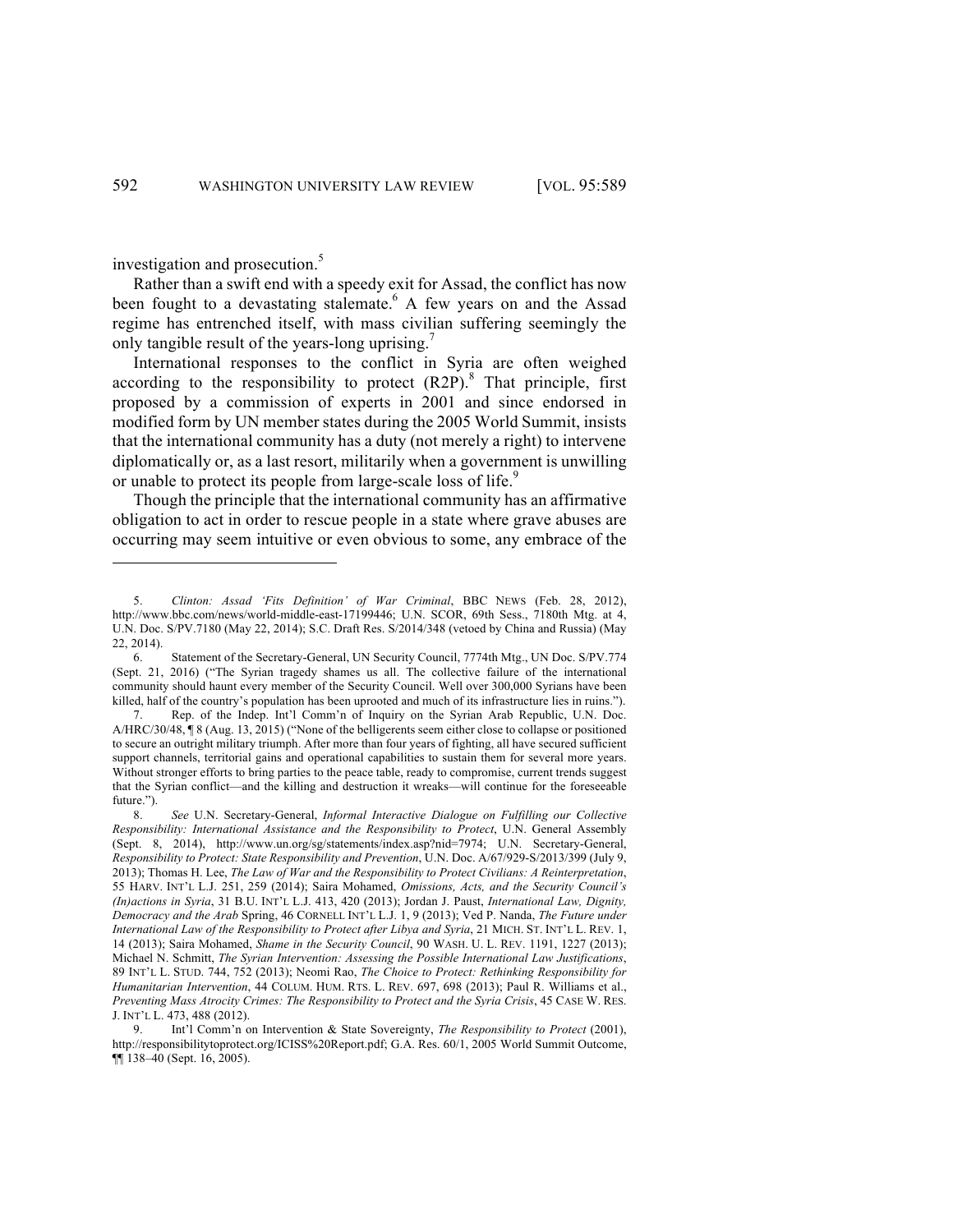responsibility to protect represents a massive shift in thinking within international law. <sup>10</sup> After the Second World War, states were concerned most with preventing another war between states.<sup>11</sup> To accomplish this end, they adopted a binding legal arrangement in the form of the UN Charter that prohibited foreign interference in the domestic affairs of another state and forbade any use of military force except in self-defense or with the approval of the Security Council.<sup>12</sup> Moreover, just a few decades ago, the UN General Assembly adopted a resolution expressing the aspirations of its newly independent, formerly colonized member states in which it affirmed that "[n]o State or group of States has the right to intervene, directly or indirectly, for any reason whatever, in the internal or external affairs of any other State."<sup>13</sup> And, the International Court of Justice has cited this declaration as an indicium of a customary international law prohibition

<sup>10.</sup> *See* Saira Mohamed, *Taking Stock of the Responsibility to Protect*, 48 STAN.J. INT'L L. 319, 319 (2012) (noting that the responsibility to protect "has unsettled traditional understandings of state sovereignty, destabilized the principle of nonintervention, and inspired a robust debate on the use of military force to protect human rights"); Carsten Stahn, *Responsibility to Protect: Political Rhetoric or Emerging Legal Norm?*, 101 AM. J. INT'L L. 99, 99–101 (2007) (describing the development of the responsibility to protect as "almost like a fairy tale," declaring that "[t]he articulation of the concept of the responsibility to protect is a remarkable achievement" and observing that the concept's endorsement by states "is testimony to a broader systemic shift in international law, namely, a growing tendency to recognize that the principle of state sovereignty finds its limits in the protection of 'human security'").

<sup>11.</sup> Indeed, the UN Charter's Preamble begins by stating this concern, declaring that "[w]e the peoples of the United Nations determined to save succeeding generations from the scourge of war, which twice in our lifetime brought untold sorrow to mankind . . . ." *See* U.N. Charter preamble. Article 1 of the Charter continues this theme, stating that "[t]he Purposes of the United Nations are: (1) To maintain international peace and security . . . (2) To develop friendly relations among nations based on respect for the principle of equal rights and self-determination of peoples, and to take other appropriate measures to strengthen universal peace . . . ." *See* U.N. Charter art. 1.

<sup>12.</sup> U.N. Charter art. 2, ¶ 7 ("Nothing contained in the present Charter shall authorize the United Nations to intervene in matters which are essentially within the domestic jurisdiction of any state or shall require the Members to submit such matters to settlement under the present Charter; but this principle shall not prejudice the application of enforcement measures under Chapter VII"); U.N. Charter art. 2,  $\P$ 4 ("All Members shall refrain in their international relations from the threat or use of force against the territorial integrity or political independence of any state, or in any other manner inconsistent with the Purposes of the United Nations."); *see generally* THE CHARTER OF THE UNITED NATIONS: A COMMENTARY 1174–1175 (Simma et al., eds., 3d ed. 2012).

<sup>13.</sup> G.A. Res. 2625 (XXV), (Oct. 24, 1970). As an illustration of the stringency of this approach, when Vietnam invaded Cambodia to overthrow the genocidal regime of the Khmer Rouge, the US and its allies objected that Vietnam's actions violated the UN Charter and refused to allow the successor regime installed by Vietnam to take up Cambodia's seat at the UN. Moreover, Vietnam had to justify its intervention on the basis of self-defense (the only exception to the necessity of Security Council authorization for military force) not its intent to stop the genocide. As such, in the absence of Security Council authorization, international law actually required states not to intervene in such situations. *See*  W. Michael Reisman, *Acting Before Victims Become Victims: Preventing and Arresting Mass Murder*, 40 CASE W. RES. J. INT'L L. 57, 63–64 (2007); Thomas Franck, *When, If Ever, May States Deploy Military Force Without Prior Security Council Authorization?*, 5 WASH. U. J. L. & POL'Y 51, 65–66 (2001).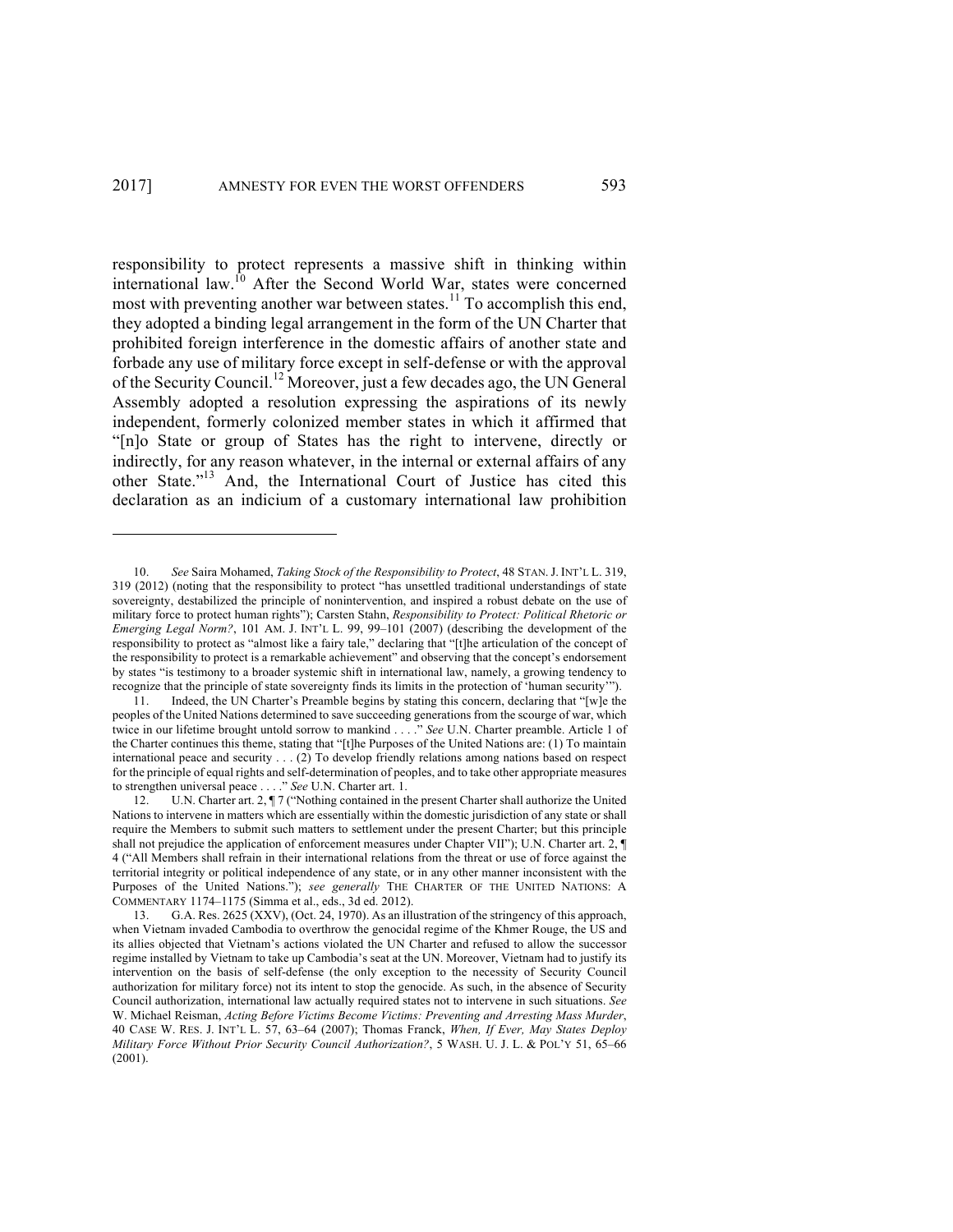against foreign intervention in the affairs of another state.<sup>14</sup>

However, swayed by global inaction in the face of genocidal violence in Rwanda and Bosnia, the international community began to appreciate that a different approach may be required.<sup>15</sup> Some states from the 1990s onward articulated a *right* of humanitarian intervention to justify the discretionary deployment of military force without a Security Council mandate in order to avert human suffering, as was the case with NATO's rationale for its intervention in Kosovo.<sup>16</sup> Responsibility to protect carries this trend a step further, asserting in its strongest formulation that there is not merely a right, but a *positive duty* incumbent on all states to act (either non-militarily or, as a last resort, militarily) to bring an end to grave abuses occurring within a state (even if the underlying conflict itself is only domestic or internal in nature).<sup>17</sup> Accordingly, recognition of the responsibility to protect would represent a radical shift in what is required of states under international law.

Just as the responsibility to protect may be viewed as the manifestation of an international trend against inaction in the face of serious crimes, a concurrent shift has been witnessed in the last couple of decades away from so-called impunity for serious crimes (the notion that perpetrators too often escape unpunished) and toward accountability for such offences.<sup>18</sup> R2P

<sup>14.</sup> Military and Paramilitary Activities in and Against Nicaragua (Nicar. v. U.S.), Merits, Judgment, 1986 I.C.J. Rep.14, 106, ¶ 202 (June 27) ("The principle of non-intervention involves the right of every sovereign State to conduct its affairs without outside interference; though examples of trespass against this principle are not infrequent, the Court considers that it is part and parcel of customary international law . . . . A particular instance of this is General Assembly resolution 2625 (XXV), the Declaration on the Principles of International Law concerning Friendly Relations and Cooperation among States.").

<sup>15.</sup> *See, e.g.*, Press Release, General Assembly, Secretary-General Presents His Annual Report to General Assembly (Sept. 20, 1999) ("If, in those dark days and hours leading up to the [Rwandan] genocide, a coalition of States had been prepared to act in defence of the Tutsi population, but did not receive prompt Council authorization, should such a coalition have stood aside and allowed the horror to unfold?").

<sup>16.</sup> Christopher Greenwood, *Humanitarian Intervention: the Case of Kosovo*, *in* ESSAYS ON WAR IN INTERNATIONAL LAW 593 (2006); Thomas Franck, *Legality and Legitimacy in Humanitarian Intervention*, *in* HUMANITARIAN INTERVENTION 143 (2006); *but see* Sean D. Murphy, HUMANITARIAN INTERVENTION: THE UNITED NATIONS IN AN EVOLVING WORLD ORDER 294–296 (1996).

<sup>17.</sup> Carsten Stahn, *Responsibility to Protect: Political Rhetoric or Emerging Legal Norm?*, 101 AM. J. INT'L L. 99 (2007).

<sup>18.</sup> *See, e.g.*, Payam Akhavan, *Beyond Impunity: Can International Criminal Justice Prevent Future Atrocities?*, 95 AM. J. INT'L L. 7 (2001); Antonio Cassese, *On the Current Trends Towards Criminal Prosecution and Punishment of Breaches of International Humanitarian Law*, 9 EUR. J. INT'L L. 2, 3–4 (1998); MARTHA MINOW, BETWEEN VENGEANCE AND FORGIVENESS: FACING HISTORY AFTER GENOCIDE AND MASS VIOLENCE 25 (1998); Dianne F. Orentlicher, *Settling Accounts: The Duty to Prosecute Human Rights Violations of a Prior Regime*, 100 YALE L.J. 2537, 2540 (1991) (arguing that "the central importance of the rule of law in civilized societies requires, within defined but principled limits, prosecution of especially atrocious crimes" and that "recently developed principles of international law, both customary and conventional, already impose significant obligations in this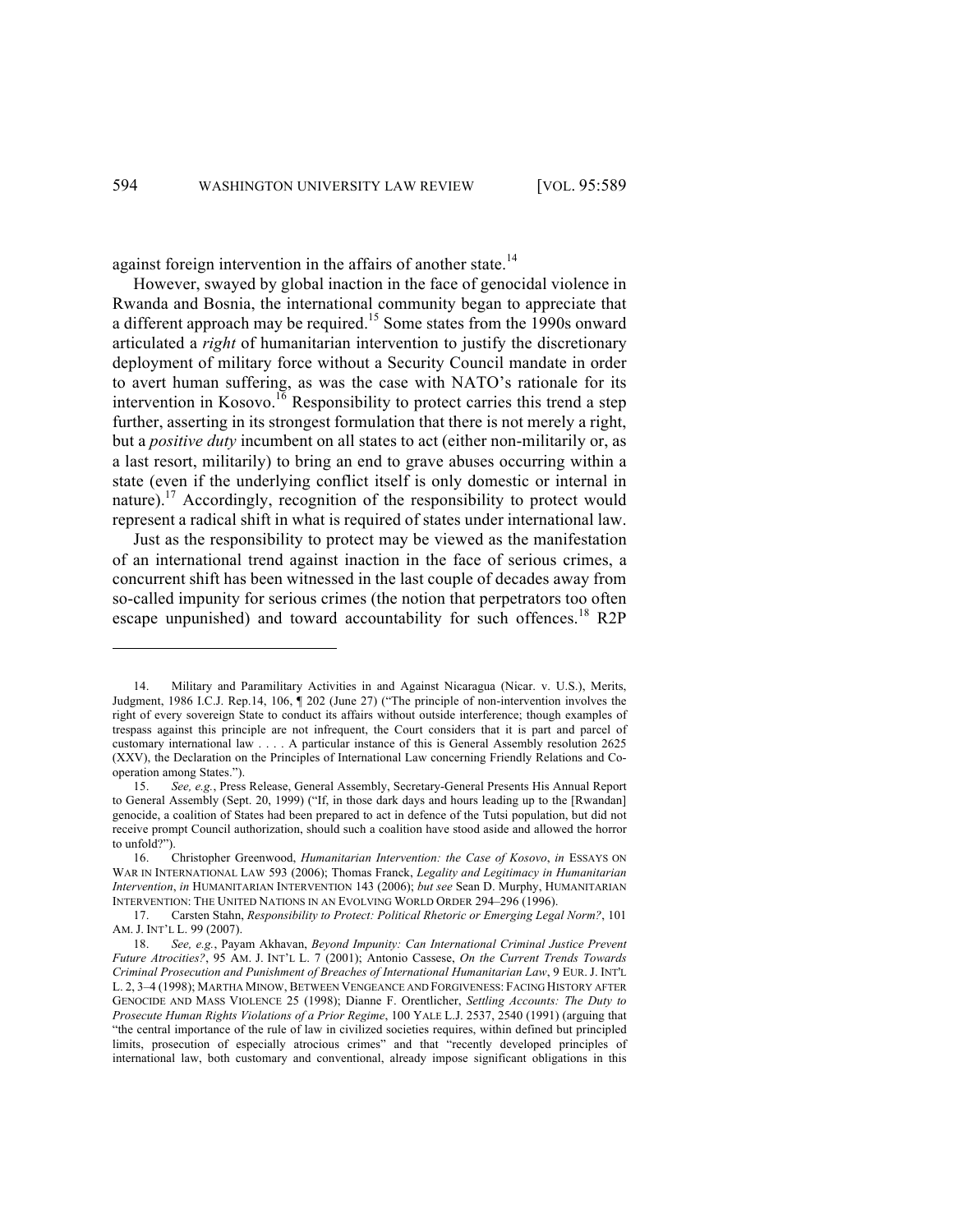itself has been cast as an accountability mechanism, requiring that the international community not allow a government to invoke its state's sovereignty to shield it from outside intervention and that the community not use that sovereignty as an excuse for collective inaction.<sup>19</sup>

Indeed, the report that launched R2P framed the principle as part of an emerging "transition from a culture of sovereign impunity to a culture of national and international accountability" and asserted that R2P's recasting of sovereignty as responsibility "means that the agents of state are responsible for their actions; that is to say, they are accountable for their acts of commission and omission."<sup>20</sup> Moreover, in assessing appropriate means through which the international community might implement R2P and as an illustration of this prevailing assumption, the UN Secretary-General has observed simply that "[r]esponsibility requires accountability."21

As such, a variety of punitive measures, from economic sanctions to outside military intervention, have been contemplated as tools to discharge R2P.<sup>22</sup> And, from the first R2P report onward, officials have assumed that accountability through criminal prosecution either before the ICC or domestically would serve as a natural application of R2P.<sup>23</sup>

regard"); Naomi Roht-Arriaza, *State Responsibility To Investigate and Prosecute Grave Human Rights Violations in International Law*, 78 CAL. L. REV. 449, 452 (1990).

<sup>19.</sup> Louise Arbour, *The Responsibility to Protect as a Duty of Care in International Law and Practice*, 34 REV. INT'L STUD. 445, 450, 457 (2008) (observing that "countries have lost their 'right' to intervene, a discretionary prerogative, and willingly acquired, instead, a responsibility for a failure to act, a failure for which, I suggest, they could be held accountable" and that "the international community's 'default' responsibility to protect . . . is one of the tools through which perpetrators can be both deterred and held to account"); Ibrahim J. Gassama, *Dealing with the World as it is: Reimagining Collective International Responsibility*, 12 WASH. U GLOBAL STUD. L. REV. 695, 737–738 (2013) (arguing that the responsibility to protect may provide a basis for holding states to account for inaction in the face of grave abuses).

<sup>20.</sup> Int'l Comm'n on Intervention & State Sovereignty, *The Responsibility to Protect*, 14, ¶ 2.18 & p.13, ¶ 2.15 (2001).

<sup>21.</sup> U.N. Secretary-General, *The Role of Regional and Sub-regional Arrangements in Implementing the Responsibility to Protect*, ¶ 19, U.N. Doc. A/65/877-S/2011/393 (June 28, 2011).

<sup>22.</sup> Int'l Comm'n on Intervention & State Sovereignty, *The Responsibility to Protect*, 8, ¶¶ 1.37– 1.38 (2001).

<sup>23.</sup> *See, e.g.*, *id.* at 8, ¶ 1.38 (noting that "we [the authors] are also very much concerned with alternatives to military action, including all forms of preventive measures, and coercive intervention measures—sanctions and criminal prosecutions—falling short of military intervention"); U.N. Secretary-General, *Responsibility to protect: timely and decisive response*, ¶ 29, U.N. Doc. A/66/874- S/2012/578 (July 25, 2012) ("The threat of referrals to ICC can undoubtedly serve a preventive purpose and the engagement of ICC in response to the alleged perpetration of crimes can contribute to the overall response. More generally, the emergence of a system of international criminal justice has had a positive influence on the development of the concept of RtoP."); U.N. Secretary-General, *Implementing the Responsibility to Protect*, 12, ¶ 18, U.N. Doc. A/63/677 (Jan. 12, 2009) ("By seeking to end impunity, the International Criminal Court and the United Nations-assisted tribunals have added an essential tool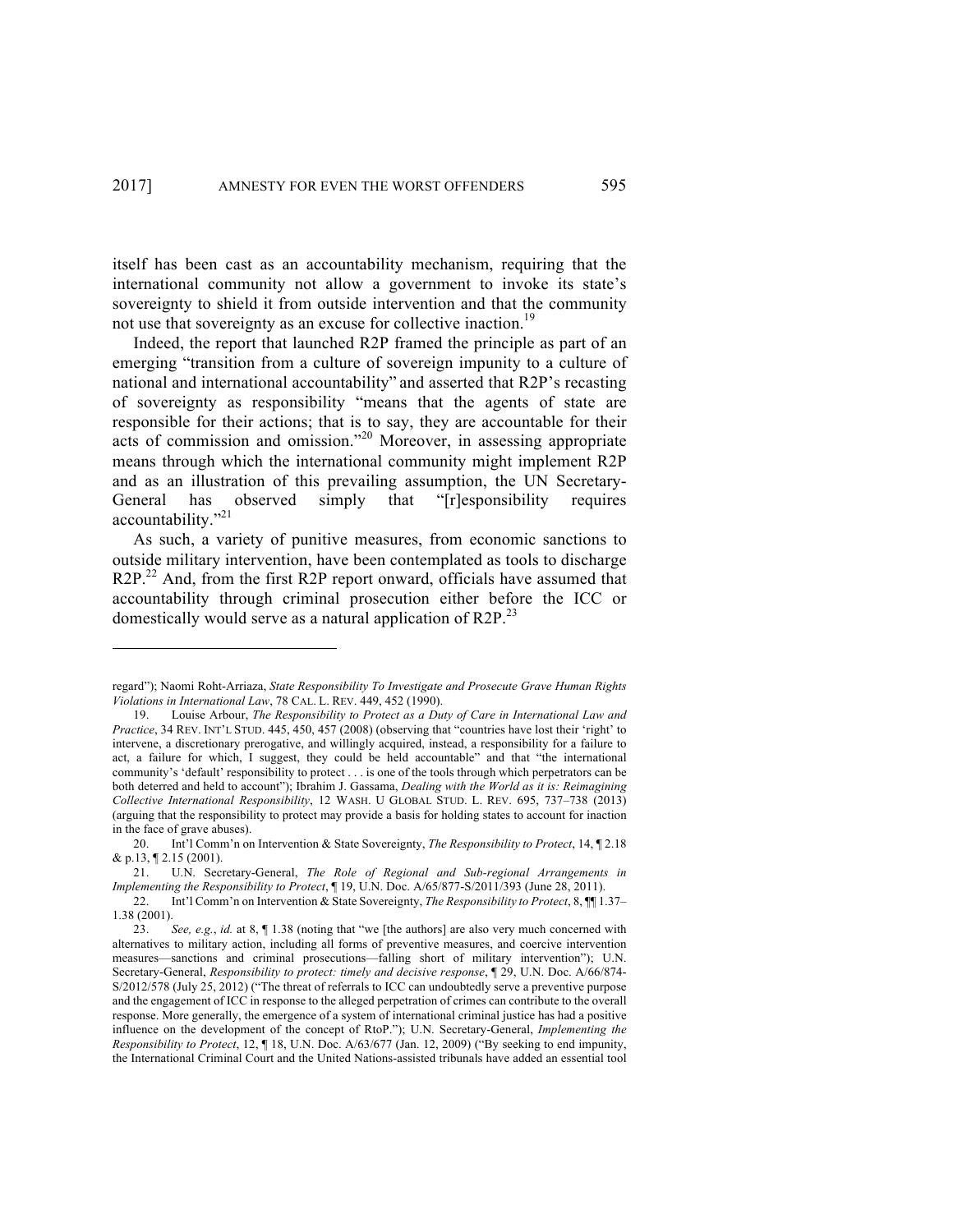Therefore, it is perhaps not surprising that the first R2P report is silent on the question of amnesty or the compatibility of such a mechanism with R2P. Similarly, in his nine reports on implementing R2P, the UN Secretary-General has often praised international criminal law, but has never once mentioned amnesty as a possible tool for conflict resolution.<sup>24</sup> Amnesty or asylum for perpetrators of serious crimes would seem to run contrary to contemporary international law's embrace of accountability, and many scholars have argued that amnesty, as the suspension of criminal accountability, violates international law.<sup>25</sup>

25. *See* PRINCETON PROJECT ON UNIVERSAL JURISDICTION, THE PRINCETON PRINCIPLES ON UNIVERSAL JURISDICTION 31 (2001), https://lapa.princeton.edu/hosteddocs/unive\_jur.pdf ("Amnesties are generally inconsistent with the obligation of states to provide accountability for serious crimes under international law."); Steven R. Ratner, *New Democracies, Old Atrocities*, 87 GEO. LJ. 707, 737, 744–45 (1999) (using interchangeably "accountability" and "criminal accountability" and noting that amnesties equate with a "lack of accountability" or "inconsistency . . . with the purported norm of accountability"); *see also* Juan Carlos Portilla, *Amnesty: Evolving 21st Century Constraints under International Law*, 38 FLETCHER F. WORLD AFF. 169, 190 (2014) ("[T]he doors of both customary international law, and, for many states . . . treaty law are now closed to amnesties. *Jus cogens* norms, state practice, *opinio juris sive necessitates*, and the codification of customary international humanitarian law completed by the ICRC together demonstrate that under a coalesced norm of customary international law, states also have a duty to domestically prosecute international crimes. Though amnesties are not explicitly forbidden in the Rome Statute regime, states under contemporary international law must prosecute international crimes."); Scott W. Lyons, *Ineffective Amnesty: The Legal Impact on Negotiating the End to Conflict*, 47 WAKE FOREST L. REV. 799, 818 (2012) (asserting that "amnesty is invalid when there is a duty to prosecute resulting from either treaties or international customary law"); William W. Burke-White, *Reframing Impunity: Applying Liberal International Law Theory to an Analysis of Amnesty Legislation*, 42 HARV. INT'L L.J. 467, 467 (2001) (observing that amnesty legislation "violates a state's international obligations to prosecute certain crimes and to provide citizens with specific rights of redress"). *But see*

for implementing the responsibility to protect, one that is already reinforcing efforts at dissuasion and deterrence."); Fatou Bensouda, *The Responsibility to Protect: Born out of Necessity*, YOUTUBE (Apr. 2, 2015), https://www.youtube.com/watch?v=j07p8ZhioHw.

<sup>24.</sup> *See* U.N. Secretary-General, *Implementing the Responsibility to Protect: Accountability for Prevention*, U.N. Doc. A/71/1016-S/2017/556 (Aug. 10, 2017); U.N. Secretary-General, *Mobilizing Collective Action: The Next Decade of the Responsibility to Protect*, ¶ 56, U.N. Doc. A/70/999- S/2016/620 (22 July 2016) ("Ensuring accountability for past crimes not only makes future transgressions less likely but it also strikes a general blow against the culture of impunity that future generations of potential perpetrators will be forced to consider as they weigh their options."); U.N. Secretary-General, *A Vital and Enduring Commitment: Implementing the Responsibility to Protect*, U.N. Doc. A/69/981-S/2015/500 (July 13, 2015); U.N. Secretary-General, *Fulfilling our Collective Responsibility: International Assistance and the Responsibility to Protect*, U.N. Doc. A/68/947- S/2014/449 (July 11, 2014); U.N. Secretary-General, *Responsibility to Protect: State Responsibility and Prevention*, ¶ 41, U.N. Doc. A/67/929-S/2013/399 (July 9, 2013) ("The removal of statutory limitations, amnesties or immunities that obstruct the prosecution of State officials and other individuals responsible for atrocity crimes and therefore fall short of international standards, strengthens national legal frameworks for accountability."); U.N. Secretary-General, *Responsibility to Protect: Timely and Decisive Response*, U.N. Doc. A/66/874-S/2012/578 (July 25, 2012); U.N. Secretary-General, *The Role of Regional and Sub-regional Arrangements in Implementing the Responsibility to Protect*, U.N. Doc. A/65/877-S/2011/393 (June 28, 2011); U.N. Secretary-General, *Early Warning, Assessment and the Responsibility to Protect*, U.N. Doc. A/64/864 (July 14, 2010); U.N. Secretary-General, *Implementing the Responsibility to Protect*, U.N. Doc. A/63/677 (Jan. 12, 2009).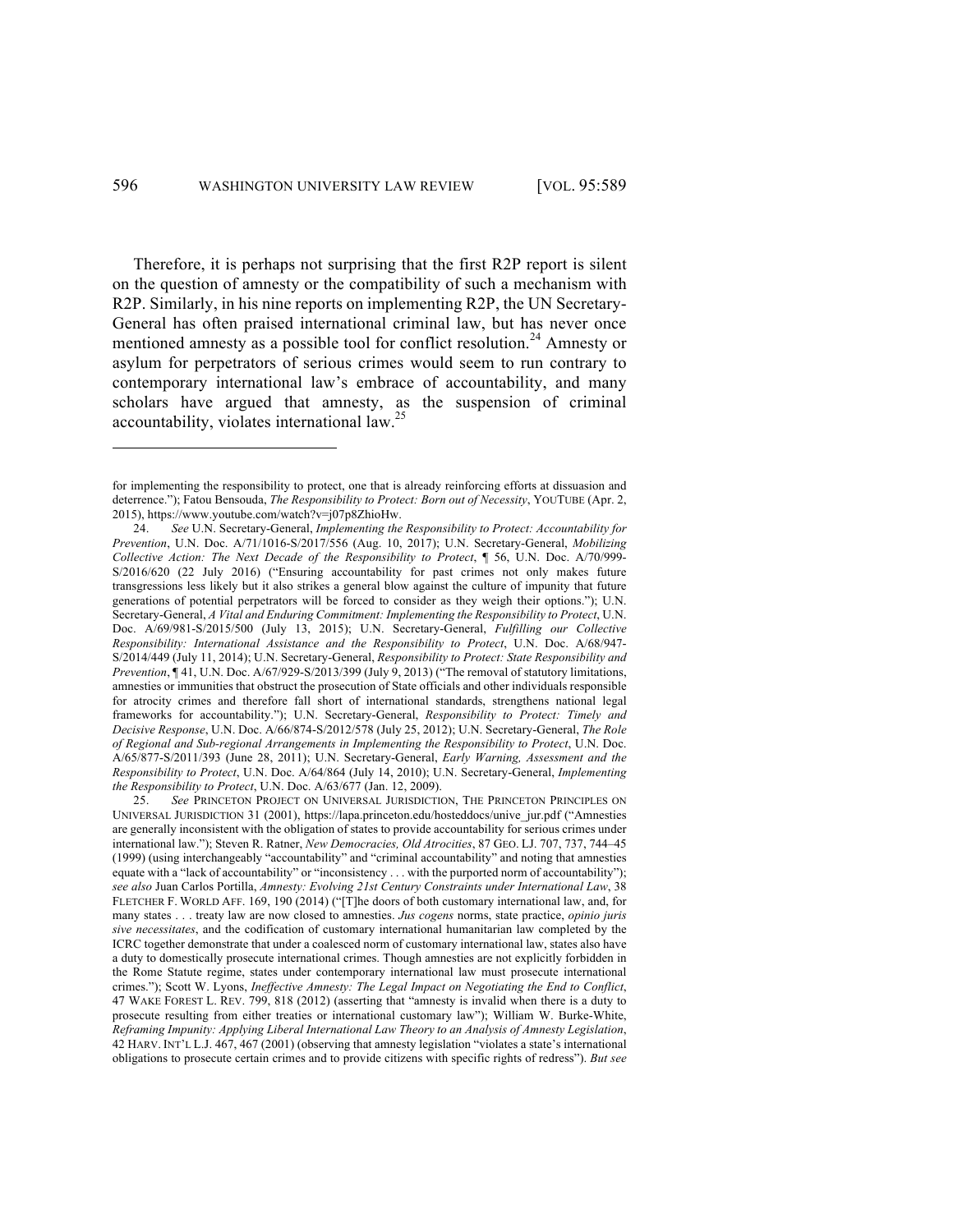Yet, in settings where amnesty has the potential to diffuse conflict, this Article asks whether its grant might be understood as an action in discharge of R2P. To make the issue concrete, we might ask: would a state that negotiated an amnesty for President Assad and offered him political asylum in 2012 so as to facilitate "an elegant way for him to step aside" have undertaken such action in fulfillment of the responsibility to protect?

This question is of vital importance for any state evaluating potential responses to situations of ongoing conflict, since the grant of asylum could place the offering state in violation of the duty to cooperate with international criminal proceedings that seek to prosecute the recipient of the amnesty. Worse, a state that offers this option may open itself to allegations of unlawful complicity with the grave abuses perpetrated by the fleeing head of state for its failure to punish the official now resident in its jurisdiction.<sup>26</sup>

This Article aims to broaden the debate over amnesty and accountability by proposing that amnesty as a conflict resolution tool may be understood within the R2P framework. It does not seek to resolve R2P's various conceptual and practical challenges, nor does it aspire to determine conclusively when amnesty or asylum will be appropriate. The likely success of amnesty or asylum in diffusing conflict is a highly fact and context specific evaluation whose detailed treatment in every scenario is beyond the intended scope of the present inquiry. Instead, the Article pries ajar a door once seemingly slammed shut to argue that amnesty or asylum may be permissible when aligned with R2P. The Article treats R2P in conjunction with amnesty for two reasons.

First, R2P provides a base for thinking through the problem-solving role of international actors not directly engaged in hostilities. Accounts of transitional justice often focus on the choices (prosecute or absolve) available to the state wherein strife has occurred. Yet, little consideration

The Transitional Justice Institute at the University of Ulster, *The Belfast Guidelines on Amnesty and Accountability* 10–11 (2013), http://peacemaker.un.org/sites/peacemaker.un.or g/files/BelfastGuideline s TJI2014.pdf.pdf (declaring that "[a]ccountability should be pursued for international crimes and gross violations of human rights but international law allows states some flexibility and discretion with respect to considering amnesties" and arguing that there is not "an established, explicit and categorical customary prohibition of amnesties for international crimes").

<sup>26.</sup> David. J. Scheffer, *Staying the Course with the International Criminal Court*, 35 CORNELL INT'L L.J. 47, 52 (2002) ("There can no longer be the gap in the international system that has existed in the past; namely, the possibility that an individual in a leadership position of significant political character or military or paramilitary or police rank can plan or otherwise participate in the commission of atrocity crimes and yet enjoy virtual impunity."); William W. Burke-White, *Reframing Impunity; Applying Liberal International Law Theory to an Analysis of Amnesty Legislation*, 42 HARV. INT'L L.J. 467, 479 (2001) ("Basic norms of customary and treaty law would bar any legislation which sought to grant amnesty in relation to the aforementioned acts [torture, crimes against humanity, genocide], even in the face of overwhelming domestic and international support for the amnesty.").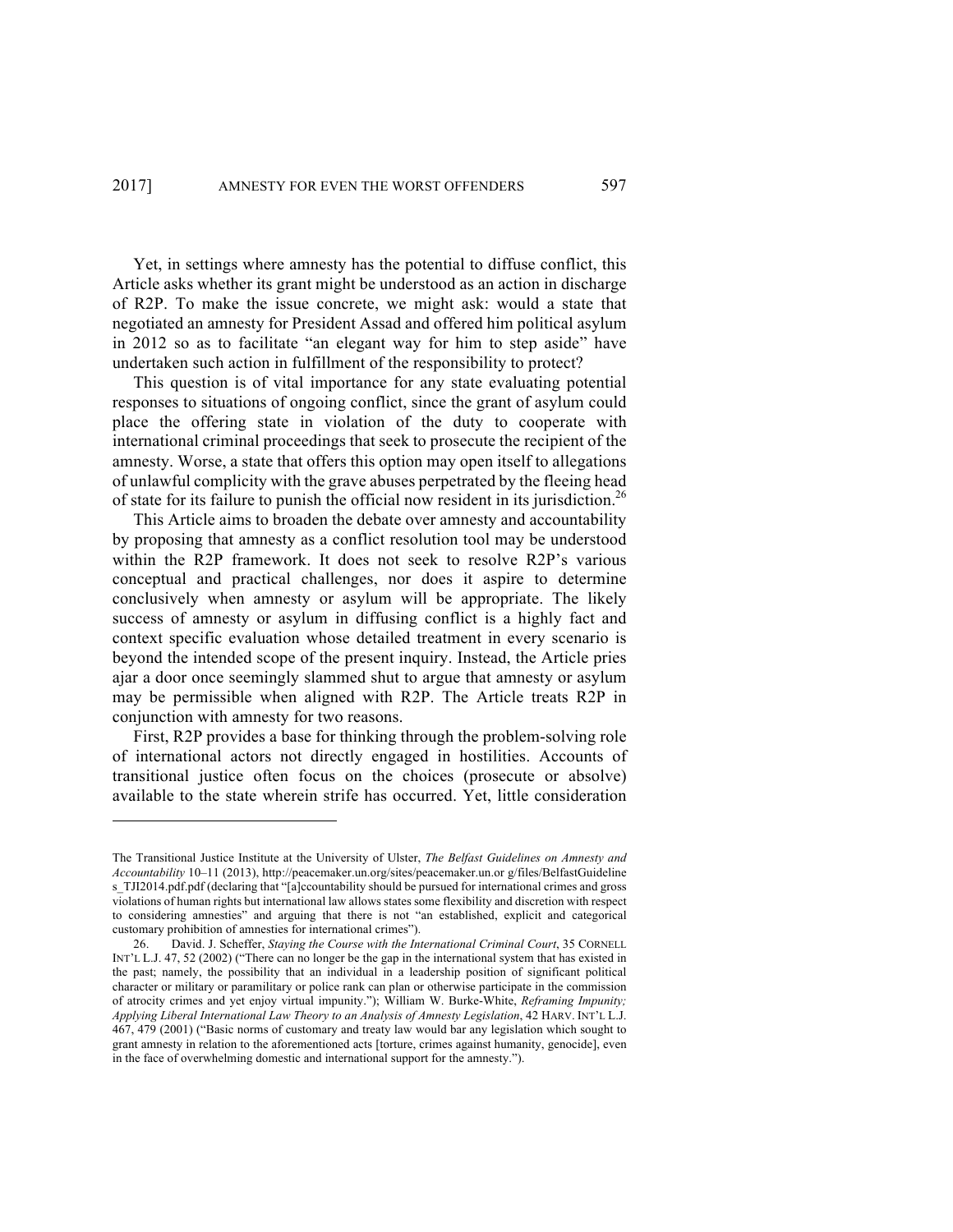has been given to the role of other states that seek to broker amnesty or asylum agreements. Introducing R2P, a principle explicitly designed to conceptualize the place of outside states seeking to react constructively to conflict, may enrich our consideration of the role of the community of states in mediating conflict through mechanisms of accountability or amnesty.

Second, in so far as it prioritizes human security, R2P may furnish an international value or counter-narrative in support of peace through amnesty. Domestic grants of amnesty are frequently criticized for purporting to absolve serious violations of international law that are the concern of the global community at large.<sup>27</sup> All states, it is asserted, have an interest in punishing breaches of human rights treaties and international criminal law.28 Framing amnesty as a device in discharge of R2P introduces a countervailing international norm (a global interest in ensuring peace) that may be deployed to garner support, and not merely international approbation, for amnesty.

To undertake this consideration, the Article proceeds as follows. Part I examines the responsibility to protect more fully and discusses unanswered questions within the doctrine that the apparent tension between amnesty and accountability highlights.

Part II discusses the orientation of contemporary international law toward ending impunity and charts the hostility of international tribunals, regional courts and a range of other treaty arrangements to amnesties.

Part III scrutinizes the basis on which amnesty and accountability are often thought to be opposed and questions whether accountability need only be pursued through criminal prosecution. It examines whether amnesty is a violation or erosion of the underlying prohibition (against genocide, torture,

<sup>27.</sup> *See* OFFICE OF THE U.N. HIGH COMM'R FOR HUMAN RIGHTS, RULE-OF-LAW TOOLS FOR POST-CONFLICT STATES: AMNESTIES, 11 U.N. Sales E.09.XIV.1 (2009), http://www.ohchr.org/docu ments/publications/amnesties\_en.pdf ("Under various sources of international law and under United Nations policy, amnesties are impermissible if they (a) Prevent prosecution of individuals who may be criminally responsible for war crimes, genocide, crimes against humanity or gross violations of human rights, including gender-specific violations; (b) Interfere with victims' right to an effective remedy, including reparation; or (c) Restrict victims' and societies' right to know the truth about violations of human rights and humanitarian law."); Barrios Altos v. Peru, Inter-Am. Ct. H.R. (ser. C) No. 75, 14 ¶ 41 (Mar. 14, 2001), http://www.corteidh.or.cr/docs/casos/articulos/seriec\_75\_ing.pdf (declaring that "all amnesty provisions, provisions on prescription and establishment of measures designed to eliminate responsibility are inadmissible, because they are intended to prevent the investigation and punishment of those responsible for serious human rights violations . . . all of them prohibited because they violate non-derogable rights recognized by international human rights law").

<sup>28.</sup> *See, e.g.*, Prosecutor v. Kallon, Case No. SCSL-2004-15-AR72(E), Decision on Challenge to Jurisdiction, ¶ 84 (Mar. 13, 2004) ("Even if the opinion is held that Sierra Leone may not have breached customary law in granting an amnesty, this court is entitled in the exercise of its discretionary power, to attribute little or no weight to the grant of such amnesty which is contrary to the direction in which customary international law is developing and which is contrary to the obligations in certain treaties and conventions the purpose of which is to protect humanity.").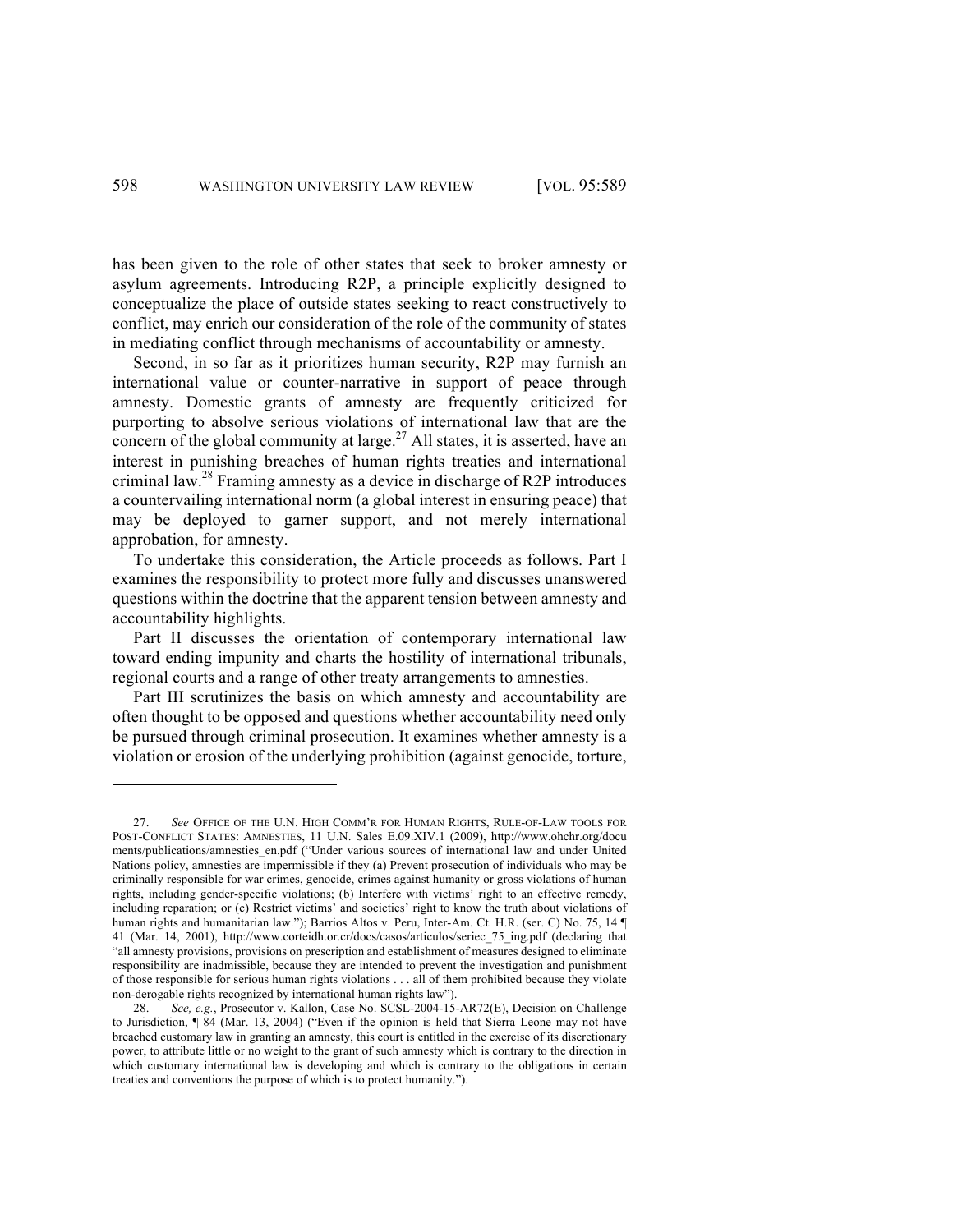war crimes, crimes against humanity and so on) or rather a derogation from the right to judicial remedy (which is itself a right sometimes recognized as amenable to limitation in the face of other vital societal requirements). As such, this part discusses whether amnesty may be viewed not as the total absence of remedy (since it often results in removal from office and hopefully an end to open hostilities), but instead as a decision to suspend access to one particular remedy (criminal prosecution).

Part IV grapples further with the use of amnesty or asylum in discharge of R2P. It confronts the tragic choices which abound in this area and argues that understanding amnesty as a tool within the framework of the responsibility to protect might be useful in adding another policy instrument short of military intervention through which the international community may respond to conflict.

## I. RESPONSIBILITY TO PROTECT

Since its launch through an expert report published in 2001 and subsequent endorsement in more limited form by UN member states in 2005, scholars and policymakers have produced a vast literature that attempts to hammer out the character, content and consequences of the responsibility to protect  $(R2P)$ .<sup>29</sup> R2P stands for the proposition that sovereignty not only expresses a state's "control" over its territory and the

<sup>29.</sup> *See* 2005 World Summit Outcome, ¶¶ 138–140, U.N. Doc. A/RES/60/1 (Oct 24, 2005); Saira Mohamed, *Taking Stock of the Responsibility to Protect*, 48 STAN. J. INT'L L. 319, 328 (2012) (observing that "[t]he responsibility to protect emerged from the World Summit significantly bruised" and that the Summit Outcome's statement of preparedness to take action limited that determination to a case by case basis "[w]ithout a recognition of responsibility"); *see also* RESPONSIBILITY TO PROTECT (R2P): A NEW PARADIGM OF INTERNATIONAL LAW? (Peter Hilpold ed., 2015); ALEX J. BELLAMY, THE RESPONSIBILITY TO PROTECT: A DEFENCE (2015); Monica Hakimi, *Toward a Legal Theory on the Responsibility to Protect*, 39 YALE J. INT'L L. 247 (2014); Thomas H. Lee, *The Law of War and the Responsibility to Protect Civilians: A Reinterpretation*, 55 HARV. INT'L L.J. 251 (2014); AFRICA AND THE RESPONSIBILITY TO PROTECT: ARTICLE 4(H) OF THE AFRICAN UNION CONSTITUTIVE ACT (Dan Kuwali & Frans Viljoen eds., 2014); Anne Orford, *Moral Internationalism and the Responsibility to Protect*, 24 EUR. J. INT'L L. 83 (2013); AIDAN HEHIR, THE RESPONSIBILITY TO PROTECT: RHETORIC, REALITY AND THE FUTURE OF HUMANITARIAN INTERVENTION (2012); ANNE ORFORD, INTERNATIONAL AUTHORITY AND THE RESPONSIBILITY TO PROTECT (2011); RAMESH THAKUR, THE RESPONSIBILITY TO PROTECT: NORMS, LAWS, AND THE USE OF FORCE IN INTERNATIONAL POLITICS (2011); PROTECTING THE DISPLACED: DEEPENING THE RESPONSIBILITY TO PROTECT (Sara Davies & Luke Glanville eds., 2010); ALEX J. BELLAMY, RESPONSIBILITY TO PROTECT: THE GLOBAL EFFORT TO END MASS ATROCITIES (2009); RESPONSIBILITY TO PROTECT: THE GLOBAL MORAL COMPACT FOR THE 21ST CENTURY (Richard H. Cooper & Juliette Voïnov Kohler eds., 2009); GARETH EVANS, THE RESPONSIBILITY TO PROTECT: ENDING MASS ATROCITY CRIMES ONCE AND FOR ALL (2008); Carsten Stahn, *Responsibility to Protect: Political Rhetoric or Emerging Legal Norm?*, 101 AM. J. INT'L L. 99 (2007); FROM RIGHTS TO RESPONSIBILITIES: RETHINKING INTERVENTIONS FOR HUMANITARIAN PURPOSES (Oliver Jütersonke and Keith Krause eds., 2006).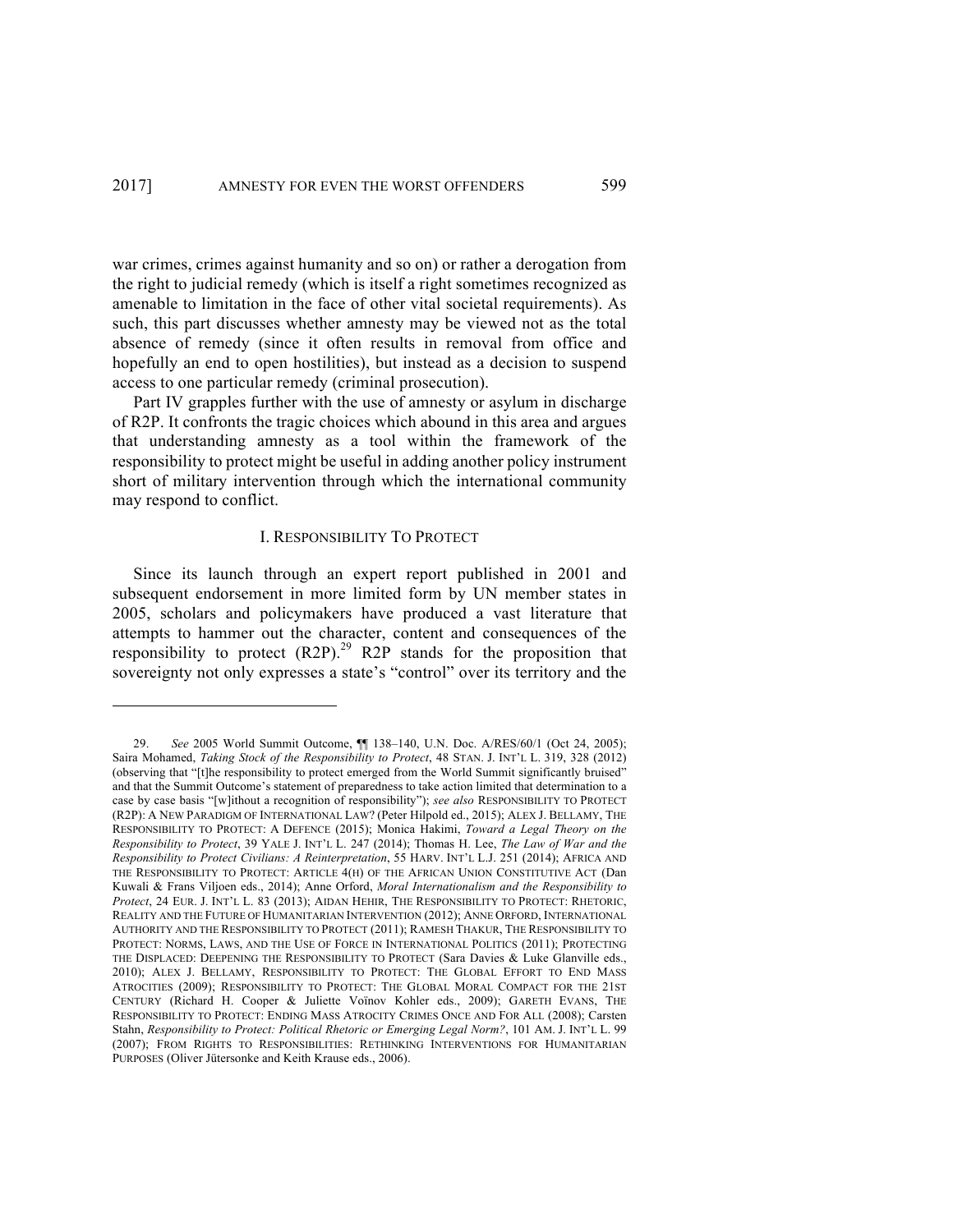concomitant power to exclude others, but that sovereignty also requires "responsibility" for the wellbeing of that state's population.<sup>30</sup> Though a state retains "primary responsibility" for its populace, R2P purports to empower the "international community" or "broader community of states" to invoke a "default responsibility" and intervene when a sovereign state is manifestly failing to act in the best interests of its people. $31$ 

However, as with any principle, R2P does not necessarily dictate a particular course of conduct or outcome.<sup>32</sup> And, this open-endedness has unsettled many states, fearful that R2P may morph into an excuse for powerful states to intervene at will.<sup>33</sup>

This part more closely examines the R2P project and highlights some of the important questions that its authors and proponents have so far left unanswered. It discusses the nature and application of the purported obligation in order to provide a framework for the Article's subsequent analysis of the possible relationship between amnesty and R2P.

## *A. The Obligation*

1

Scholars and officials have split over the source, content and character of the obligation that the responsibility to protect purports to generate. While the first R2P report grounds the principle alternatively in natural law language concerning common humanity and the express provisions of the UN Charter, subsequent commentators have also argued over whether R2P constitutes a legal or moral obligation and the consequences of that

<sup>30.</sup> Int'l Comm'n on Intervention & State Sovereignty, *supra* note 9, at 13, ¶ 2.14.

<sup>31.</sup> *Id.*, at 17, ¶¶ 2.30–2.31.

<sup>32.</sup> *See* U.N. Secretary-General, *A Vital and Enduring Commitment: Implementing the Responsibility to Protect*, U.N. Doc. A/69/981-S/2015/500 (July 13, 2015) (describing R2P as a principle); Monica Hakimi, *Toward a Legal Theory on the Responsibility to Protect*, 39 YALE J. INT'L L. 247, 249 (2014) (observing that "R2P is said to fall simultaneously on all outside states or to favor their collective action. As for what these states should do, the possibilities are almost endless" and that "the vision for R2P that dominates current thinking is incredibly diffuse and open-ended"); Ronald M. Dworkin, *The Model of Rules*, 35 U. CHI. L. REV. 14, 26 (1967–1968) (highlighting the distinction in jurisprudence between rules and principles).

<sup>33.</sup> U.N. GAOR, 59th Sess., 85th Plen. Mtg. at 22, Statement of Mr. Chimphamba of Malawi, U.N. Doc. A/59/PV.85 (Apr. 6, 2005) (observing that "it is important to point out the difficulty of defining collective security solely in terms of the responsibility to protect. The protection of citizens should not be used as a pretext to undermine the sovereignty, independence and territorial integrity of States"); U.N. GAOR, 59th Sess., 86th Plen. Mtg. at 9, Statement of Mr. Baali of Algeria, U.N. Doc. A/59/PV.86 (Apr. 6, 2005) (noting that "there is no legal basis in the Charter or in international law for a right or duty to intervene", that "[i]t would be overly hasty to define the 'responsibility to protect' as a new norm prescribing an international collective obligation" and that "it is legitimate to question whether the 'responsibility to protect' would apply to all States of the world, or only to the smallest and weakest among them").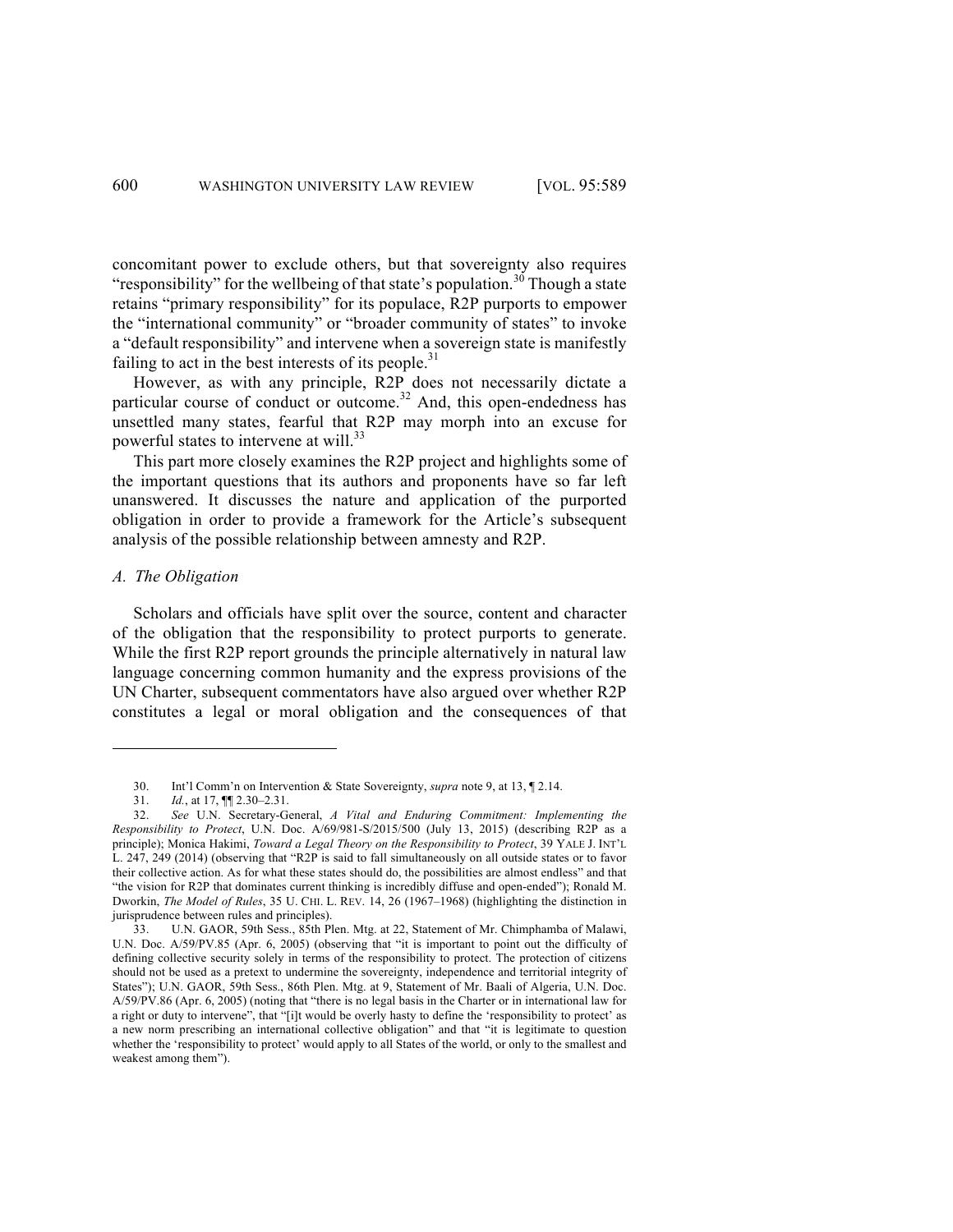distinction.<sup>34</sup>

Monica Hakimi, for example, contends that R2P is grounded in "existing legal arrangements" and articulates bundles of "legal duties" that flow from the concept; whereas Stefan Kadelbach argues that "R2P is not a legal concept as such, but a compound of rules and principles which competent institutions can use as a guideline" and Saira Mohamed asserts that R2P "remains merely a concept, with no legal force" even though the principle "undoubtedly has emerged in world politics with an unusual amount of engagement, discussion, and prominence."<sup>35</sup> Catherine Powell identifies R2P's requirement that a state protect its own people as "firmly established . . . as part of a wider transformative reinterpretation of the 'original bargain' struck in the UN Charter," but argues that R2P's collective action duties "are not established legal norms."<sup>36</sup> However, Powell argues that these collective action requirements exert "compliance pull" or "normative pull, regardless of their lack of formal legal status" and that "constitutional moments" like NATO's intervention in Libya show that R2P's objectives "represent emerging, influential norms" essential for the "process of legalization."<sup>37</sup>

Similarly, William Burke-White has asserted that "[a]lthough the Responsibility to Protect has not yet emerged as binding international law, it is well grounded in existing law and shaping international discourse", such that "[t]he power of the Responsibility to Protect ultimately lies in its ability to generate political pressure and compliance pull."<sup>38</sup> Moreover, Carsten Stahn has proposed that R2P "should be understood partly as a political catchword . . . and partly as 'old wine in new bottles."<sup>3</sup>

<sup>34.</sup> Int'l Comm'n on Intervention & State Sovereignty, *supra* note 9, at ¶¶ 1.28 & 6.39 (observing that states should act, even without proper legal authorization, in "conscience-shocking" situations and rooting the new responsibility in notions of common human dignity), ¶ 2.14 (noting that the responsibility may be derived from the UN Charter, "an international obligation voluntarily accepted by member states"), ¶ 2.26 (relying on "fundamental natural law principles" to support "an emerging guiding principle in favour of military intervention for human protection purposes").

<sup>35.</sup> Monica Hakimi, *Toward a Legal Theory on the Responsibility to Protect*, 39 YALE J. INT'L L. 247, 250 (2014); Stefan Kadelbach, *The Responsibility to Protect: A New Legal Paradigm? in* THE EUROPEAN UNION'S RESPONSIBILITY TO PROTECT 241 (Peter Hilpold ed., 2015); Saira Mohamed, *Taking Stock of the Responsibility to Protect*, 48 STAN. J. INT'L L. 319, 338–339 (2012).

<sup>36.</sup> Catherine Powell, *Libya: A Multilateral Constitutional Moment?*, 106 AM. J. INT'L L. 298, 300 (2012).

<sup>37.</sup> *Id.* at 301.

<sup>38.</sup> William W. Burke-White, *The Adoption of the Responsibility to Protect*, *in* THE RESPONSIBILITY TO PROTECT AND THE PROMISE OF STOPPING MASS ATROCITIES IN OUR TIME (Jared Genser & Irwin Cotler eds., 2011).

<sup>39.</sup> Carsten Stahn, *Responsibility to Protect: Political Rhetoric or Emerging Legal Norm?*, 101 AM. J. INT'L L. 99, 102 (2007).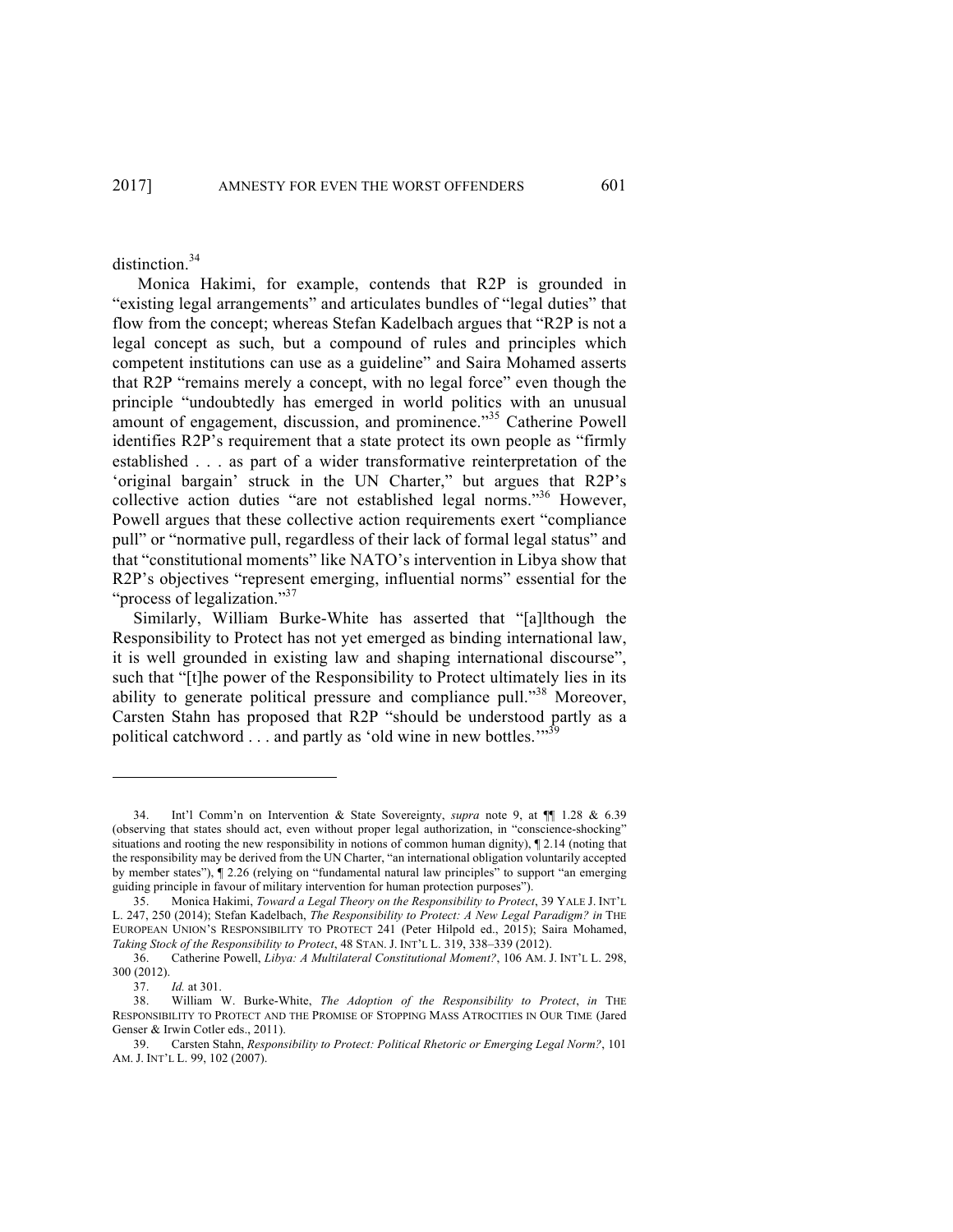Yet, smaller and developing states concerned at R2P's potential manipulation to support unilateral intervention by powerful states have insisted that the principle be cabined within the current UN Charter framework and exercised only according to the instruction of the Security Council.<sup>40</sup> As such, the 2005 World Summit that debated and adopted the responsibility to protect purported to limit its application to settings in which the Security Council has already determined that international action is appropriate.<sup>41</sup>

However, consensus within the Council needed to obtain institutional authorization does not always exist.<sup>42</sup> And, R2P was proposed to ensure that institutional gridlock no longer thwarts international action in response to humanitarian crises.<sup>43</sup> Moreover, R2P follows the model of Security Council practice, providing a basis for states to undertake a course of action rather than commanding states to alleviate in a particular way the distress of another. 44

Therefore, it may be appropriate to conceptualize R2P as a form of narrative justification; an interpretive or rhetorical gloss on international law that states may invoke to support their chosen course of action.<sup>45</sup>

<sup>40.</sup> Press Release, U.N. General Assembly, More than 40 Delegates Express Strong Skepticism, Full Support as General Assembly Continues Debate on Responsibility to Protect (July 24, 2009), http://www.un.org/press/en/2009/ga10849.doc.htm.

<sup>41.</sup> 2005 World Summit Outcome, ¶¶ 138–140, U.N. Doc. A/RES/60/1 (Sept. 16, 2005); *see also* Saira Mohamed, *Taking Stock of the Responsibility to Protect*, 48 STAN.J. INT'L L. 319, 328 (2012) (observing that "[t]he responsibility to protect emerged from the World Summit significantly bruised" and that the Summit Outcome's statement of preparedness to take action limited that determination to a case by case basis "[w]ithout a recognition of responsibility").

<sup>42.</sup> For example, in the case of Syria that this Article began with, it was exactly this split over whether international intervention was required that stymied Security Council authorization and blocked international action at the outset of the crisis. Russia and China at first advocated allowing the conflict to be resolved domestically and argued that outside intervention would only aggravate the conflict; whereas, the US and its allies pushed for early diplomatic and economic sanctions. *See* U.N. SCOR, 66th Sess., 6524th mtg., U.N. Doc. S/PV.6524 (Apr. 27, 2011); U.N. SCOR, 66th Sess., 6627th mtg., U.N. Doc. S/PV.6627 (Oct. 4, 2011).

<sup>43.</sup> Int'l Comm'n on Intervention & State Sovereignty, *supra* note 9, at ¶¶ 6.28–6.40 & 8.6–8.7.

<sup>44.</sup> The Security Council often demands that states refrain from a particular action (whether trade, supplying arms, maintaining diplomatic relations or financing terrorist groups) in order to punish a wrongdoer, but rarely imposes an affirmative obligation on one state or a group of states to undertake a particular act to help another state. *See* S.C. Res. 678, ¶ 2 (Nov. 29, 1990) (the Security Council "[a]uthorizes Member States co-operating with the Government of Kuwait . . . to use all necessary means to uphold and implement resolution 660 (1990) and all subsequent relevant resolutions and to restore international peace and security in the area"); S.C. Res. 1973, ¶ 4 (Mar. 17, 2011) (the Security Council "[a]uthorizes Member States that have notified the Secretary-General, acting nationally or through regional organizations or arrangements, and acting in cooperation with the Secretary-General, to take all necessary measures . . . to protect civilians and civilian populated areas under threat of attack in the Libyan Arab Jamahiriya . . .").

<sup>45.</sup> *See* Thomas H. Lee, *The Law of War and the Responsibility to Protect Civilians: A*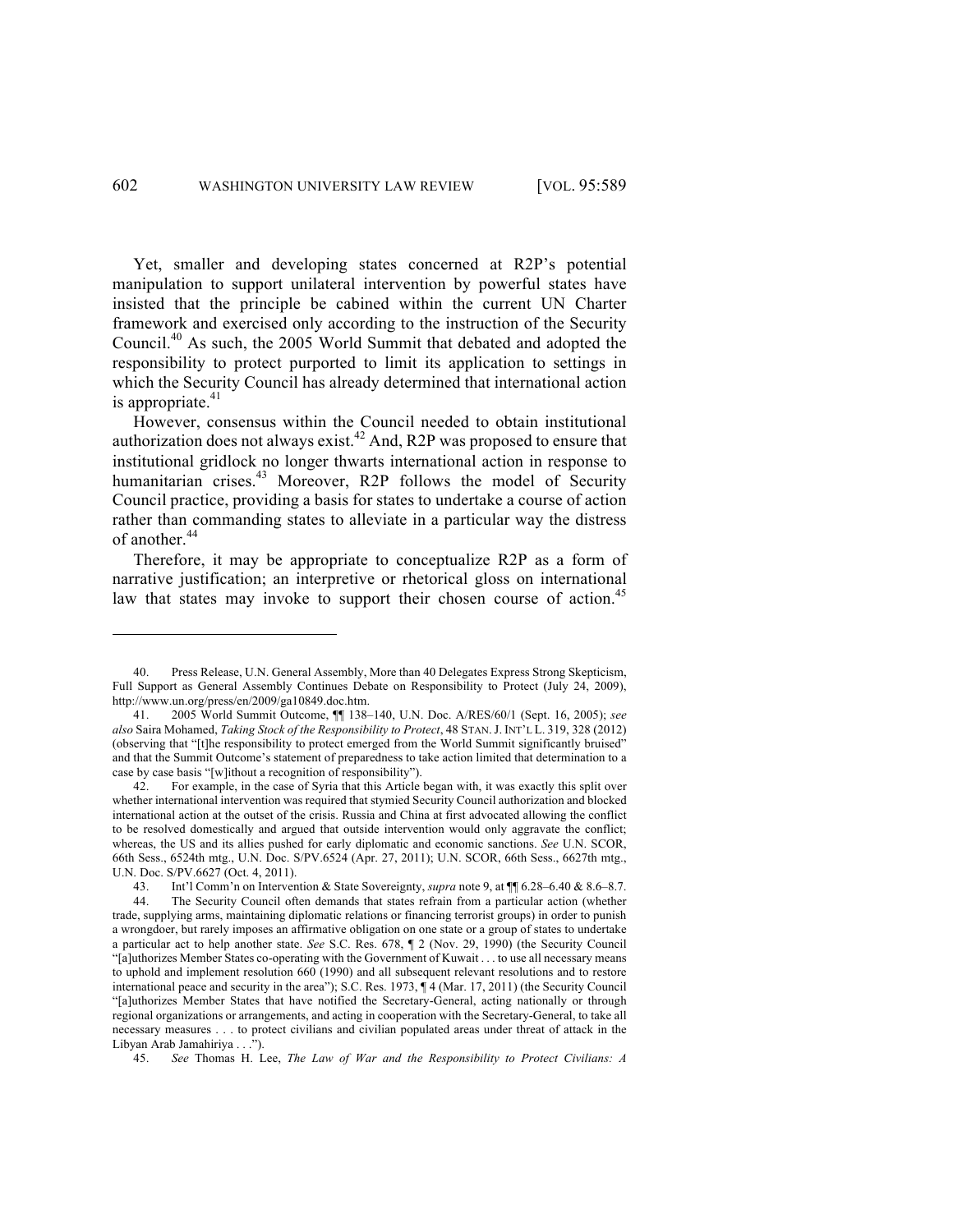Because states are both subjects and enforcers of international norms, a state must often convince other states of the propriety of its actions in order to avoid sanction.<sup>46</sup> R2P provides a means for this sort of justification in the absence of express Security Council authorization so as to discourage inaction by states fearful that their interpretation of the law will be rejected by the community and in turn result in sanction.

One may argue that, though R2P sometimes provides a useful narrative tool for weaker states to justify their actions, powerful states care little for the niceties of public reasoning. Powerful actors, to paraphrase Thucydides' famous Melian dialogue, do what they can and the weak suffer what they must.<sup>47</sup> Yet, the invocation of R2P by both the US and Russia to support their most recent uses of military force in Libya and Crimea respectively would seem to run contrary to this strong assertion.<sup>48</sup> If R2P had no normative weight, why, one might ask, would either state bother to invoke it. Both Russia and the US are permanent members of the Security Council and so could veto any sanction against their conduct which that institution attempted to adopt.

It would seem, instead, that even powerful states care about being seen to act in a lawful or, at least, communally beneficial fashion. Perhaps such states do not care very much, but they do care at least enough to attempt to deploy R2P in support of their actions.

Therefore, it may be useful for a state contemplating the grant of amnesty or asylum to explain its actions according to a principle (R2P) that has already been invoked and accordingly endorsed (even if tacitly) by powerful states. Since these powerful states would likely be essential for the adoption and enforcement of any sanction against that asylum-granting state, justification of amnesty according to a principle (R2P) previously utilized by such states might reduce the risk of sanction for that amnesty-granting state.

This is not to say that R2P is settled law (*lex lata*), nor does the Article

*Reinterpretation*, 55 HARV. INT'L L.J. 251, 272–274, 294–295 (2014) (describing R2P in terms of its justificatory function).

<sup>46.</sup> Ian Hurd, *Law and the Practice of Diplomacy*, 66 INT'L J. 581, 581–82 (2011) (asserting that "[s]eeing diplomacy in terms of international legal justification provides a novel perspective on the behavior of states and on their interaction with international law").

<sup>47.</sup> *See* Robert Howse, *Thucydides and Just War: How to Begin to Read Walzer's Just and Unjust Wars*, 24 EUR. J. INT' L. 17, 18 (2013).

<sup>48.</sup> *Remarks by the President in Address to the Nation on Libya*, WHITE HOUSE (Mar. 28, 2011), https://obamawhitehouse.archives.gov/the-press-office/2011/03/28/remarks-president-address-nationlibya; *Russian Option to Send Troops is Only to Protect Human Rights—Lavrov*, RT (Mar. 3, 2014), https://www.rt.com/news/lavrov-human-rights-ukraine-542/ (quoting Russian Foreign Minister Sergei Lavrov, arguing that "we are talking here about protection of our citizens and compatriots, about protection of the most fundamental of the human rights").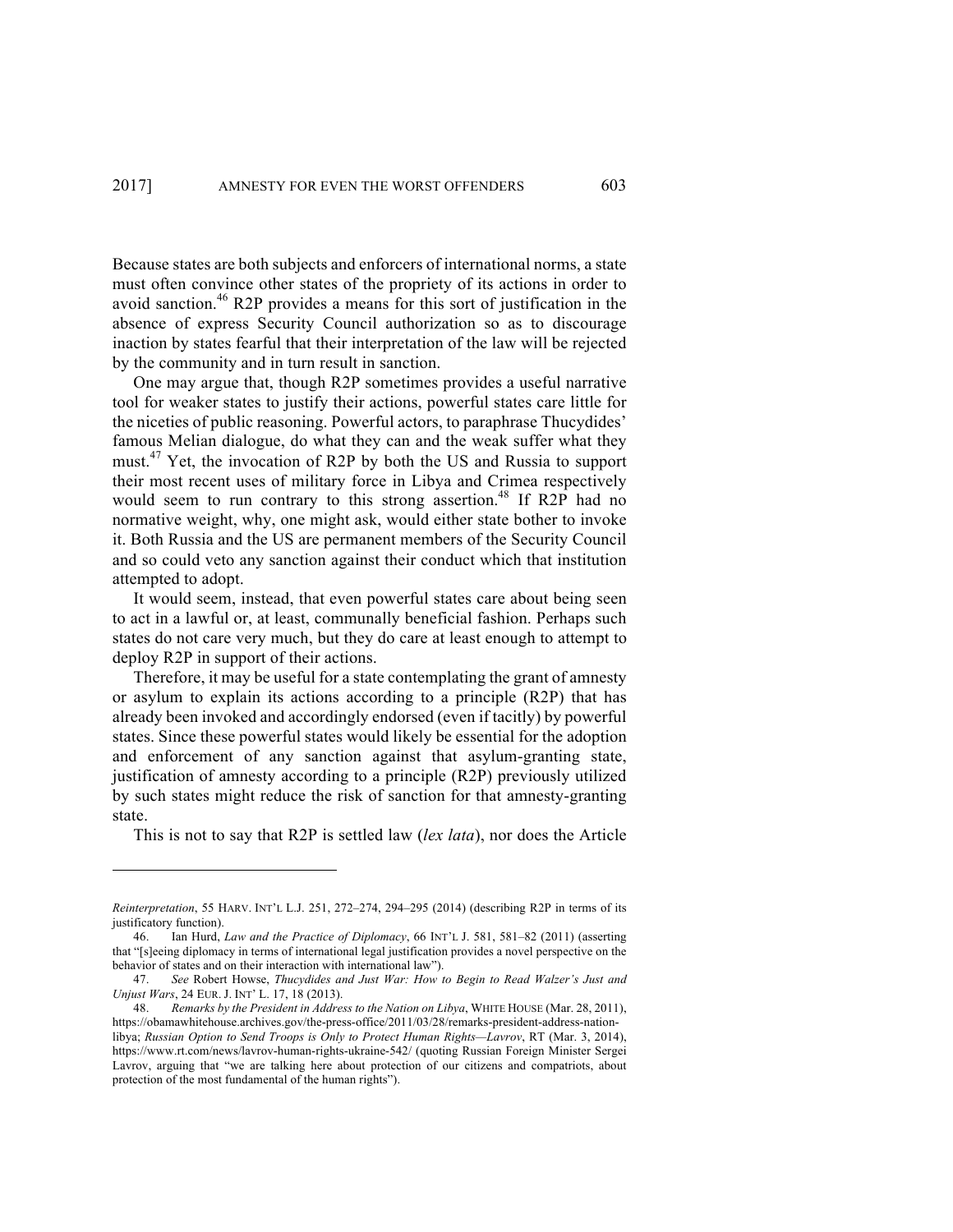seek to resolve that question. However, in the fluid mix of law and politics that is international law, reasoned justification by a state under R2P may augment the probability of communal acceptance of the state's preferred course of conduct.

#### *B. Actors and Actions*

The first R2P report and subsequent iterations argue against impunity or indifference on multiple levels. First, sovereignty cannot be used as an excuse that enables murderous leaders to abuse their populations in whatever manner they see fit. Though a state has "primary responsibility' for its population, the international community cannot stand by and witness this destruction. Instead, it must invoke its default responsibility to intervene. Accordingly, the community serves as the failsafe against impunity for national leaders.<sup>49</sup>

Yet, while the Security Council is the institution that the community has entrusted with "primary responsibility" (to quote from Article 24 of the UN Charter) for the peace and security of the community at large such that the Council should intervene to stop the murderous impunity of national leaders, when the Council itself fails to act, other institutions (the General Assembly, Regional Organizations or even *ad hoc* coalitions of states) may exercise the community's default responsibility to act.<sup>50</sup> As such, states acting outside the prescribed process for collective authorization may serve as a backstop when such collective processes have become dysfunctional.

Thus, the responsibility to protect has been deployed by states acting in a variety of different contexts. Russia invoked the doctrine to justify its invasion of the Ukrainian territory of Crimea and its detachment of the territories of South Ossetia and Abkhazia from Georgia;<sup>51</sup> while the US and its allies relied on the responsibility to protect to conduct a regime change mission in Libya in apparent excess of the limited civilian protection

<sup>49.</sup> Int'l Comm'n on Intervention & State Sovereignty, *supra* note 9, at ¶ 2.15. *See also* U.N. Secretary-General, *A vital and enduring commitment: implementing the responsibility to protect*, U.N. Doc. A/69/981-S/2015/500 (July 13, 2015).

<sup>50.</sup> Int'l Comm'n on Intervention & State Sovereignty, *supra* note 9, at ¶¶ 6.28–6.35; U.N. Charter art. 24, ¶ 1 ("In order to ensure prompt and effective action by the United Nations, its Members confer on the Security Council primary responsibility for the maintenance of international peace and security, and agree that in carrying out its duties under this responsibility the Security Council acts on their behalf.").

<sup>51.</sup> *Russian Option to Send Troops is Only to Protect Human Rights—Lavrov*, *supra* note 48 (quoting Russian Foreign Minister, Sergei Lavrov justifying Russian incursion into Crimea on the basis of protecting civilians); Gareth Evans, *Russia and the 'Responsibility to Protect'*, L.A. TIMES (Aug. 31, 2008), http://www.latimes.com/la-oe-evans31-2008aug31-story.html.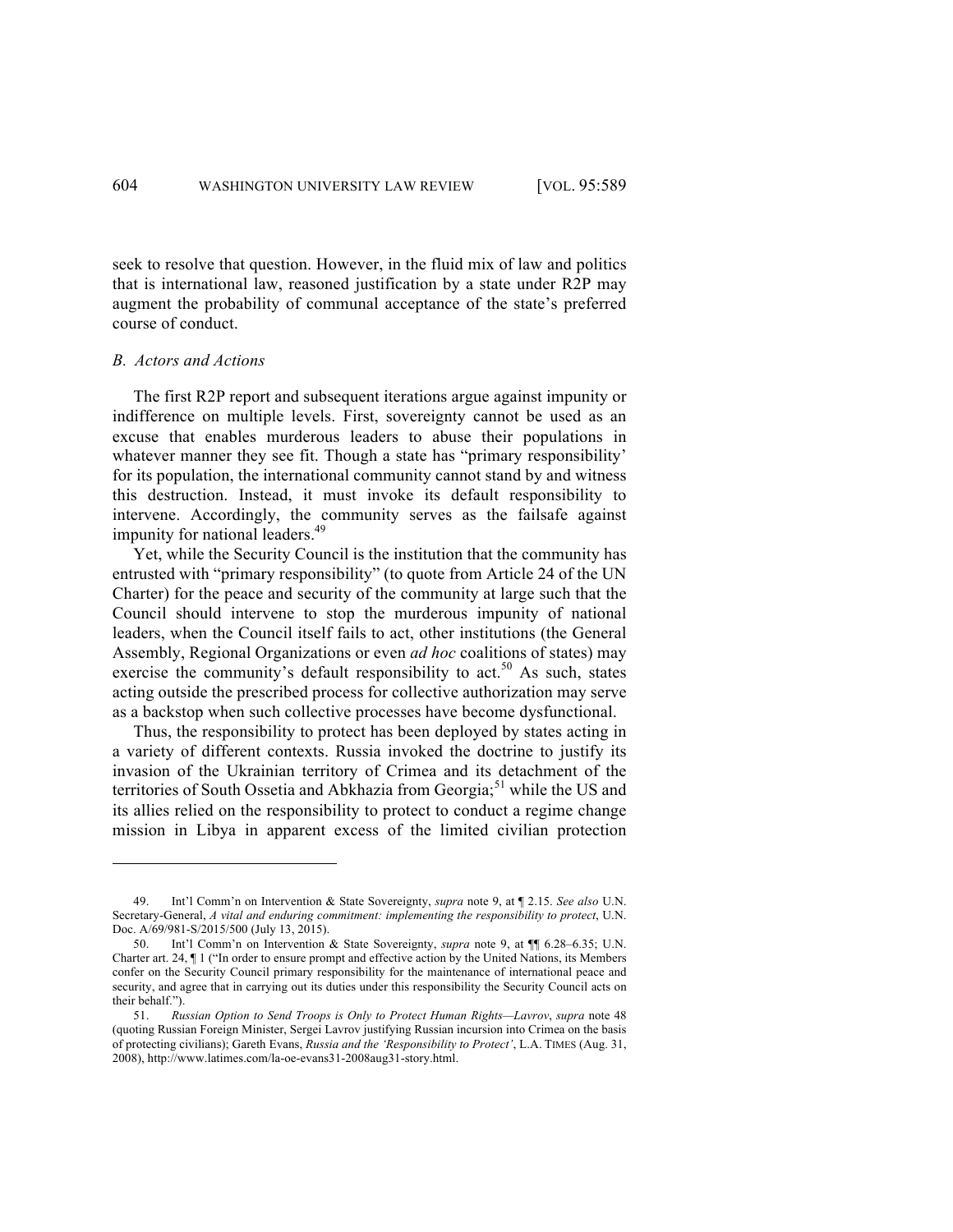mission authorized by the Security Council. $52$ 

Yet, in their capacious embrace of action in a multiplicity of possible forms (so long as presumably beneficial to the population of the state in question), the authors of the original responsibility to protect report left little guidance as to how the international community might judge what are appropriate invocations of the doctrine and by whom. The first R2P report endorsed a wide array of diplomatic, development assistance and institution building measures the community may utilize to steady fragile states and non-military sanctions that may be deployed to punish repressive states.<sup>53</sup> And, the report argues that the international community should intervene militarily in cases of "actual or apprehended" genocidal killing or ethnic cleansing on a "large-scale."<sup>54</sup>

Fundamentally, though, the report presumes that international action will and should enhance accountability for abuses committed at the behest of the national leader. The report cites with approval various international criminal justice mechanisms and the expansion of universal jurisdiction by domestic courts acting against serious abuses.<sup>55</sup> Moreover, the report asserts that ending impunity in a particular instance will not only vindicate the interests of the population *in quo*, but that accountability (either through international criminal justice or through military intervention) serves a prevention function, compelling leaders contemplating similar abuses in other states to reconsider.<sup>56</sup>

However, nowhere does the report countenance the possibility of

<sup>52.</sup> Catherine Powell, *Libya: A Multilateral Constitutional Moment?*, 106 AM. J. INT'L L. 298 (2012).

<sup>53.</sup> Monica Hakimi, *Toward a Legal Theory on the Responsibility to Protect*, 39 YALE J. INT'L L. 247, 249 (2014).

<sup>54.</sup> Int'l Comm'n on Intervention & State Sovereignty, *supra* note 9, at ¶ 4.19

<sup>55.</sup> *Id.* at ¶¶ 2.18–2.20, 3.30–3.31; *see also* U.N. Secretary-General, *Responsibility to Protect: State Responsibility and Prevention*, ¶ 41, U.N. Doc. A/67/929-S/2013/399 (July 9, 2013) ("The removal of statutory limitations, amnesties or immunities that obstruct the prosecution of State officials and other individuals responsible for atrocity crimes and therefore fall short of international standards, strengthens national legal frameworks for accountability.").

<sup>56.</sup> Int'l Comm'n on Intervention & State Sovereignty, *supra* note 9, at ¶¶ 1.25–1.26 & 3.29– 3.30; *see also* U.N. Secretary General, *Implementing the Responsibility to Protect: Accountability for*  Prevention, U.N. Doc. A/71/1016, ¶ 25 ("Ensuring accountability and redress for past and present atrocity crimes is crucial to ensure their non-recurrence. … Addressing past grievances and violations can help restore the dignity of victims, acknowledge and facilitate redress of violations and enable reconciliation. This is likely to help re-establish the rule of law and restore confidence in the State, promote stable and durable peace, and deter further atrocity crimes."); U.N. Secretary-General, *A vital and Enduring Commitment: Implementing the Responsibility to Protect*, ¶ 20, U.N. Doc. A/69/981- S/2015/500 (July 13, 2015) ("Ending impunity is neither optional nor negotiable. Accountability not only contributes to preventing the recurrence of atrocity crimes but also makes national institutions stronger and more legitimate.").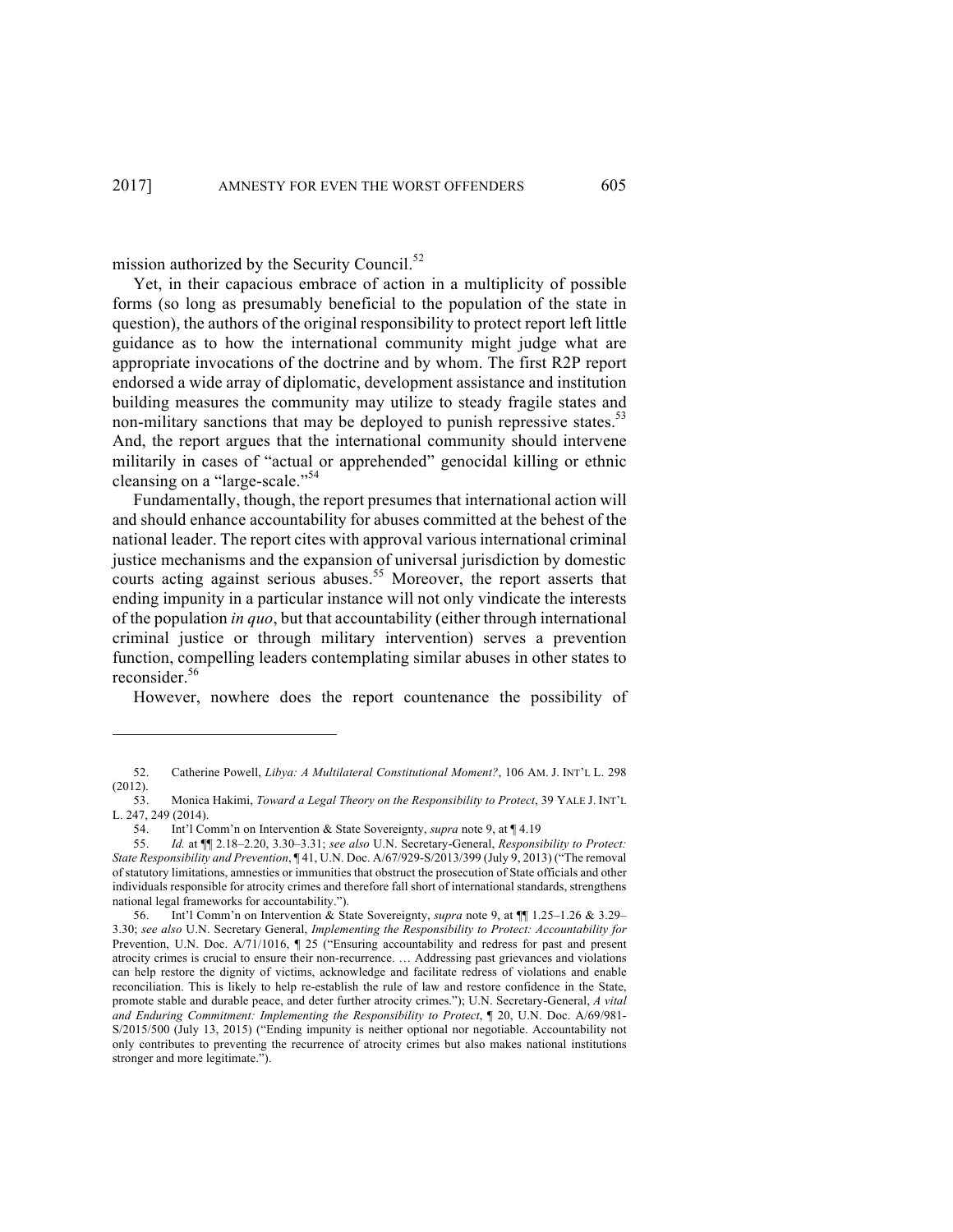amnesty (in a way, the decided removal or absence of an accountability mechanism) as a conflict resolution device, nor have subsequent treatments of the principle. $57$  Yet, if amnesty has the effect of helping to resolve the conflict and protection of the affected population through conflict resolution is the overall aim of the responsibility to protect, should a state not be able to offer such an alternative on a unilateral basis and in a manner that thwarts the alternative objective of accountability? The offer of amnesty might well assist in the cessation of the conflict, but what of the interests of the injured who seek justice or the message sent to other repressive leaders through such a seemingly easy escape?

## *C. Unanswered Questions*

When we highlight the issues above, other aspects of uncertainty underlying the R2P principle are revealed.

First, who must be protected? It is unclear what temporal or geographic category of victims the international community's responsibility ought to be aimed toward protecting. The report argues that international justice mechanisms may dissuade leaders from committing serious abuses, thereby protecting populations in states where such abuses have not yet occurred. Knowledge that the commission of serious crimes will lead to prosecution and punishment, so the report assumes, will prevent the commission of such crimes and accordingly protect unknown future potential victims. Moreover, criminal prosecution vindicates the interests of the aggrieved: those already injured by a leader's crimes.

However, there is a further category of future victims within the specific state whose population has been identified for protection that may not be assisted by international prosecution. Indeed, for a leader whose regime has already committed indictable offences, the threat of international prosecution may harden that leader's will to remain in power (in control of territory in which he may seek refuge) and resolve to fight any conflict to its bitter end.

In the first months of the conflict in Libya, for example, that state's former foreign minister acknowledged "[h]e [Muammar Gaddafi] is maneuvering for three things—to leave the country, to have money and to be shielded from the International Criminal Court."<sup>58</sup> None was granted and instead Gaddafi's forces continued to wage war for several months

<sup>57.</sup> *See supra* note 22.

<sup>58.</sup> *Leading Defector Predicts Gaddafi Will Quit Libya*, REUTERS (June 23, 2011), http://uk.reuters.com/article/2011/06/23/uk-libya-envoy-

idUKTRE75M5LI20110623?mod=related&channelName=worldNews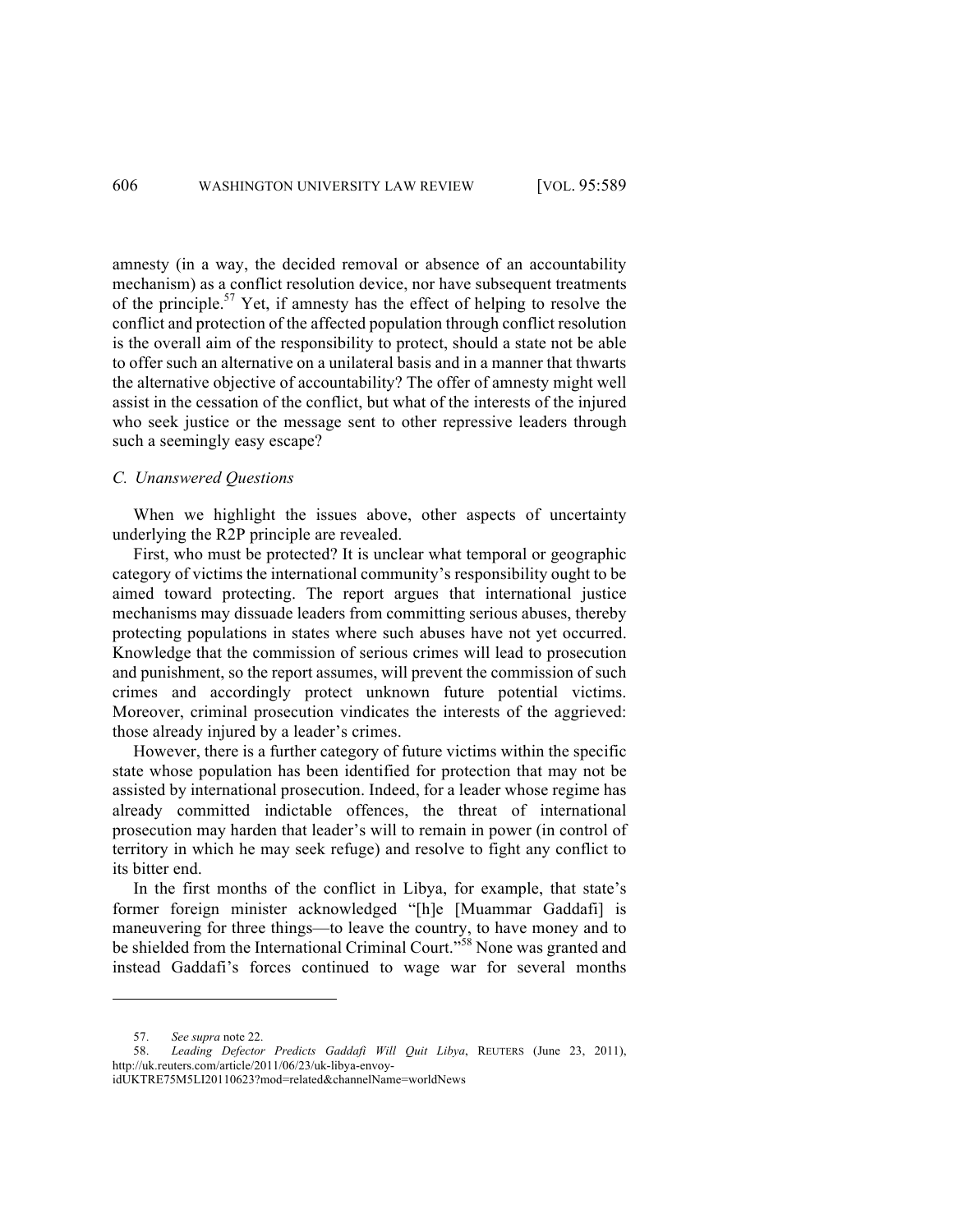thereafter.

<u>.</u>

A whole category of persons may be harmed when conflict is prolonged because the leader sees no viable alternative and abuses designed to buttress power may accelerate as necessary to combat any perceived threat whether external or internal. However, the responsibility to protect report does not consider this category of potential victims, instead trumpeting only the positive, signaling effects of international criminal justice for preventing crimes.

Further, the category of R2P beneficiaries to be preferred or "protected" and the hierarchy of interests when the wishes of different members of that beneficiary class clash may legitimately be contested. For example, those who have already suffered injury might be thought more likely to prefer punishment through criminal process; whereas, those not yet victimized might wish a swift end to the conflict (perhaps through amnesty or asylum) before they join the class of injured persons. It is unclear to which group of beneficiaries the obligation should be owed and the determination of this question may well be a measure of the permissibility of amnesty or asylum.

It may be that these two categories of persons and interests in fact represent what is known in choice of law theory as a "false conflict."<sup>59</sup> Indeed, if this problem represents a conflict of norms (accountability on the one hand, and peace or conflict resolution on the other), it may be appropriate to deploy conflicts methodology to reason through the problem.<sup>60</sup>

Consequently, where asylum would have no effect on the leader (and thus no hope of procuring peace) or where past victims do not wish to pursue prosecution (perhaps because of fear of reopening old wounds or because the crimes involved are of a particularly embarrassing or socially sensitive nature with stigma assigned even to victims), a false conflict exists because one seemingly implicated group of beneficiaries in fact has no real interest that conflicts with that of the other. A false conflict might also be said to exist if the interests of both groups in fact align; such that a solution that embraces both conflict resolution and accountability can be formulated. Indeed, this dual function is often cited as a benefit of the South African

<sup>59.</sup> BRAINERD CURRIE, SELECTED ESSAYS ON THE CONFLICT OF LAWS 107–110, 163–166 (1963); Lea Brilmayer, *The Role of Substantive and Choice of Law Policies in the Formation and Application of Choice of Law Rules*, 252 RECUEIL DES COURS 9, 61 (1995) ("One of the goals of modern choice of law theory has been to identify 'false conflicts'; cases, in other words, where all the relevant interests connect the dispute to a single State.").

<sup>60.</sup> *See generally* Ralf Michaels & Joost Pauwelyn, *Conflict of Norms or Conflict of Laws?: Different Techniques in the Fragmentation of Public International Law*, 22 DUKE J. COMP. & INT'L L. 349 (2012).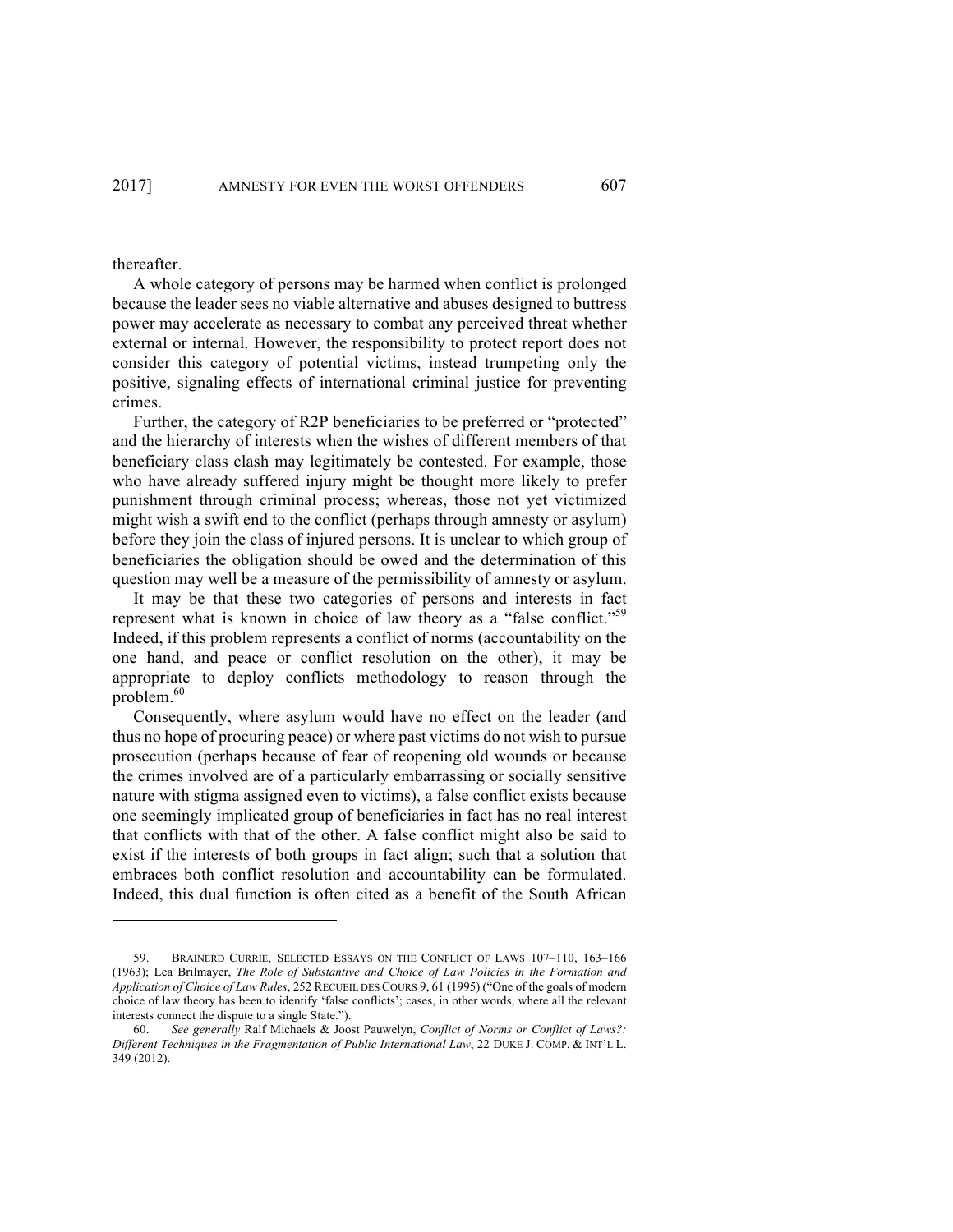model of truth-telling in the aftermath of apartheid. $61$ 

False conflicts help to clarify the determination of appropriate outcome because the interest calculus points in one direction. Yet, more difficult are situations of true conflict, where the interests of different groups of beneficiaries involved are diametrically opposed. In such scenarios, the international community may have to play the role of tie-breaker, but how the will of the community is to be deciphered, particularly in cases of systemic gridlock, represents an ongoing challenge.

Quick resolution of the conflict may not be just, nor will the terms of such an *ad hoc* arrangement necessarily constitute a desirable precedent. Yet, if such action is able to end the conflict and thereby protect a category of persons who would otherwise be harmed by its continuation, it is not clear why a state that offers amnesty to the leader in order to effectuate resolution of the conflict ought not to be understood as acting under the aegis of the responsibility to protect.

A second question is that of who may act when there are competing claims of similar authority? Internal conflicts of the sort that the responsibility to protect addresses do not merely present the international community with two options: inaction or action. Instead, as the report's authors contemplate in listing off all the various means of conflict resolution, there is often an array of options. Where the Security Council, as the institution that the report acknowledges to possess the greatest legitimacy to act, articulates a course of conduct, doubts as to which option is to be pursued may be alleviated, even if not completely resolved. Indeed, it may be that a state disagrees with the Security Council's preferred approach, but given the authority of the Council, that state is under a duty (per article 25 of the UN Charter) to comply.<sup>62</sup>

Yet, if the Council is deadlocked and other institutions or *ad hoc* configurations of states intend to act, whose claim to action should preempt. For example, in Syria, Western countries have been arming rebel insurgent groups for some time. Yet, Russia has criticized this approach and instead called for an arms embargo. Both are actions within the list given by the report's authors, but the report gives little guidance as to how divided opinion over which option is to be preferred should be resolved.

Third, even where only one state wishes to act, how do we judge appropriate action and determine that it is, in fact, a proper invocation of the responsibility to protect? If the objective is simply action that brings about

<sup>61.</sup> Diane F. Orentlicher, *Swapping Amnesty for Peace and the Duty to Prosecute Human Rights Crimes*, 3 ILSA J. INT'L & COMP. L. 713, 714 (1996–1997).

<sup>62.</sup> U.N. Charter art. 25 ("The Members of the United Nations agree to accept and carry out the decisions of the Security Council in accordance with the present Charter.").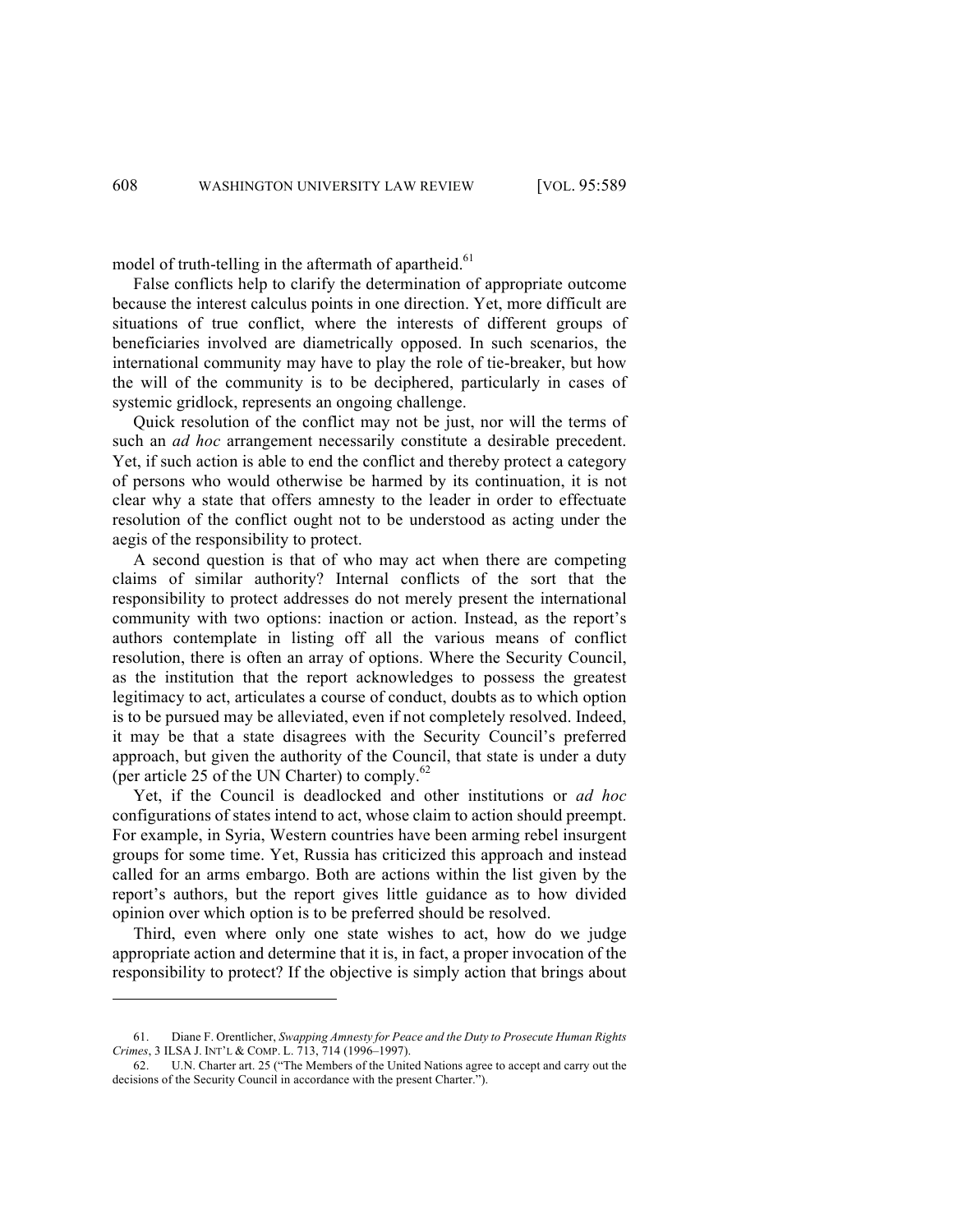peace, does it matter the manner through which such action is undertaken? Indeed, the report leaves open the fundamental question of whether ends justify means.

The Article now discusses the current structure of international law and the global quest to end impunity so as to illustrate further why amnesty presents unresolved conceptual challenges for the responsibility to protect.

## II. INTERNATIONAL CRIMINAL LAW, HUMAN RIGHTS AND UNIVERSAL **JURISDICTION**

Since the end of the Cold War, the international system has been oriented toward ensuring that state conduct complies with norms of international human rights and international humanitarian law. $63$  Where state conduct has fallen short, the community has expressed its wish that the perpetrators of such violations be held to account in international criminal fora and that individuals be allowed to vindicate their rights before regional tribunals.<sup>64</sup>

This part charts the rise of accountability as the prevailing ethos of this period of international law by examining its implementation through international and domestic avenues. The trend toward accountability would seem at odds with the apparent evasion of accountability through amnesty. As such, the part examines a powerful tension between amnesty and accountability that must be confronted if we are to reconcile amnesty with the responsibility to protect.

# *A. International Criminal Court and Ad hoc Tribunals*

The Rome Statute of the International Criminal Court (ICC) does not specifically address amnesty or political asylum, nor does it discuss the compatibility of these devices with ICC procedures. Yet, the Statute's preamble declares that the new ICC's purpose is to ensure that "the most serious crimes of concern to the international community as a whole must not go unpunished" and "to put an end to impunity for the perpetrators of these crimes."<sup>65</sup> Indeed, this push for accountability would seem fundamentally at odds with resolution through amnesty.

The ICC functions according to the principle of complementarity.<sup>66</sup> That

<sup>63.</sup> MALCOLM N. SHAW, INTERNATIONAL LAW 265–66 (2009).

<sup>64.</sup> *Id.* at 397.

<sup>65.</sup> Rome Statute of the Int'l Criminal Court, preamble, U.N. Doc. A/CONF.183/9 (July 17, 1998) [hereinafter Rome Statute of the ICC].

<sup>66.</sup> *Id.* at preamble & art. 1.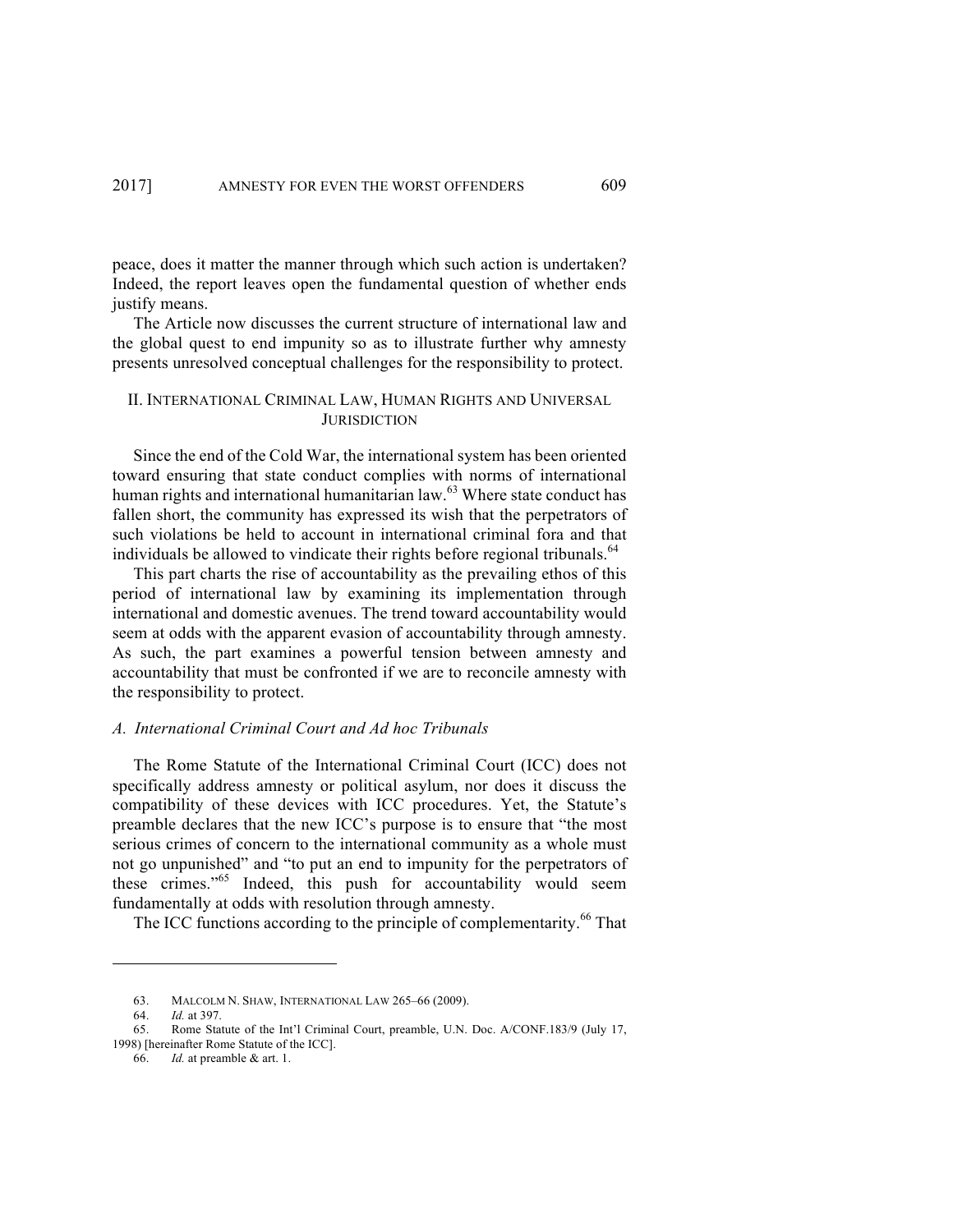principle requires that the ICC act only when a domestic court is unwilling or unable to exercise jurisdiction. Consequently, the Rome Statute requires that a case before the ICC is inadmissible unless the ICC determines that a state with jurisdiction over the case is "unwilling or unable genuinely to carry out the investigation or prosecution" or that a state's decision not to prosecute "resulted from the unwillingness or inability of the State genuinely to prosecute."<sup>67</sup> The Statute does not qualify the reasons for this domestic 'unwillingness or inability'; such that an amnesty would appear technically to constitute failure by the domestic forum and consequent admissibility of the ICC prosecution.

Indeed, in a recent decision upholding the admissibility of an ICC case against various Kenyan officials accused of coordinating violence in the wake of disputed elections in 2007, the ICC Appeals Chamber made clear that, "[i]f a State challenges the admissibility of a case, it must provide the Court with evidence with a sufficient degree of specificity and probative value that demonstrates that it is indeed investigating the case."<sup>68</sup> Thus, by implication, failure to investigate because of an amnesty is not an excuse that precludes ICC prosecution, just as any other domestic constraint does not provide a justifiable reason for evasion of an international legal obligation more generally.<sup>69</sup>

Moreover, other states parties (those that may not have jurisdiction over the crime in question but are still ICC members) are under a general duty to "cooperate fully with the Court in its investigation and prosecution of crimes within the jurisdiction of the Court  $[ICC]$ ."<sup>70</sup> As such, the ICC has initiated violation proceedings against a number of member states that failed to comply with the Court's arrest warrant for Sudanese President Omar Al-Bashir.<sup>71</sup> Moreover, the duty to cooperate with the ICC may arguably be

<sup>67.</sup> *Id.* at arts. 17(1)(a) & 17(1)(b). *See also* Prosecutor v. Francis Kirimi Muthaura et al, ICC-01/09-02/11 OA, Judgement, ¶ 36 (Aug. 30, 2011) ("Article 17 stipulates the substantive conditions under which a case is inadmissible before the Court. It gives effect to the principle of complementarity (tenth preambular paragraph and article 1 of the Statute), according to which the Court 'shall be complementary to national jurisdictions.' Accordingly, States have the primary responsibility to exercise criminal jurisdiction and the Court does not replace, but complements them in that respect.").

<sup>68.</sup> Prosecutor v. Francis Kirimi Muthaura et al, ICC-01/09-02/11 OA at ¶ 2.

<sup>69.</sup> Int'l Law Comm'n, *Responsibility of States for Internationally Wrongful Acts*, art. 32 (Aug. 3, 2001) ("The responsible State may not rely on the provisions of its internal law as justification for failure to comply with its obligations under this part.").

<sup>70.</sup> Rome Statute of the ICC, at art. 86.

<sup>71.</sup> *See id.* at art. 87(7); *see also* Order requesting submissions from the Republic of South Africa for the purposes of proceedings under article 87(7) of the Rome Statute, ICC-02/05-01/09 (Sept. 4, 2015); The Office of the Prosecutor, Int'l Criminal Court, *Twenty-First Report of the Prosecutor of the International Criminal Court to the UN Security Council Pursuant to UNSCR 1593 (2005)* (June 29, 2015), http://www.icc-cpi.int/iccdocs/otp/21st-report-of-the-Prosecutor-to-the-UNSC-on-Dafur\_%20 S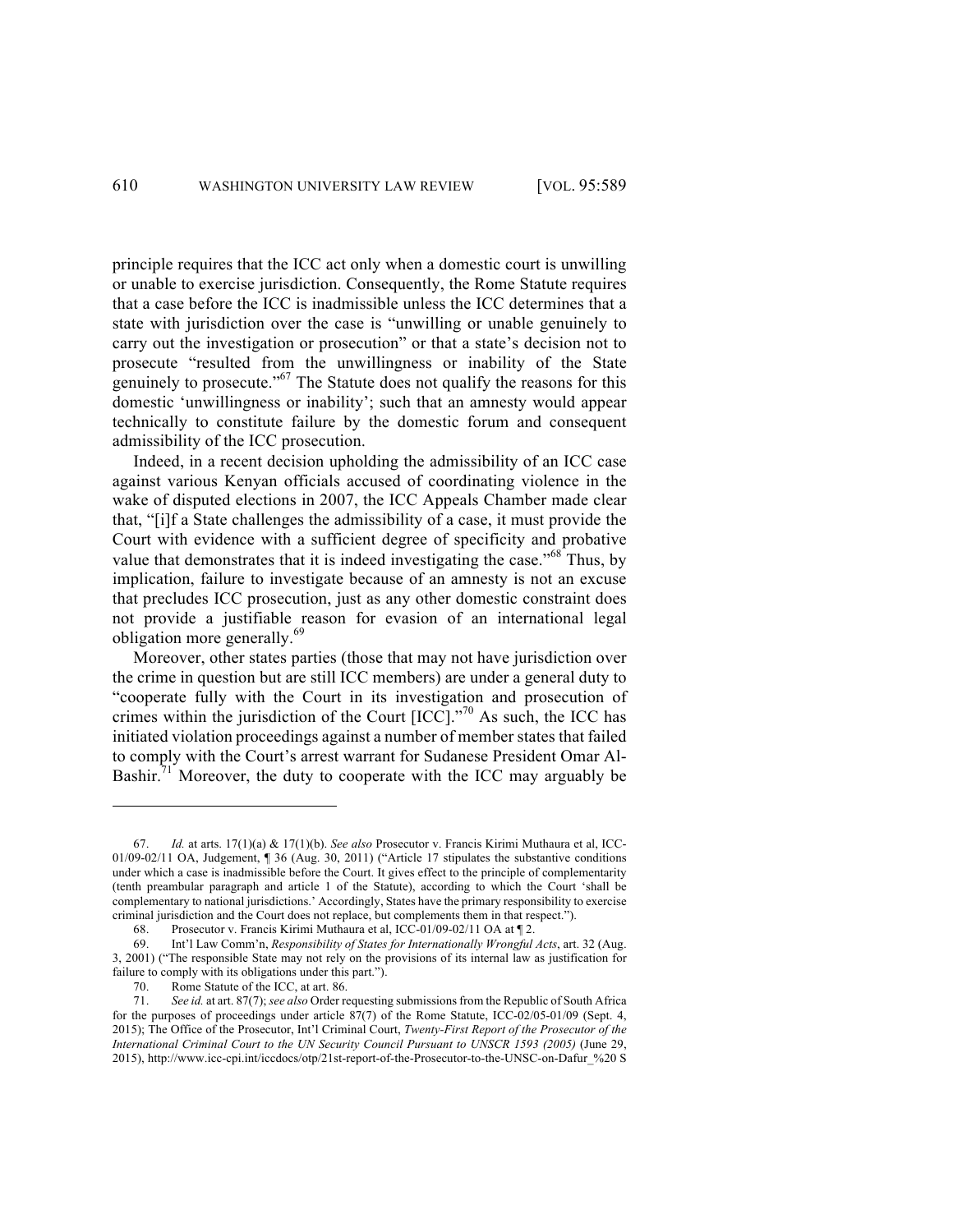extended to the entirety of UN members (a larger class of states than ICC members) when the Security Council has referred a particular situation to the ICC; since, UN members agree through Article 25 of the UN Charter "to accept and carry out the decisions of the Security Council . . . . "<sup>72</sup>

However, the Rome Statute does arguably leave room for amnesty. The Security Council may request the ICC to defer proceedings for twelve months and the Prosecutor may herself decide to suspend prosecution before the Court when she considers such suspension to be in the 'interests of justice.<sup> $3$ </sup> Though the Security Council repeatedly refused entreaties from the African Union to suspend the ICC's prosecution of Kenyan officials, the Council has acted previously to request deferral of any investigation by the Court into activities of UN peacekeepers drawn from states not party to the Court's statute. <sup>74</sup> Indeed, in making this request for deferral, the Council made clear that "it is in the interests of international peace and security to facilitate Member States' ability to contribute to operations established or authorized by the United Nations Security Council"; thereby, contemplating a balance between the interests of peace and the enforcement of international criminal law by the ICC.<sup>75</sup>

It may be argued, according to the treaty interpretation principle of *effet utile*, that the inclusion of this twelve-month deferral renders defunct the possibility of amnesty because this specified deferral period would have little practical effect if the Council could itself simply endorse full and indefinite amnesty. However, the twelve-month deferral mechanism may instead be characterized as a sort of default or *lex generalis* position, which the Council can amend to create a *lex specialis* framework when it sees fit. Indeed, even though it referred the situation in Darfur to the ICC for investigation in Resolution 1593, the Council in that same resolution made clear that nationals of states not party to the ICC, other than those from

udan.pdf.

<sup>72.</sup> U.N. Charter art. 25; *see also* Dapo Akande, *The Legal Nature of Security Council Referrals to the ICC and its Impact on Al Bashir's Immunities*, 7 J. INT'L CRIM.JUST. 333, 343–44 (2009) (arguing that the Security Council can require all states to cooperate with the ICC when it refers a situation to the Court).

<sup>73.</sup> Rome Statute of the ICC, at arts. 16 & 53.

<sup>74.</sup> *See* U.N. SCOR, 68th Sess., 7060th Mtg., U.N. Doc. S/PV.7060 (Nov. 15, 2013) (failing to adopt draft resolution S/2013/660 which would have deferred the Kenya prosecutions for twelve months); African Union, *Decision on Africa's Relationship with the International Criminal Court (ICC)*, 1, Ext/Assembly/AU/Dec (Oct. 2013), https://www.iccnow.org/documents/Ext\_Assembly\_AU\_Dec \_Decl\_12Oct2013.pdf; Neha Jain, *A Separate Law for Peacekeepers: The Clash between the Security Council and the International Criminal Court*, 16 EUR. J. INT'L L. 239 (2005).

<sup>75.</sup> S.C. Res. 1422 (July 12, 2002); *see also* S.C. Res. 1487 (June 12, 2003) (extending the deferral period mandated in Resolution 1422 for a further twelve months).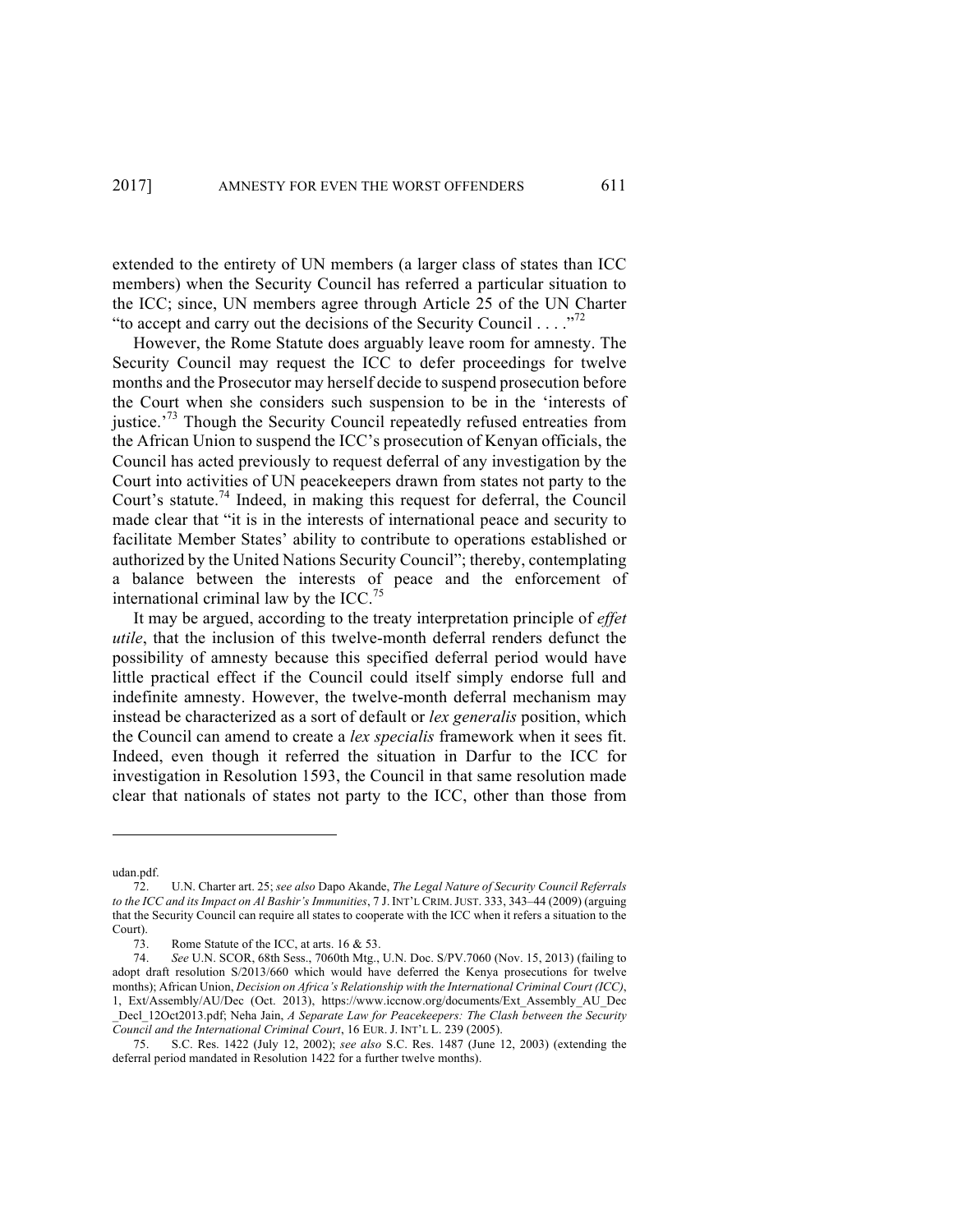Sudan, would not be subject to the jurisdiction of the ICC. The Council did not limit itself then to excluding such jurisdiction for a period of only 12 months, but instead adopted that exclusion on an indefinite basis.<sup>76</sup>

The jurisprudence and core documents of other international tribunals present a clearer picture as to the incompatibility of amnesty and asylum with international criminal law. The Statutes of the ICTR and ICTY required prosecution of enumerated offences and the Security Council resolution establishing each tribunal required all states to cooperate with the work and requests of such bodies.<sup>77</sup> Indeed, national proceedings "designed" to shield the accused from international criminal responsibility" were listed among the circumstances requiring each Tribunal to intervene to prosecute.<sup>78</sup> Moreover, the ICTY explicitly ruled in *Prosecutor v. Furundžija* that amnesties and grants of asylum for perpetrators of torture are void and unlawful by virtue of the peremptory status (as a norm of *jus cogens*) of the prohibition against torture in international law.<sup>79</sup>

## *B. Human Rights Bodies and Regional Courts*

<u>.</u>

International bodies charged with implementing and adjudicating human rights agreements tend to view amnesties as suspect. Amnesties, for such bodies, represent either complicity with the original violation or a subversion of victims' rights to adequate judicial redress. And, on both

<sup>76.</sup> S.C. Res. 1593, ¶ 6 (Mar. 31, 2005) (deciding that "nationals, current or former officials or personnel from a contributing State outside Sudan which is not a party to the Rome Statute of the International Criminal Court shall be subject to the exclusive jurisdiction of that contributing State for all alleged acts or omissions arising out of or related to operations in Sudan established or authorized by the Council or the African Union, unless such exclusive jurisdiction has been expressly waived by that contributing State"); *see also* S.C. Res. 1497, ¶ 7 (Aug. 1, 2003) (exempting UN peacekeepers originating from non-state parties to ICC Statute and serving in Liberia from ICC prosecution).

U.N. Secretary-General, Report of the Secretary-General Pursuant to Paragraph 2 of Security Council Resolution 808 (1993) arts. 10(2)(b), 18, 29, U.N. Doc. S/25704 (1993); Statute of the International Criminal Tribunal for Rwanda, arts. 9(2)(b), 15 & 28 (1994); S.C. Res. 827 (May 25, 1993) (establishing the International Criminal Tribunal for the Former Yugoslavia and requiring that "all states shall cooperate fully with the International Tribunal"); S.C. Res. 955 (Nov. 8, 1994) (establishing the ICTR and deciding that "all states shall cooperate fully with the International Tribunal").

<sup>78.</sup> ICTY *supra* note 77, at art. 10(2)(b); ICTR *supra* note 76, at art. 9(2)(b).

<sup>79.</sup> Prosecutor v. Furundžija, Case No. IT-95-17/1-T, Judgment, ¶¶ 155–57 (Int'l Crim. Trib. For the Former Yugoslavia Dec. 10, 1998) ("It would be senseless to argue, on the one hand, that on account of the *jus cogens* value of the prohibition against torture, treaties or customary rules providing for torture would be null and void *ab initio*, and then be unmindful of a State say, taking national measures authorizing or condoning torture or absolving its perpetrators through an amnesty law. If such a situation were to arise, the national measures, violating the general principle and any relevant treaty provision, would . . . not be accorded international legal recognition" and noting that "torture may not be covered by a statute of limitations, and must not be excluded from extradition under any political offence exemption.").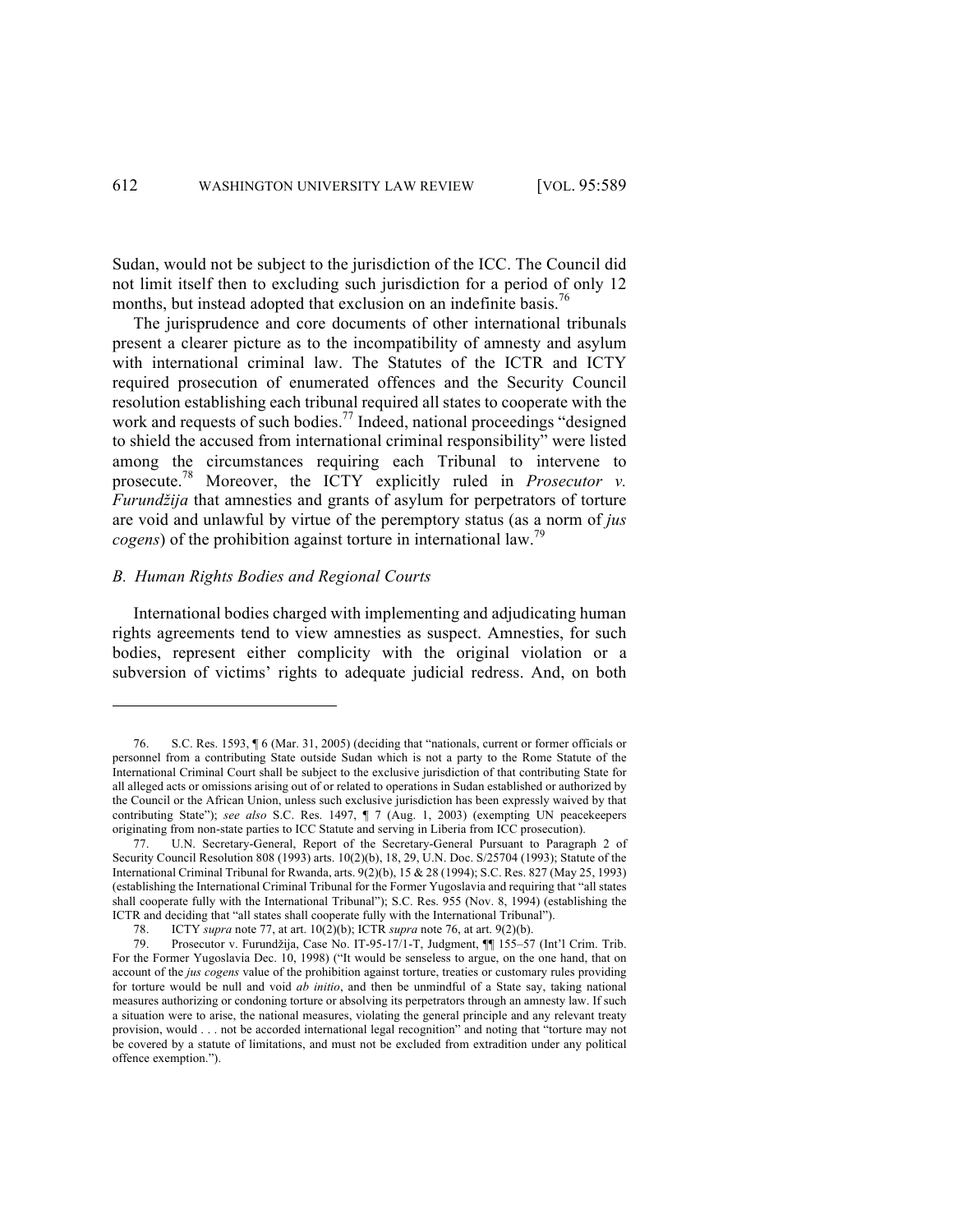accounts, amnesties themselves may therefore constitute violations of fundamental human rights.

Both the UN Human Rights Committee and the Committee against Torture have implied that amnesty is an impermissible device for conflict resolution because it undermines both the rights of victims and the coherence of the prohibition of such acts itself. In its General Comment No. 20, the UN Human Rights Committee (the body charged with overseeing compliance with the International Covenant on Civil and Political Rights) asserted that amnesties for acts of torture "are generally incompatible with the duty of States to investigate such acts; to guarantee freedom from such acts within their jurisdiction; and to ensure that they do not occur in the future" and that "[s]tates may not deprive individuals of the right to an effective remedy, including compensation and such full rehabilitation as may be possible."<sup>80</sup> Similarly, the UN Committee against Torture, which oversees implementation of the Convention against Torture, observed in its General Comment No. 2 that "the prohibition against torture is absolute and non-derogable" and that "amnesties or other impediments which preclude or indicate unwillingness to provide prompt and fair prosecution and punishment of perpetrators of torture or ill-treatment violate the principle of non-derogability."<sup>81</sup>

Regional tribunals have followed a similar line in asserting that amnesties are prohibited. Thus, the Inter-American Court on Human Rights has affirmed that amnesties are contrary to the rights guarantees contained in the Inter-American Convention on Human Rights. That Court declared categorically in the *Barrios Altos* case concerning Peruvian amnesty laws that, "all amnesty provisions, provisions on prescription and establishment of measures designed to eliminate responsibility are inadmissible, because they are intended to prevent the investigation and punishment of those responsible for serious human rights violations . . . all of them prohibited because they violate non-derogable rights recognized by international human rights law."<sup>82</sup>

The Inter-American Court explained further in *Almonacid-Arellano*, a case concerning a challenge to the legality of a Chilean amnesty law, that states must try and punish those who commit international crimes because

<sup>80.</sup> U.N. Human Rights Comm., General Comment 20, Article 7, at ¶ 15, U.N. Doc. HRI/GEN/1/Rev.1 at 32–33 (July 29, 1994).

<sup>81.</sup> Comm. Against Torture, General Comment 2, Implementation of Article 2 by States Parties, U.N. Doc. CAT/C/GC/2/CRP.1/Rev.4 (Nov. 23, 2007).

<sup>82.</sup> Barrios Altos v. Peru, Merits, Inter-Am. Ct. H.R., ¶ 41 (Mar. 14, 2001), http://www.cor teidh.or.cr/docs/casos/articulos/seriec\_75\_ing.pdf.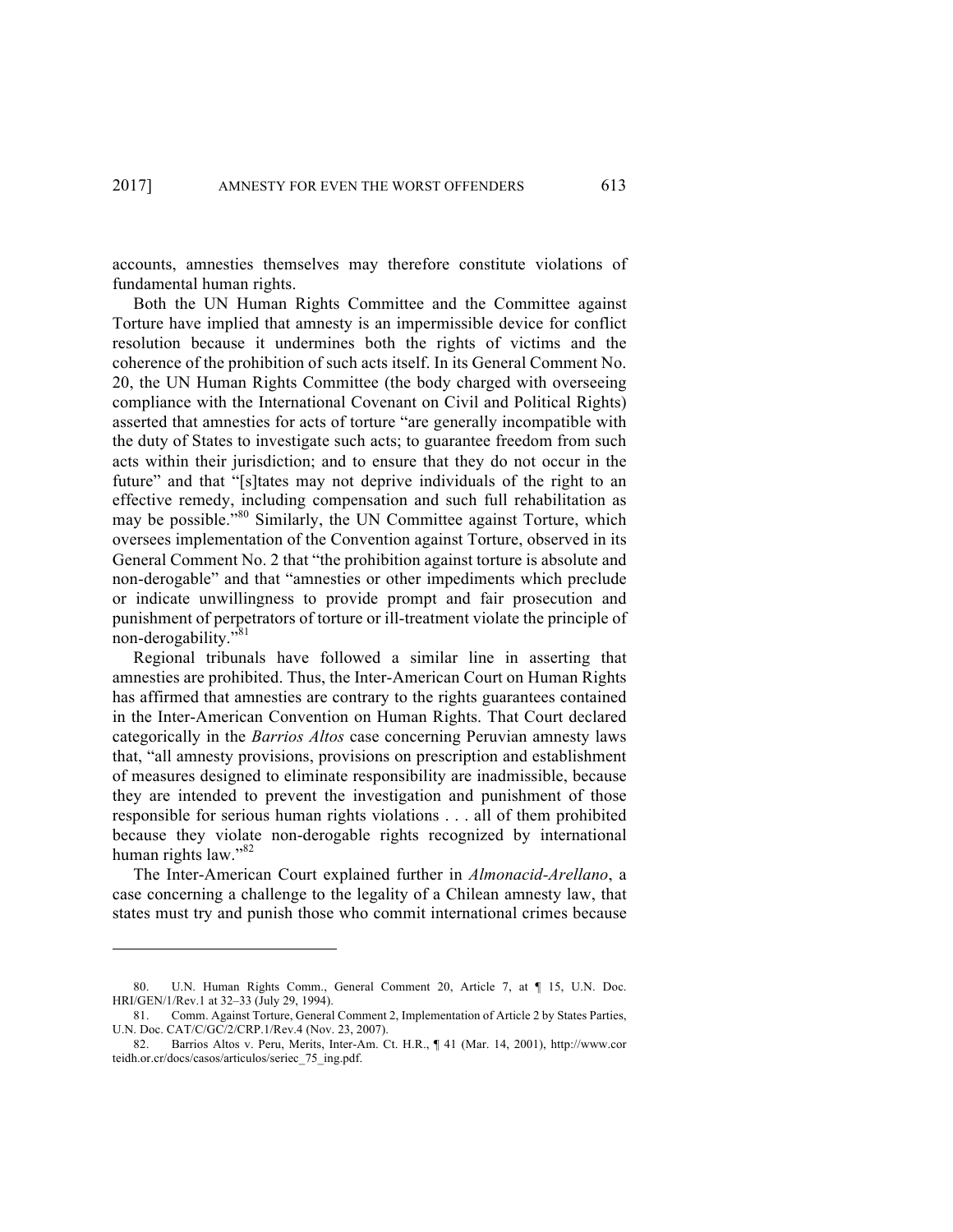states parties to human rights conventions commit to uphold such rights. Accordingly, this legal commitment requires that states "organize the entire government system, and in general, all agencies through which the public power is exercised, in such manner as to legally protect the free and full exercise of human rights," so that "[i]f the State agencies act in a manner that such violation goes unpunished . . . it can be concluded that such State has not complied with its duty to guarantee the free and full exercise of those rights to the individuals who are subject to its jurisdiction.<sup>83</sup>

Moreover, the European Court of Human Rights has repeatedly held that amnesties are incompatible with the right to effective judicial process and that a failure to investigate an alleged violation of a right is itself a violation of that same right. Indeed, in *Ould Dah v. France*, in which the complainant claimed a Mauritanian amnesty law as a defense to judicial proceedings in France for alleged acts of torture that occurred in Mauritania, the Court noted that "an amnesty is generally incompatible with the duty incumbent on the States to investigate such acts [of torture]."84 Further, the Court observed in *Margus v. Croatia* the "growing tendency in international law is to see such amnesties as unacceptable because they are incompatible with the unanimously recognised obligation of States to prosecute and punish grave breaches of fundamental human rights."<sup>85</sup>

As such, a state's efforts to shield perpetrators from prosecution may lead to that state being accused not only of undermining the prohibition but also of violating the right to effective judicial process of those parties seeking prosecution of such offenders.

## *C. National Courts and the Obligation to Extradite or Prosecute*

National courts are bound by a vast and intricate web of international agreements that require states to criminalize certain violations of fundamental rights and to extradite or prosecute alleged perpetrators of such violations. Notable examples include Article 7 of the Convention against Torture,<sup>86</sup> Articles I and V of the Genocide Convention,  $87$  the four Geneva

<sup>83.</sup> Almonacid-Arellano et al v. Chile, Preliminary Objections, Merits, Reparations and Costs, Inter-Am. Ct. H.R. (ser. C) No. 154, ¶ 110 (Sept. 26, 2006), http://www.corteidh.or.cr/docs /casos/articulos/seriec\_154\_ing.pdf.

<sup>84.</sup> Ould Dah v. France, App. No. 13113/03, Eur. Ct. H.R. (2009).

<sup>85.</sup> Margus v. Croatia, App. No. 4455/10, Eur. Ct. H.R. at 57 (2014).

<sup>86.</sup> G.A. Res. 39/46, Convention Against Torture, art. 7 (June 26, 1987) ("The State Party in the territory under whose jurisdiction a person alleged to have committed any offence referred to in article 4 is found shall in the cases contemplated in article 5, if it does not extradite him, submit the case to its competent authorities for the purpose of prosecution.").

<sup>87.</sup> Convention on the Prevention and Punishment of the Crime of Genocide, arts. 1 & 5, 78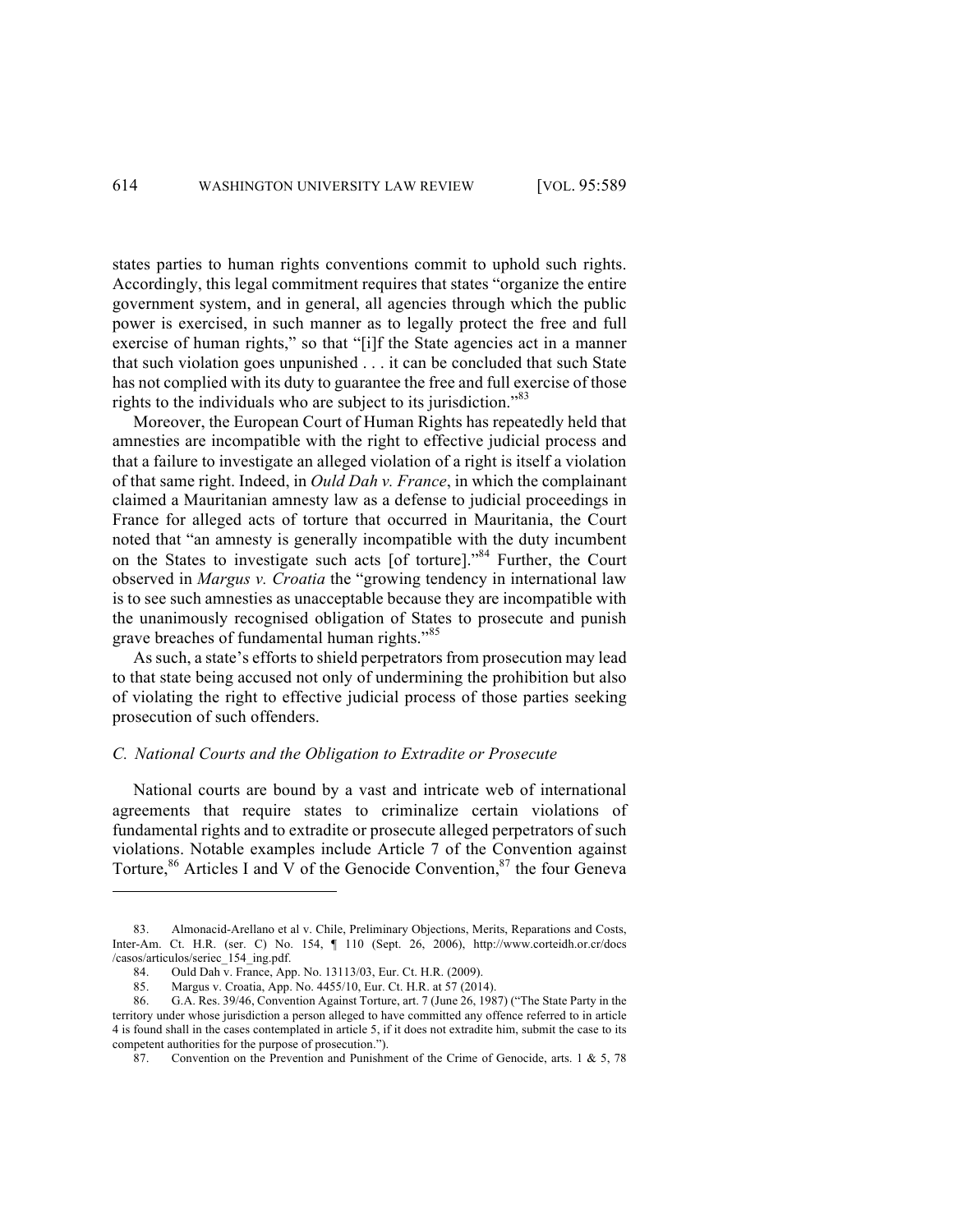Conventions of  $1949^{88}$  and so many others that the International Law Commission undertook a study concerning just this particular obligation.<sup>89</sup>

These treaty obligations leave little room for amnesty as a conflict resolution technique and make it a violation for a third state simply to give refuge to a perpetrator of one of the crimes enumerated. Indeed, just recently, the International Court of Justice ruled that Senegal had violated the obligation to extradite or prosecute incumbent upon it as a state party to the Convention against Torture because Senegal had failed to pursue either action in respect of Hissène Habré.<sup>90</sup>

Threatened with military insurrection, Hissène Habré fled to Senegal in  $1990<sup>91</sup>$  Habré had, for several years, ruled the state of Chad with an iron fist, torturing and executing opponents and allegedly leading a campaign of ethnic cleansing against particular groups within Chad. Yet, his exit was swift and he remained in Senegal for decades undisturbed.

In 2000, criminal proceedings against Habré were initiated in Belgium, alleging torture and crimes against humanity perpetrated against Chadians who had subsequently come to reside in Belgium.<sup>92</sup> In 2005, Belgium formally requested that Senegal extradite Habré or undertake his prosecution. Both Senegal and Belgium were and still are parties to the Convention against Torture (CAT), which requires that a state extradite or

U.N.T.S. 277 (affirming that "[t]he Contracting Parties confirm that genocide, whether committed in time of peace or in time of war, is a crime under international law which they undertake to prevent and to punish" and that "[t]he Contracting Parties undertake to enact, in accordance with their respective Constitutions, the necessary legislation to give effect to the provisions of the present Convention, and, in particular, to provide effective penalties for persons guilty of genocide or any of the other acts enumerated in article III").

<sup>88.</sup> Convention (I) for the Amelioration of the Condition of the Wounded and Sick in Armed Forces in the Field, art. 49, 75 U.N.T.S. 31 (Aug. 12, 1949) ("Each High Contracting Party shall be under the obligation to search for persons alleged to have committed, or to have ordered to be committed, such grave breaches, and shall bring such persons, regardless of their nationality, before its own courts."); Convention (II) for the Amelioration of the Condition of Wounded, Sick and Shipwrecked Members of Armed Forces at Sea, art. 50, 75 U.N.T.S. 85 (Aug. 12, 1949); Convention (III) relative to the Treatment of Prisoners of War, Art 129, 75 U.N.T.S. 135 (Aug. 12, 1949); Convention (IV) relative to the Protection of Civilian Persons in Time of War, art. 146 (Aug. 12, 1949).

<sup>89.</sup> The Obligation to Extradite or Prosecute (*aut dedere aut judicare)*, 2014 Y.B. Int'L L. Comm'n 2, ¶ 65 *et seq*; Int'l Law Comm. A survey of multilateral conventions may be relevant for the work of the International Law Commission on the topic: "The Obligation to Extradite or Prosecute (*aut dedere aut judicare)*", U.N. Doc. A/CN.4/630 (2010).

<sup>90.</sup> Questions relating to the Obligation to Prosecute or Extradite (Belg. v. Sen.), Judgment, 2012 I.C.J. Rep. 422, ¶ 122 (July 20).

<sup>91.</sup> The historical information discussed in this part is recounted in the case between Belgium and Senegal before the International Court of Justice. *See generally* Questions relating to the Obligation to Prosecute or Extradite (Belg. v. Sen.), Judgment, 2012 I.C.J. Rep., p.422.

<sup>92.</sup> *See* Questions relating to the Obligation to Prosecute or Extradite (Belg. v. Sen.), Judgment, 2012 I.C.J. Rep., 422, ¶¶ 19–27; *see also* Dustin N. Sharp, *Prosecutions, Development, and Justice: The Trial of Hissein Habre*, 16 HARV. HUM. RTS. J. 147 (2003).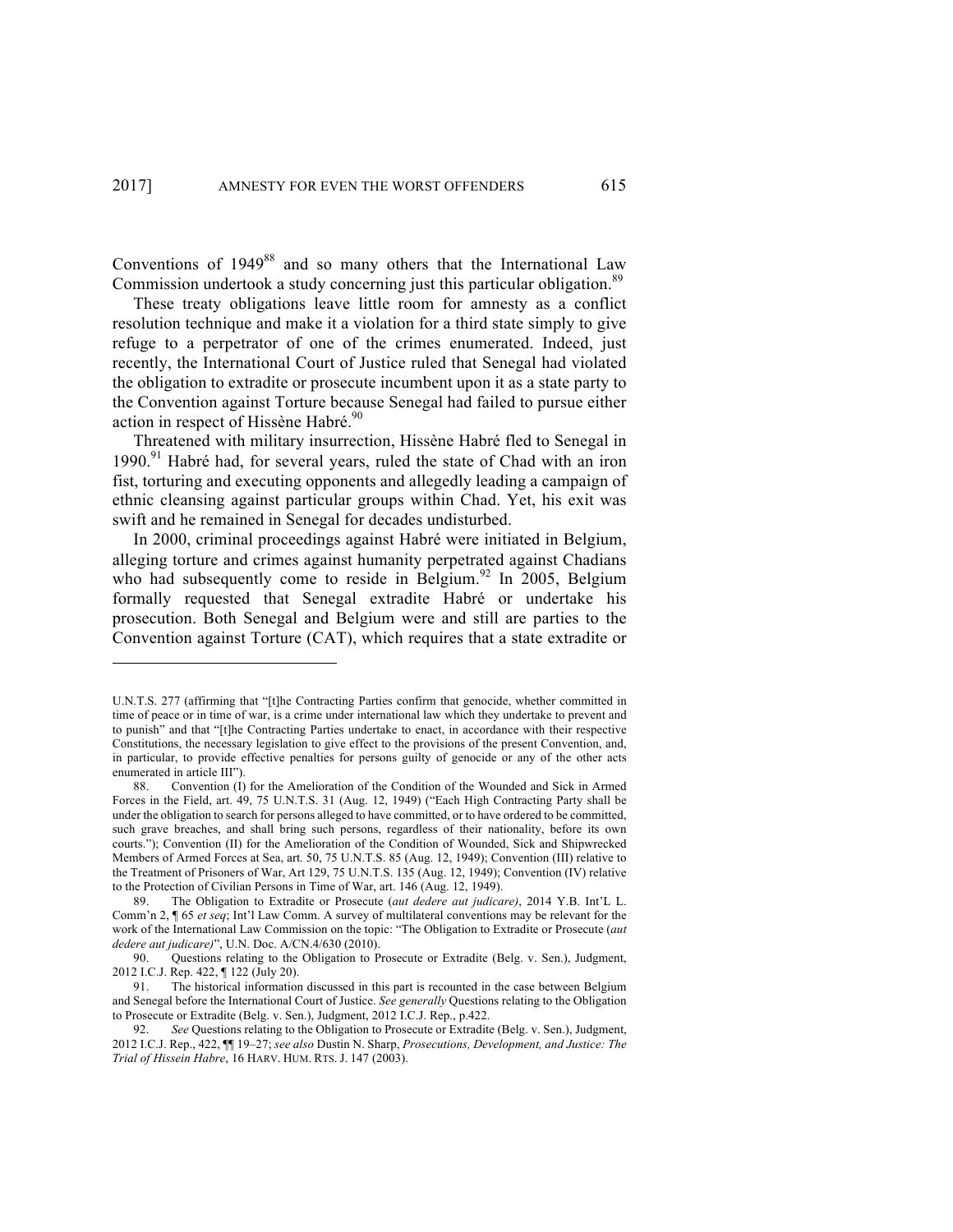prosecute an individual alleged to have been involved in acts of torture.<sup>93</sup> Senegal did neither, first demurring that its criminal code did not allow for such prosecution, but also refusing to extradite Habré.<sup>94</sup>

After several years of diplomatic and judicial exchanges between Belgium and Senegal, Belgium lodged a case against Senegal before the International Court of Justice, arguing that Senegal had violated the Convention against Torture's extradite or prosecute requirement. The Court ruled in Belgium's favor, finding that Senegal had, in fact, violated this legal obligation.<sup>95</sup> In its own defense, Senegal acknowledged this strict reading of the Convention, but argued that it was an upstanding international citizen that had acted only out of concern for regional peace and stability.<sup>96</sup> Having informally served as broker of some resolution to the crisis by offering safe haven to Habré and, in so doing, avoided a long, protracted conflict between the factions supporting either side in the power struggle within the Chadian state, Senegal was now itself in the dock faced with accusations that it violated fundamental norms of international law. Rather than a prolonged conflict, Habré's swift departure allowed for a period of transition. However, Senegal, whose role in facilitating this option was critical, had its international reputation besmirched before the Court for its failure to indict Habré or deport him.<sup>97</sup>

## III. AMNESTY, ASYLUM AND THE RIGHT TO A REMEDY

Thus far, this Article has treated amnesty in the state where abuses occurred and political asylum in some third state together. Yet, it may be objected that they are conceptually distinct for purposes of the responsibility to protect. Indeed, if "primary responsibility" for protection falls on the state wherein the abuses occur by virtue of its sovereignty over said territory, then perhaps also that state ought to have primary responsibility for any remedy. Consequently, if the state itself decides that amnesty is the best way

<sup>93.</sup> *See* G.A. Res. 39/46, Convention Against Torture, art. 7 (June 26, 1987); *see also*, Questions relating to the Obligation to Prosecute or Extradite (Belg. v. Sen.), Judgment, 2012 I.C.J. Rep., 422,  $\P$ 13, 14 & 70; Convention against Torture, https://treaties.un.org/Pages/ViewDetai ls.aspx?src=IND&mtdsg\_no=IV-9&chapter=4&lang=en

<sup>94.</sup> Questions relating to the Obligation to Prosecute or Extradite (Belg. v. Sen.), Judgment, 2012 I.C.J. Rep., at 422, ¶¶18, 22, 85–88 & 117.

<sup>95.</sup> Questions relating to the Obligation to Prosecute or Extradite (Belg. v. Sen.), Judgment, 2012 I.C.J. Rep., at 462, ¶ 122.

<sup>96.</sup> Questions relating to the Obligation to Prosecute or Extradite (Belg. v. Sen.), Verbatim Record, ¶ 6 (Mar. 15, 2012), http://www.icj-cij.org/en/case/144.

<sup>97.</sup> *See* Questions relating to the Obligation to Prosecute or Extradite (Belg. v. Sen.), 2012 I.C.J. Rep. 462, ¶ 122 (July 20).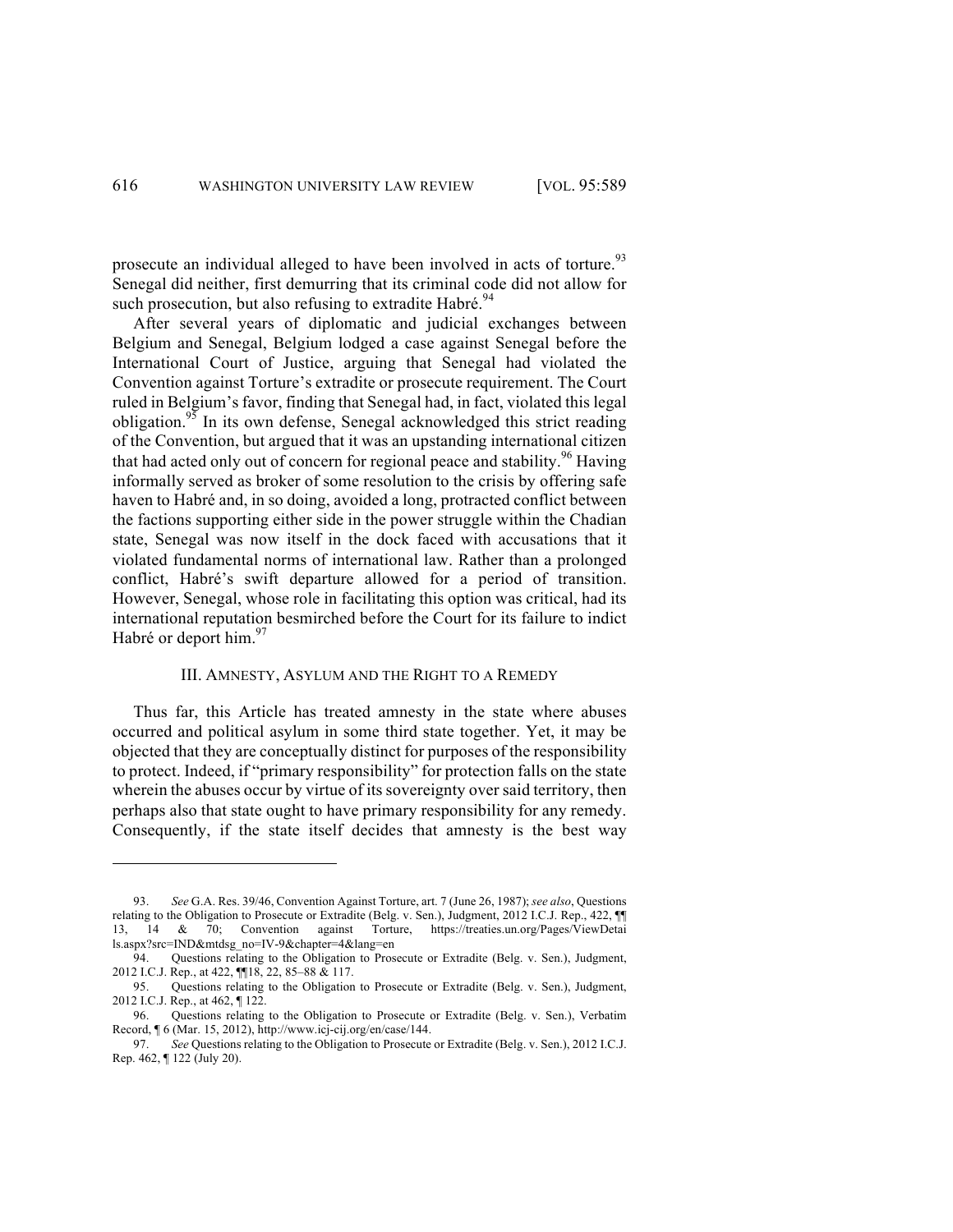forward, then one might argue that this decision ought to be respected by the community at large. Examples of such decisions abound in the various jurisdictions that have adopted truth and reconciliation commissions rather than criminal punishment in the aftermath of conflict or long-term repression.<sup>98</sup>

On the other hand, if the state where the abuses occurred or the state of nationality of some of the victims of these abuses (where the two are not coterminus) wishes to prosecute, but the perpetrator is shielded by virtue of amnesty in some third state, this third state may be said to intervene unduly in the affairs of the injured state. However, for such third state asylum to be justified according to R2P, we need some coherent understanding of the category of victims to be protected (whether past or future and whether in the state of injury or elsewhere).

Moreover, if the effectiveness of asylum as a conflict resolution device is to be communicated to other leaders considering exit rather than prolonged conflict to remain in power, then such grants of asylum must be permanent and cannot be subject to the later expressed will of the state of injury. Such agreements suffer from significant commitment challenges. Once the leader has accepted the deal and left office, he or she gives up the leverage utilized to procure the agreement in the first place (control over the state's means of violence). If a precedent is set that asylum will last only for a few years until a change of government in the injured state brings forth a regime that would prefer prosecution and this subsequent change requires extradition of the perpetrator (and consequent scrapping of the asylum), asylum is unlikely to operate as an effective incentive for ending conflict in the future.

Indeed, this very scenario occurred with Charles Taylor, former President of Liberia. Taylor fled to Nigeria in 2003 as part of a peace deal to end Liberia's long-running civil war. Yet, in 2006 Nigeria agreed to release Taylor to stand trial before the Special Court for Sierra Leone for charges stemming from Taylor's involvement in Sierra Leone's civil war.<sup>99</sup> That tribunal, having earlier set aside an amnesty provision in the Lomé Accords which brought Sierra Leone's civil war to an end,<sup>100</sup> convicted

<sup>98.</sup> *See* Matiangai V.S. Sirleaf, *The Truth about Truth Commissions: Why They Do Not Function Optimally in Post-Conflict Societies*, 35 CARDOZO L. REV. 2263, 2265–67 (2014): Matiangai V.S. Sirleaf, *Beyond Truth and Punishment in Transitional Justice*, 54 VA. J. INT'L L. 223, 226 (2014); John Dugard, *Dealing with Crimes of a Past Regime: Is Amnesty Still an Option*, 12 LEIDEN J. INT'L L. 1001 (1999).

<sup>99.</sup> Prosecutor v. Taylor, Case No. SCSL-03-01-T, Judgment, ¶ 9 (May 18, 2012), http://www.rscsl.org/Documents/Decisions/Taylor/1283/SCSL-03-01-T-1283.pdf.

<sup>100.</sup> Prosecutor v. Kallon et. al, Decision on Challenge to Jurisdiction: Lomé Accord Amnesty,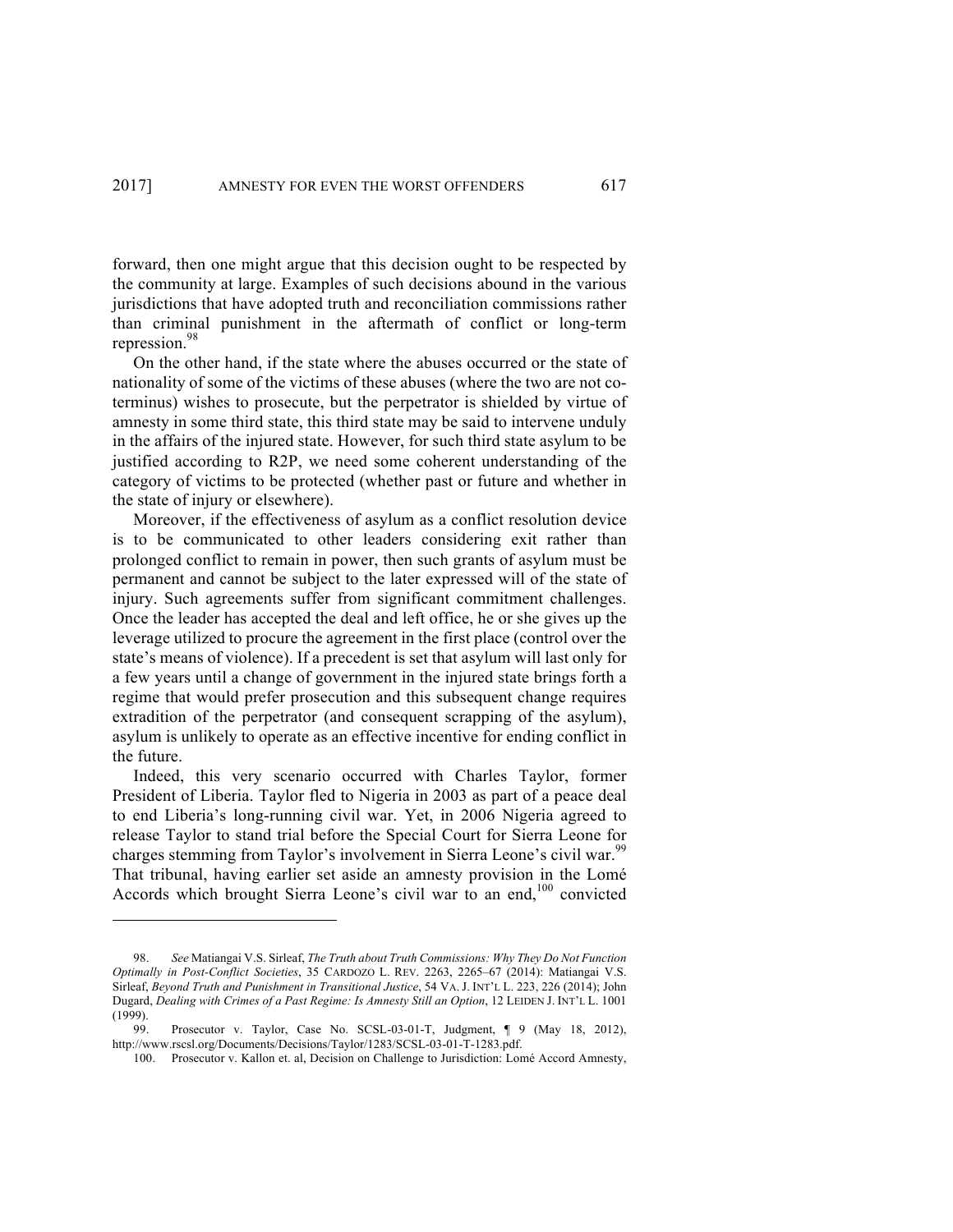Taylor for aiding and abetting various serious violations of international law and sentenced him to a fifty-year prison sentence, which he continues to serve. $101$ 

The consequences of Taylor's crimes were undoubtedly horrific and his punishment is just cause for celebration. Yet, the international community ought to be wary that the message from his demise is not simply that wrongdoers will be punished, but that resignation and exile may lead to prosecution.

Despite the distinctions between amnesty and asylum outlined, both are, according to the jurisprudence discussed in Part II, impermissible devices because they shield perpetrators of grave abuses from justice. An important and related question, however, is the basis of this conclusion, as the reasoning differs. For the Inter-American Court of Human Rights, amnesty and asylum are themselves derogations from non-derogable rights (the prohibition of the abuses for which prosecution is sought).<sup>102</sup> Other courts have instead framed the problem of amnesty and asylum as an incursion of the right to effective judicial process.<sup>103</sup> The two are quite different, since judicial process is itself often understood as a right that can be limited in times of emergency or because of other reasons of necessity.<sup>104</sup> No

Case Nos. SCSL-2004-15-AR72(E) & SCSL-2004-16-AR72(E), Appeals Chamber, ¶¶ 67, 72, 82 & 88 (Mar. 13, 2004).

<sup>101.</sup> Prosecutor v. Taylor, Case No. SCSL-03-01-T, Judgment, ¶ 6953 (May 18, 2012); Prosecutor v. Taylor, Case No. SCSL-03-01-T, Sentencing Judgment, at 40 (May 30, 2012) http://www.rscsl.org/Documents/Decisions/Taylor/1285/SCSL-03-01-T-1285.pdf.

<sup>102.</sup> *See supra* Part IIb; Barrios Altos v. Peru, Inter-Am. Ct. H.R. (ser. C) No. 75, ¶ 44 (Mar. 14, 2001), http://www.corteidh.or.cr/docs/casos/articulos/seriec\_75\_ing.pdf (declaring the "manifest incompatibility" of amnesty laws and the American Convention on Human Rights and concluding that "the said laws lack legal effect and may not continue to obstruct the investigation of the grounds on which this case is based or the identification and punishment of those responsible . . . ."); *see also* Christina Binder, *The Prohibition of Amnesties by the Inter-American Court of Human Rights*, 12 GERMAN L.J. 1203, 1208 (2011).

<sup>103.</sup> *See* Yaman v. Turkey, App. No. 32446/96, Eur. Ct. H.R., ¶ 55 (Nov. 2, 2004) ("The Court further points out that where a State agent has been charged with crimes involving torture or illtreatment, it is of the utmost importance for the purposes of an 'effective remedy' that criminal proceedings and sentencing are not time-barred and that the granting of an amnesty or pardon should not be permissible."); Aksoy v. Turkey, App No. 21987/93, Eur. Ct. H.R., ¶¶ 94–100 (Dec. 18, 1996) (analyzing the question and finding bar on prosecution constituted violation of right to effective remedy under Article 13 of the European Convention on Human Rights).

<sup>104.</sup> For example, Article 4 of the International Covenant on Civil and Political Rights allows for derogation from all rights guarantees in times of exigency apart from those granted under Articles 6 (right to life), 7 (prohibition of torture), 8 (prohibition of slavery), 11 (prohibition of prison for failure to fulfill contractual obligation), 15 (imprisonment only for criminal offences that were unlawful when committed), 16 (right to recognition as a person), and 18 (freedom of thought, conscience and religion). International Covenant on Civil and Political Rights Art. 4, ¶ 2, Dec. 19, 1966, 999 U.N.T.S. 171; *see also* Convention for the Protection of Human Rights and Fundamental Freedoms, art. 15, Nov. 4, 1950, 213 U.N.T.S. 221 (providing for "[d]erogation in time of emergency" from rights guaranteed in the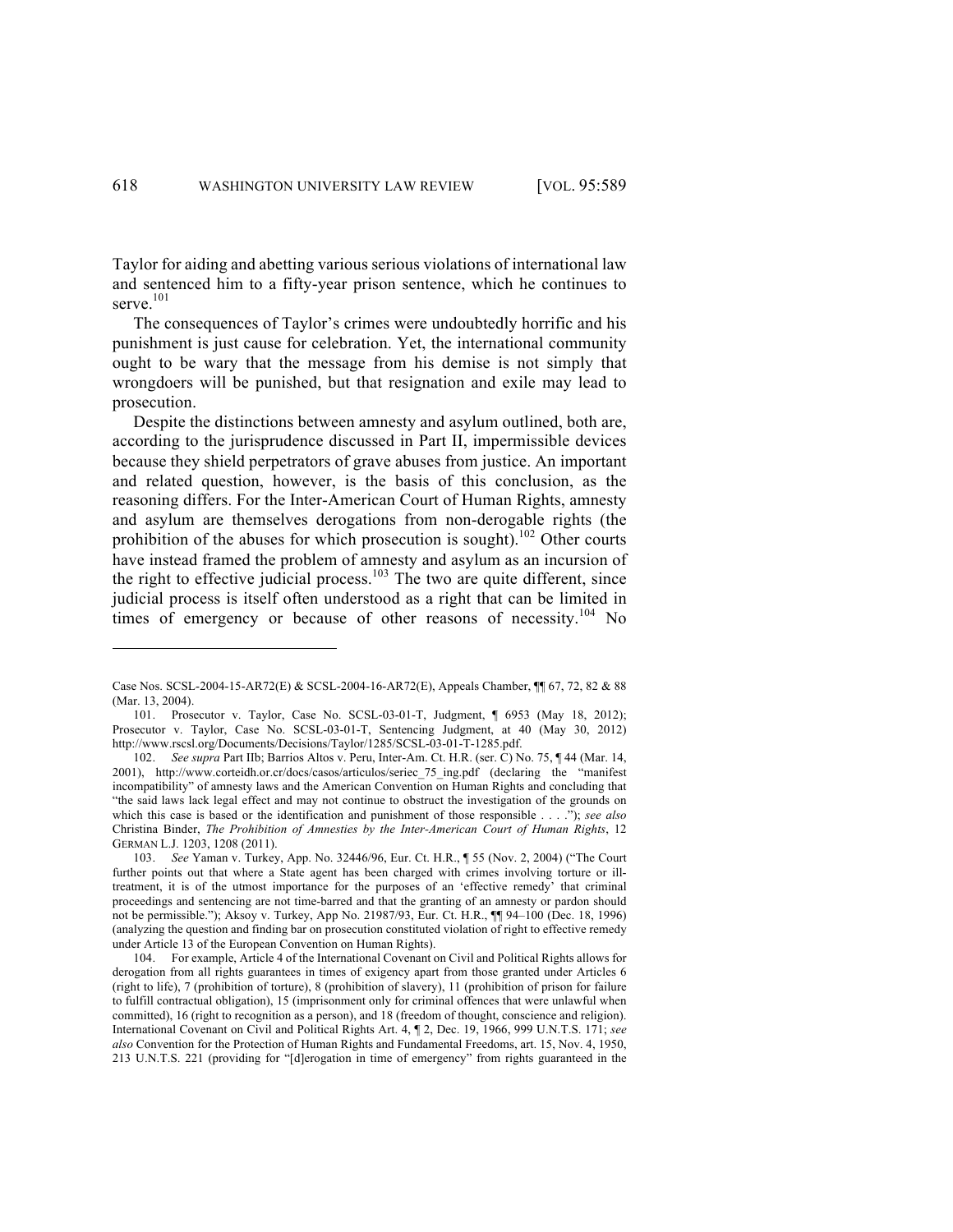emergency, however, may justify torture, crimes against humanity, war crimes or genocide.

The question goes to the very foundations of a legal system. Indeed, it implicates the question of whether one can possess a right in the absence of an effective remedy.105 For the Inter-American Court, the answer is no. As such, any limitation on the effectiveness of the remedy is itself an encroachment on the right. Since the right is non-derogable, then there can be no derogation from the remedy for enforcement of a violation of the right.

However, this is not the position generally in public international law concerning state conduct. Indeed, the International Court of Justice (ICJ) has made clear on multiple occasions that the violation of a norm of *jus cogens* does not itself provide a basis for jurisdiction. Indeed, in *Democratic Republic of the Congo v. Rwanda*, the Court affirmed that "the mere fact that rights and obligations *erga omnes* or peremptory norms of general international law (*jus cogens*) are at issue in a dispute cannot in itself constitute an exception to the principle that its jurisdiction always depends on the consent of the parties."<sup>106</sup> Similarly, in the case concerning *Jurisdictional Immunities of the State*, the ICJ concluded that the gravity of the violations alleged does not remove one state's fundamental entitlement to sovereign immunity before the courts of another state.<sup>107</sup> In that case the

Convention, apart from those affirmed in Articles 2 (right to life), 3 (prohibition of torture), 4 (prohibition of slavery) and 7 (no punishment without law)); U.S. CONST. art. I, § 9, cl. 2. *But see*, American Convention on Human Rights: "Pact of San José, Costa Rica," art. 27, 1144 U.N.T.S. 17955 (allowing for suspension of rights guarantees in time of emergency, except for the "suspension of [eleven rights] . . . or of the judicial guarantees essential for the protection of such rights"); African Charter on Human and Peoples' Rights, June 27, 1981, 1520 U.N.T.S. 26363 (lacking any derogation clause).

<sup>105.</sup> *See, e.g.*, Miles M. Jackson, *The Customary International Law Duty to Prosecute Crimes Against Humanity: A New Framework*, 16 TUL. J. INT'L & COMP. L. 117, 120 (2007) (arguing that "without a corresponding obligation that potential crimes against humanity must be investigated, prosecuted, and punished, the substantive prohibition itself and the protections it grants are undermined"); M. Cherif Bassiouni, *Searching for Peace and Achieving Justice: The Need for Accountability*, 59 LAW & CONTEMP. PROBS. 9, 17 (1996) ("The crimes establish inderogable protections and the mandatory duty to prosecute or to extradite accused perpetrators, and to punish those found guilty, irrespective of locus since universal jurisdiction presumably applies.").

<sup>106.</sup> Armed Activities on the Territory of the Congo (Dem. Rep. Congo v. Rwanda), Judgment, 2006 I.C.J. Rep. 6, ¶ 125 (Feb. 3) (citation omitted).

<sup>107.</sup> Jurisdictional Immunities of the State (Ger. v. It.), Judgment, 2012 I.C.J. Rep. 99, 11 91 & 93. Here, the Court observed that:

The rules of State immunity are procedural in character and are confined to determining whether or not the courts of one State may exercise jurisdiction in respect of another State. They do not bear upon the question whether or not the conduct in respect of which the proceedings are brought was lawful or unlawful. . . . For the same reason, recognizing the immunity of a foreign State in accordance with customary international law does not amount to recognizing as lawful a situation created by the breach of a *jus cogens* rule, or rendering aid and assistance in maintaining that situation . . . .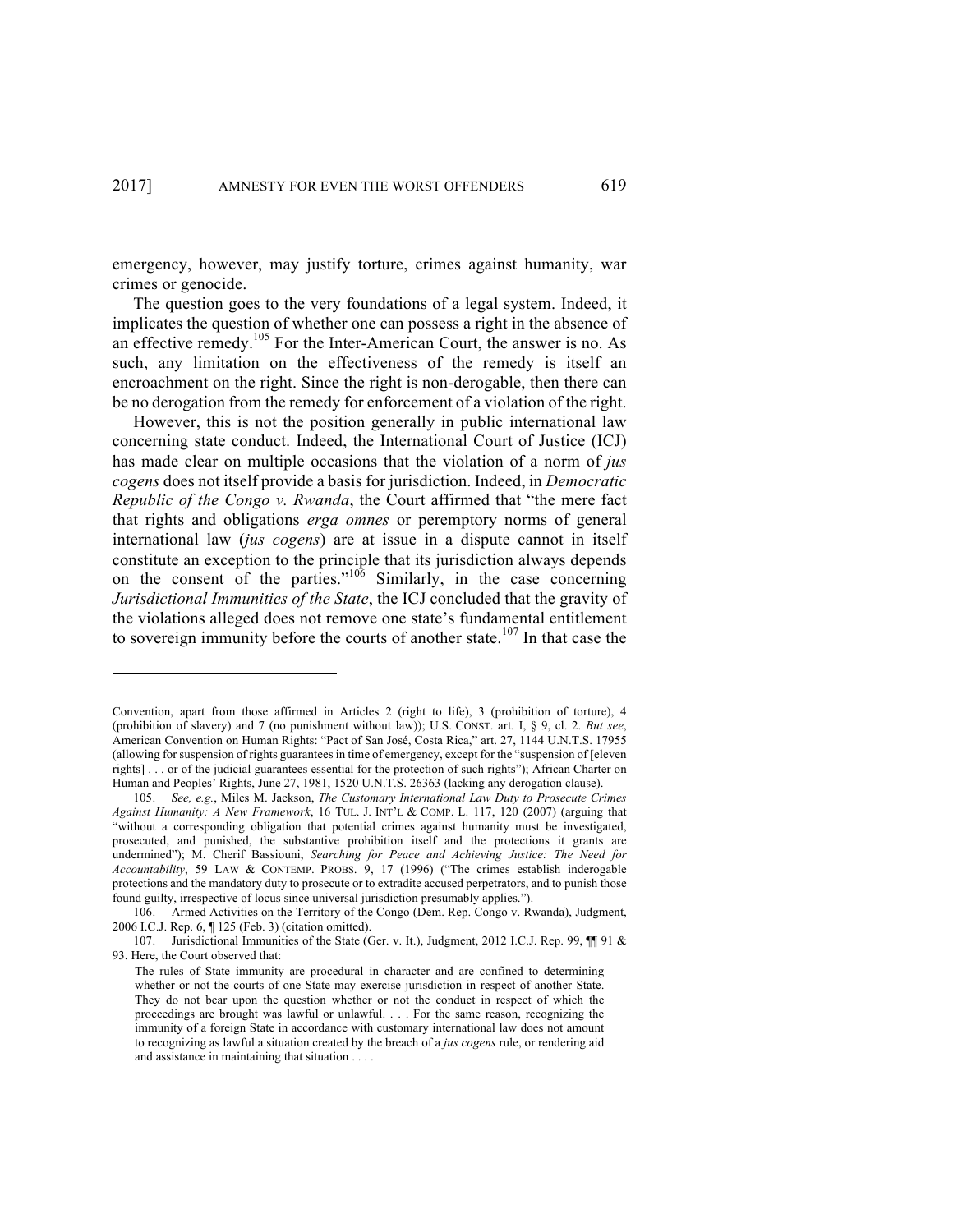Court observed that "[t]o the extent that it is argued that no rule which is not of the status of *jus cogens* may be applied if to do so would hinder the enforcement of a *jus cogens* rule, even in the absence of a direct conflict, the Court sees no basis for such a proposition."<sup>108</sup> Accordingly, the violation (even if of a peremptory norm) cannot necessitate whatever remedy sought.

However, even if we agree to the Inter-American Court's approach that the absence of a remedy denotes itself the undermining of the right, the approach does not adequately grapple with the full reality of amnesty or asylum. Indeed, that view presumes that the absence of one, particular remedy (formal, court-based criminal prosecution) is itself a derogation from the right and ignores other potential remedies.

The remedies obtained through amnesty and asylum might be said to include removal from office, pledges of non-repetition and the future installation of a government more likely to refrain from the abuses suffered previously. As such, amnesty and asylum arguably might be described as the absence of a judicial remedy, rather than the absence of any remedy at all. Neither amnesty nor asylum need be taken to condone the underlying violation, since they often encompass other sanctions. Moreover, a state that offers asylum might be said to enable the subversion of the right to judicial remedy, but does not perform a violation of a peremptory norm obligatory for all states (prohibition of torture, genocide, and crimes against humanity).

When this distinction between judicial remedy and non-derogability is highlighted, the amenability of amnesty and asylum as devices suitable for deployment within the responsibility to protect framework becomes clearer. The responsibility to protect is premised on a hierarchy or conflict of norms. Accordingly, neither the orthodox legal strictures of sovereignty, nor the formalities of approval for military intervention through the Security Council should be allowed to block the vindication of collective interests (peace and human security) by members of the community.<sup>109</sup>

In the same way, it may be asserted that amnesty and asylum may aid the goal of peace, against the objective of effective judicial remedy. The injury or harm, to which the right to judicial remedy attaches, has already been inflicted and suffered by the category of victims whose right to judicial remedy would be limited by the amnesty. Yet, the infliction of that same harm on others could, perhaps, be avoided if the right to redress is suspended or limited by a conflict-ending amnesty. Indeed, it is perhaps unfortunate

*Id.* at ¶ 93.

<sup>108.</sup> *Id*. at ¶ 95.

<sup>109.</sup> *The Responsibility to Protect*, *supra* note 9.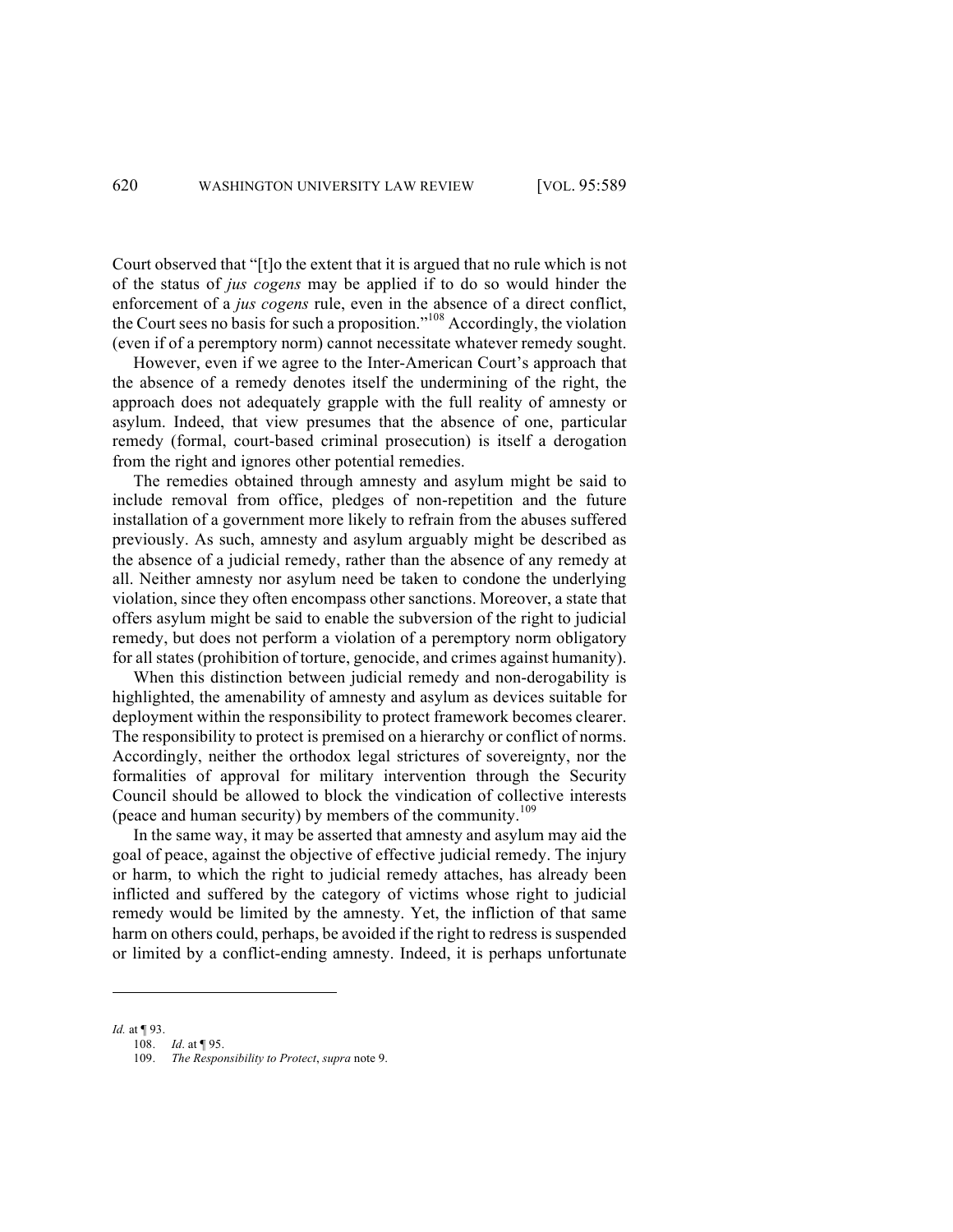that a series of guidelines on the right to a remedy first promulgated by the UN Commission on Human Rights and later endorsed without a vote by the General Assembly, focus solely on past victims and give little attention to the relation between insistence on a particular remedy and the potential prolongation of conflict.<sup>110</sup> As such, the guidelines appear to overlook the interest of future victims in preventing such an occurrence.

Whether the responsibility to protect is categorized as a legal or political norm, its fundamental thrust is that the community ought not to allow a restrictive understanding of the procedures of international decision-making to compound human suffering. Thus, where the choice is between continuation of conflict so as to secure an eventual right to judicial redress for those already harmed and an offer of amnesty that assists in resolving the conflict and thereby prevents future harm, the responsibility to protect perhaps should tolerate or accept the grant of amnesty.

This discussion should also help us to distinguish amnesty from other potential devices for the vindication of the responsibility to protect that might themselves constitute a more serious violation of international law. For example, torture (even if to stop a terrorist attack) would appear to fall outside R2P's bounds because it would itself constitute a grave crime against international law (*jus cogens* violation). In contrast, an embrace of amnesty would not necessarily contravene a fundamental prohibition of international law (as would torture of another), but would instead abridge a right (judicial redress) that states often limit in times of emergency.

Law, and international law perhaps in particular, is not merely synonymous with courts and a right need not merely be enforced in court for it to exist and be recognized.<sup>111</sup> Courts play an important role as authoritative articulators and enforcers of rights, but that function need not be exclusive for the right to be sustained effectively.<sup>112</sup> Since it can include

<sup>110.</sup> Comm. on Human Rights, Report of the Sixty-First Session, U.N. Doc. E/2005/23, E/CN.4/2005/135, at 140 (2005); G.A. Res. 60/147 (Mar. 21, 2006).

<sup>111.</sup> ROSALYN HIGGINS, PROBLEMS AND PROCESS: INTERNATIONAL LAW AND HOW WE USE IT 1 (1994) ("International law is not rules. It is a normative system. . . . The role of law is to provide an operational system for securing values that we all desire . . . ."); James Crawford, *Chance, Order and Change: The Course of International Law*, 365 RECUEIL DES COURS 9, 138–46 (2013) (affirming that "[t]here is an international social process, defective no doubt, but existent, made up of the actions, interactions and programmes of Governments and significant others").

<sup>112.</sup> *See* W. Michael Reisman, Editorial Comment, *Assessing Claims to Revise the Laws of War*, 97 AM. J. INT'L L. 82, 83 (2003).

Specialists in international law in particular tend to rally behind inherited arrangements; they assume that because the international legal system is weak, a principal duty is to defend existing prescriptions, whatever the consequence. . . . Lost in the righteous fury is a dispassionate assessment of the extent to which the old arrangements are likely to work in contexts different from those in which they were originally established or the extent to which the new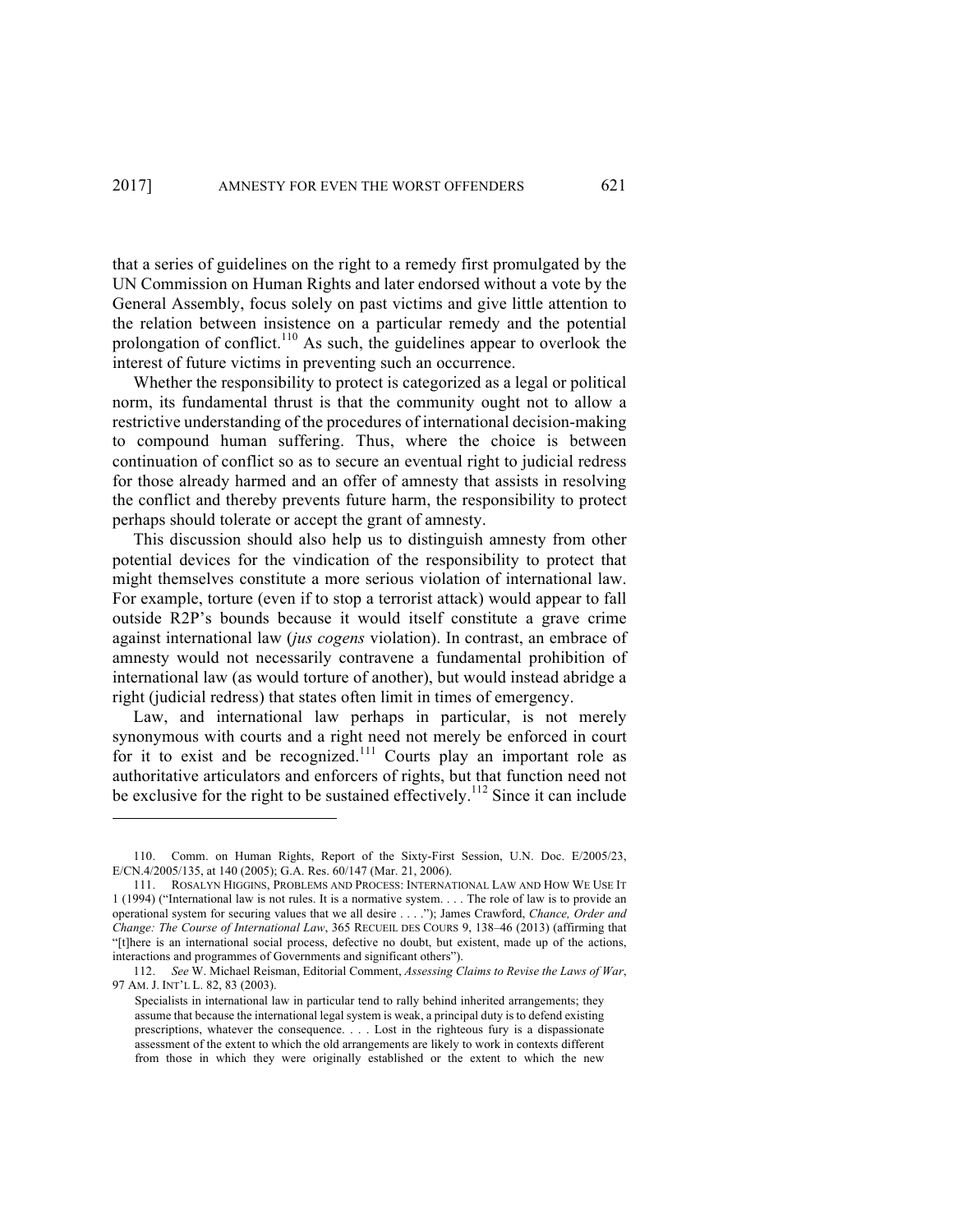removal from office, exile or some systemic conditions to ensure nonrepetition of previous abuses, amnesty may be said to constitute its own non-judicial remedy. Thinking about amnesty more broadly might accordingly allow us to reconcile it with the prevailing orientation of international law toward accountability and to appreciate amnesty, when deployed to end conflict, as a mechanism in service of R2P.

Amnesty is an uncomfortable choice, a sort of second or third best option in response to the realities of a particular situation. Indeed, we might think of amnesty and asylum as grey areas of "acoustic separation" between conduct and decision rules.<sup>113</sup> Accordingly, the conduct rule which entails an obligation to respect norms of *jus cogens* is maintained and communicated to leaders through the persistence of institutions of international criminal justice, but the community might tacitly acknowledge an alternative decision rule that states will not be punished if asylum is granted to resolve conflict.

Viewing amnesty as suspension of the right to remedy rather than itself a *jus cogens* violation allows states the space to exercise discretion to end conflict (by permitting an alternative decision rule) rather than excluding pragmatic approaches by insisting dogmatically on the most stringent forms of enforcing international law. In distinguishing between conduct and decision rules, Dan-Cohen has argued in favor of the benefits of a sort of echo chamber that might provide some acoustic separation between the subjects of the conduct rule and the enforcers of the decision rule.<sup>114</sup> It may be that the responsibility to protect, when amnesty is brought within its framework, could serve as this sort of echo chamber construction. R2P, and its embrace of international criminal law, communicates the conduct rule

arrangements may better secure, in possible future contexts, law's fundamental goals.

*Id.*

<sup>113.</sup> *See* Meir Dan-Cohen, *Decision Rules and Conduct Rules: On Acoustic Separation in Criminal Law*, 97 HARV. L. REV. 625, 625–26, 630 (1983). In that article, Dan-Cohen builds on Jeremy Bentham's distinction between conduct rules which are "addressed to the general public" and decision rules which are "rules addressed to officials." *Id.* at 625. Dan-Cohen quotes Bentham's example that the conduct rule may be "*Let no man steal*," while the decision rule (outlining the official response to theft) may be "*Let the judge cause whoever is convicted of stealing to be hanged.*" *Id.* at 626. As such, there is a distinction between the two rules; though, as both Dan-Cohen and Bentham acknowledge, the severity of the decision rule may implicitly communicate a conduct rule. Dan-Cohen articulates an "imaginary universe" in which it may be possible, or even desirable, to enforce a separation between the addressees or hearers of the conduct rule and of the decision rule. *Id.* at 625. In his imaginary universe, "each of the two groups occupies a different, acoustically sealed chamber" and are thus held in a condition of what he terms "acoustic separation." *Id.* at 630.

<sup>114.</sup> *Id.* at 630, 651 (proposing that "[w]e may conclude that in a world of perfect acoustic separation the law, while promulgating criminal conduct rules that were fully coextensive with the relevant moral precepts, might at the same time apply decision rules that were more precisely defined and narrowly drawn than the corresponding conduct rules")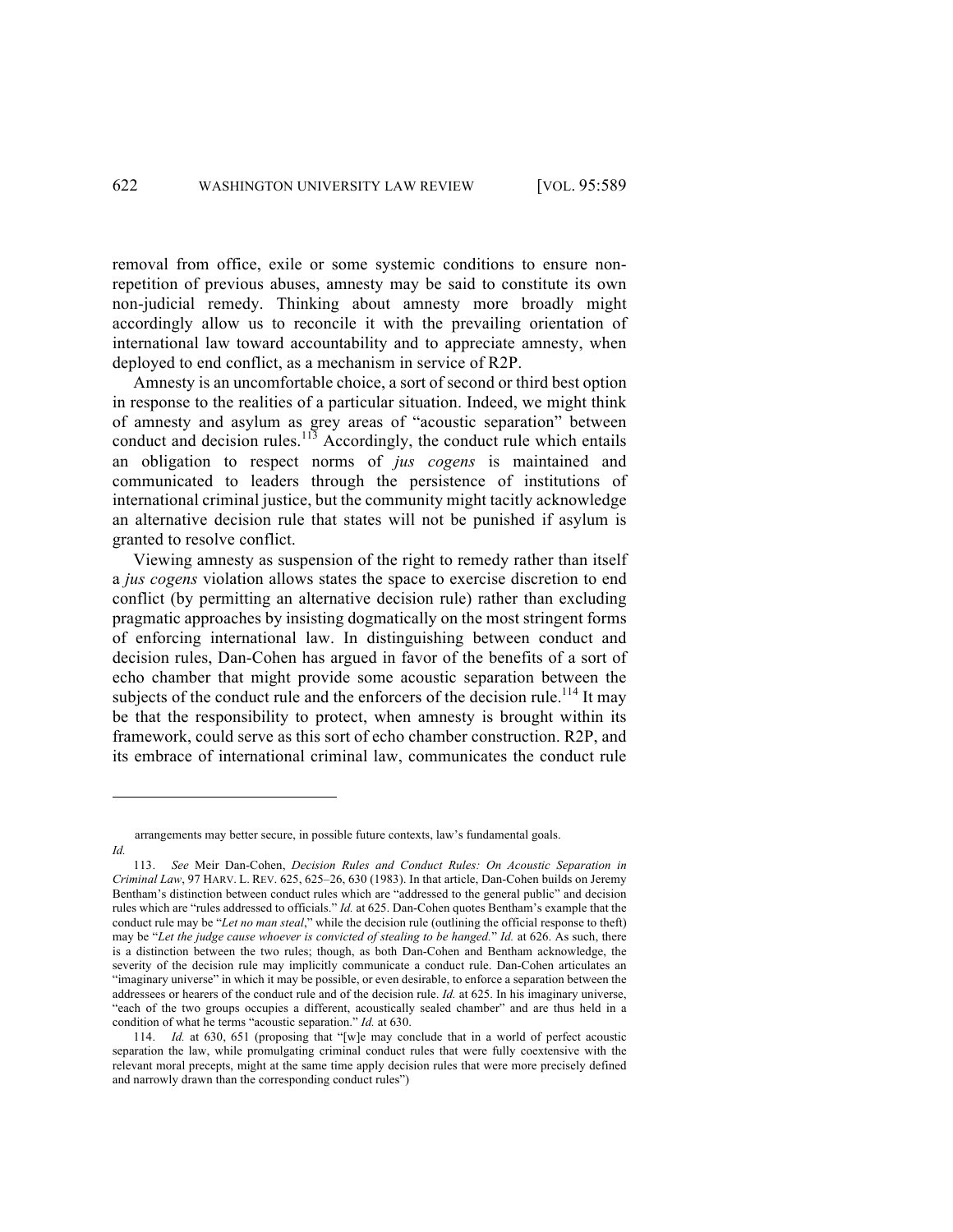prohibiting violations of international law to leaders. Yet, if amnesty can discharge R2P's protective function, R2P may be an appropriate vehicle through which to signal the availability of an alternative decision rule to states enforcing that decision rule.

In order for such a scheme to operate effectively, however, the international community must ensure that states relying on this alternative decision rule in granting amnesty are not unduly subject to sanction and that amnesty is deployed in a communally beneficial manner. It is to the examination of these challenges that the next part now turns.

## IV. WHEN?: AMNESTY AS R2P

R2P stands for the proposition that gross violations of international law (genocide, torture, crimes against humanity, and war crimes) that result from state breakdown or the pernicious orientation of a regime are common problems that require action, regardless of where they take place. Ideally, the state where such abuses occur will put a stop to these crimes or the Security Council will intervene. Yet, when neither happens, the responsibility to protect asserts that other states cannot simply stand by and wring their hands at the results of this systemic dysfunction. Instead, states should act. $115$ 

Consequently, R2P incorporates a sort of hierarchy in decision making regarding responses to conflict that might apply also to amnesty: first, the state where the abuses are occurring, second, the Security Council, and then third, some other configuration of states (whether acting through the General Assembly, a regional organization or otherwise).<sup>116</sup>

However, the invocation of R2P presumes that the government of the state in which the violations are occurring has already defaulted on its obligation to protect its population, such that that state's sovereignty can no longer be used to shield it from some form of international intervention.<sup>117</sup> Without sovereignty, it would seem that a regime's exercise of sovereign power, through say the adoption of a self-amnesty law, would be void. Thus, a self-amnesty enacted by the regime itself to facilitate transition need not be thought to fit within R2P, even if it has an effect in ending abuses, because it was not granted by an appropriate R2P actor. Self-amnesties are often the target of the most stringent scrutiny by tribunals and commentators

<sup>115.</sup> *The Responsibility to Protect*, *supra* note 9, at ¶ 6.28–.40.

<sup>116.</sup> *Id.* at ¶¶ 6.7, 6.11, 6.14, 6.28–6.35, 6.40.

<sup>117.</sup> *Id.* at ¶ 2.31.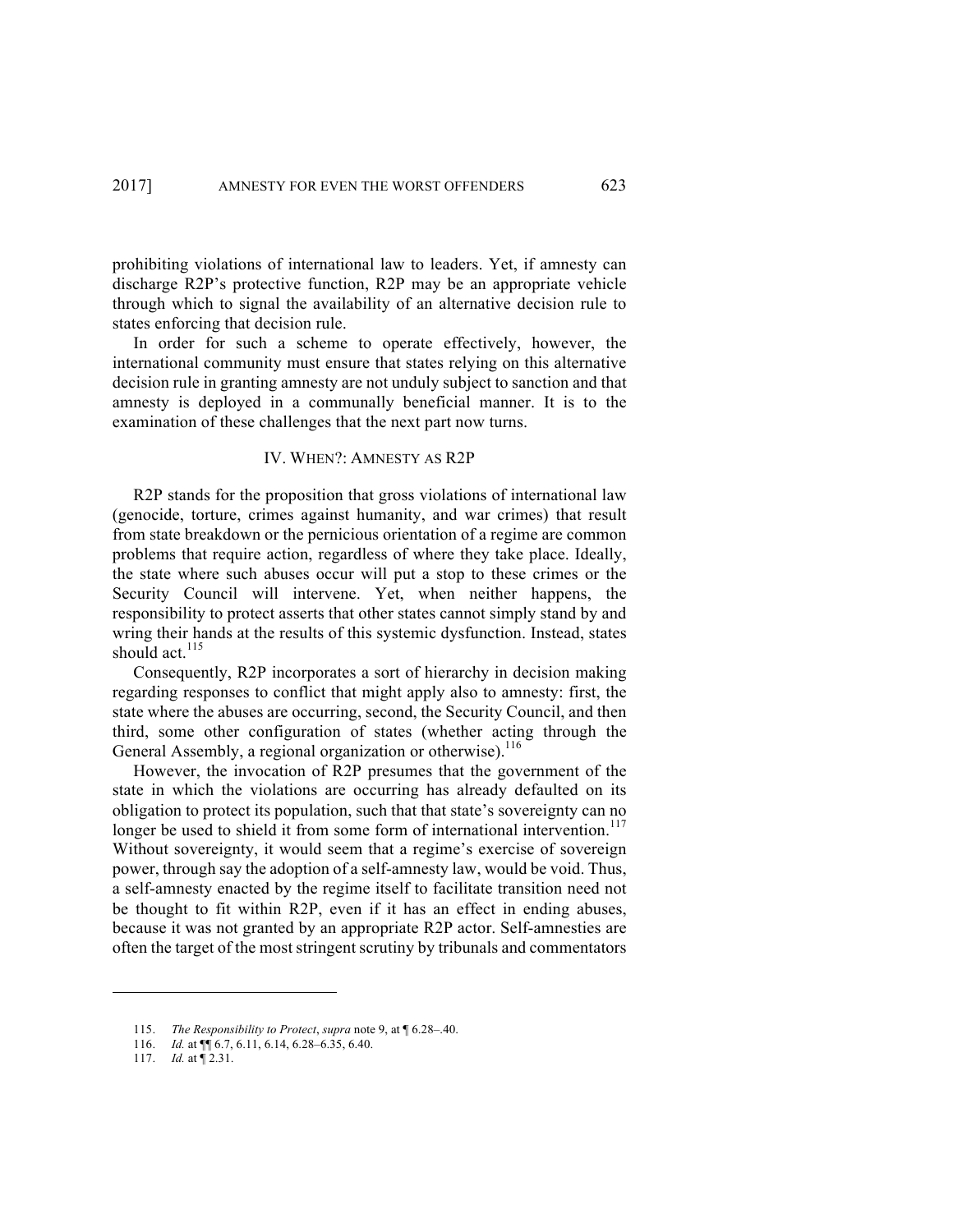because of their potential for manipulation by self-interested wrongdoers.<sup>118</sup> Even if R2P might embrace some form of amnesty, self-amnesty would appear to fall outside R2P's bounds since it will have been adopted by an entity deprived of sovereign authority by virtue of the very terms of R2P.<sup>119</sup>

Instead, amnesty may be negotiated between the parties to the conflict or, when some form of intervention by the international community is required, the Security Council may authorize amnesty.<sup>120</sup> Indeed, the Council recently endorsed an amnesty provision as part of the Minsk Agreements to halt the ongoing conflict in eastern Ukraine.<sup>121</sup> Council support for amnesty would both bind UN member states that might prefer to pursue prosecution (including the successor regime in the state of injury) and shield a state that offers asylum to a perpetrator as part of such an accord from subsequent liability for violating contrary treaty obligations that require extradition or prosecution.<sup>122</sup> Moreover, a Security Council

122. U.N. Charter art. 103 ("In the event of a conflict between the obligations of the Members of the United Nations under the present Charter and their obligations under any other international

<sup>118.</sup> *See, e.g.*, Barrios Altos v. Peru, Inter-Am. Ct. H.R. (ser. C) No. 75, ¶ 43 (Mar. 14, 2001), http://www.corteidh.or.cr/docs/casos/articulos/seriec\_75\_ing.pdf ("Self-amnesty laws lead to the defenselessness of victims and perpetuate impunity; therefore, they are manifestly incompatible with the aims and spirit of the Convention."); Almonacid-Arellano et. al v. Chile, Inter-Am. Ct. H.R. (ser. C) No. 154, ¶ 7 (Sept. 26, 2006) (Trindade, J., concurring), http://www.corteidh.or.cr/docs/casos/articulos/serie c\_154\_ing.pdf (describing self-amnesties as "not true laws" and noting that "[t]hey are only designed to keep certain facts from justice, cover gross rights violations and ensure impunity for some individuals. They do not satisfy the minimum requirements of laws; on the contrary, they are illegal aberrations"); Leila Nadya Sadat, *Exile, Amnesty and International Law*, 81 NOTRE DAME L. REV. 955, 1025 (2006) (arguing that "many immunities are granted by regimes to themselves just before they step down" and that this situation "is a classic example of law that is blatantly self-interested and probably illegitimate").

<sup>119.</sup> For an example in another context of a governmental entity acting unilaterally, but without sovereign authority and without any consequence for international law, see Accordance with International Law of the Unilateral Declaration of Independence in Respect of Kosovo, Advisory Opinion, 2010 I.C.J. Rep. 403, ¶¶ 105, 109 (observing that "the Court considers that the authors of [the] declaration [of independence] did not act, or intend to act, in the capacity of an institution created by and empowered to act within that legal order but, rather, set out to adopt a measure the significance and effects of which would lie outside that order" and holding that "the authors of the declaration of independence of 17 February 2008 did not act as one of the Provisional Institutions of Self-Government within the Constitutional Framework, but rather as persons who acted together in their capacity as representatives of the people of Kosovo outside the framework of the interim administration").

<sup>120.</sup> *See* Diane F. Orentlicher, *Swapping Amnesty for Peace and the Duty to Prosecute Human Rights* Crimes, 3 ILSA J. INT'L & COMP. L. 713, 714 (1997).

<sup>121.</sup> S.C. Res. 2202, ¶ 5 (Feb. 17, 2015) (committing the parties to the conflict to "[e]nsure pardon and amnesty by enacting the law prohibiting the prosecution and punishment of persons in connection with the events that took place in certain areas of the Donetsk and Luhansk regions of Ukraine"); *cf.* Sadat, *supra* note 118, 1032–33 (noting that if the Security Council endorsed amnesty under its Chapter VII powers, the question of the compatibility of such an action with international law and the obligation of states to obey such a measure would be "quite difficult" because "[t]he question, of course, remains whether such a resolution would be *ultra vires*" and that "it is unclear how the International Criminal Court, for example, would treat an amnesty imposed pursuant to Security Council Resolution, although the court would presumably think hard before disregarding it out of hand").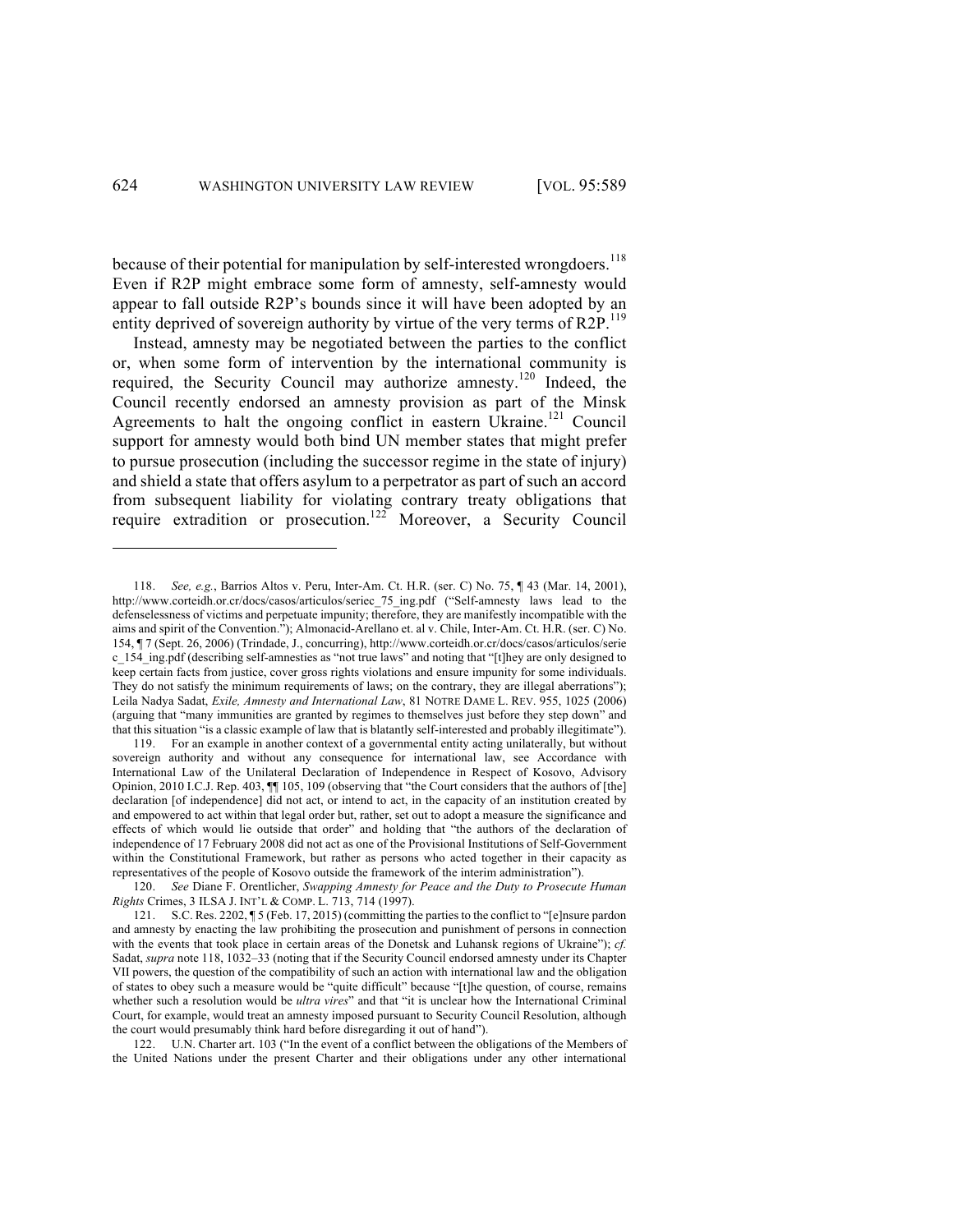resolution authorizing amnesty might communicate to the perpetrator or perpetrators to whom amnesty is offered the binding nature of the agreement and perhaps may render this option more attractive to such persons.

Alternatively, the Council may endorse prosecution when some state or group of states would prefer amnesty. The African Union and its members have consistently voiced their opposition to the International Criminal Court's (ICC) prosecution of President Al-Bashir of Sudan.<sup>123</sup> However, that prosecution is based on a Security Council referral in a Chapter VII resolution concerning the situation in Darfur.<sup>124</sup> The Council has spoken and given R2P's clear affirmation of the primacy of the Security Council as enforcer, actions contrary to the express will of the Council would appear to constitute international civil disobedience rather than an exercise of the responsibility to protect.<sup>125</sup> Actions contrary to the Council's decision may well serve a protective function by ending conflict, but it would be difficult to align them with R2P because of the principle's articulated hierarchy of enforcers.

Moreover, if the Council has endorsed amnesty and some state instead insists on initiating prosecution, the analysis would be similar. Prosecution by an individual state in defiance of a binding Security Council resolution approving amnesty is possible, but such action would both contravene the state's obligations under the UN Charter and run against the decision hierarchy recognized by R2P.<sup>126</sup> The state seeking prosecution might invoke human rights in a manner akin to the reasoning of the European Court of

agreement, their obligations under the present Charter shall prevail.").

<sup>123.</sup> *See, e.g.*, African Union, Decision on Africa's Relationship with the International Criminal Court (ICC) at 1, EXT/ASSEMBLY/AU/DEC (Oct. 2013), http://www.iccnow.org/documents/Ext\_ Assembly\_AU\_Dec\_Decl\_12Oct2013.pdf (reiterating "AU's concern on the politicization and misuse of indictments against African leaders by ICC"); African Union, Decision on the Abuse of the Principle of Universal Jurisdiction, ASSEMBLY/AU/DEC.243(XIII) (July 2009), https://au.int/sites/ default/fil es/decisions/9560-assembly\_en\_1\_3\_july\_2009\_auc\_thirteenth\_ordinary\_session\_decisions \_declarati ons message congratulations motion 0.pdf.

<sup>124.</sup> S.C. Res. 1593, ¶ 1 (Mar. 31, 2005).

<sup>125.</sup> *See The Responsibility to Protect, supra* note 9, at  $\P$  6.14. The Report observes that: It is the Security Council which should be making the hard decisions in the hard cases about overriding state sovereignty. And it is the Security Council which should be making the often even harder decisions to mobilize effective resources, including military resources, to rescue populations at risk when there is no serious opposition on sovereignty grounds. . . . The task is not to find alternatives to the Security Council as a source of authority, but to make the Security Council work much better than it has.

*Id.*; *see also* G.A. Res. 60/1, *supra* note 9, ¶¶ 138–40; *see generally*, ANTONIOS TZANAKOPOULOS, DISOBEYING THE SECURITY COUNCIL: COUNTERMEASURES AGAINST WRONGFUL SANCTIONS (2011).

<sup>126.</sup> *See generally* Jurisdictional Immunities of the State (Ger. v. It.), Judgment, 2012 I.C.J. Rep. 99, ¶¶ 82, 93.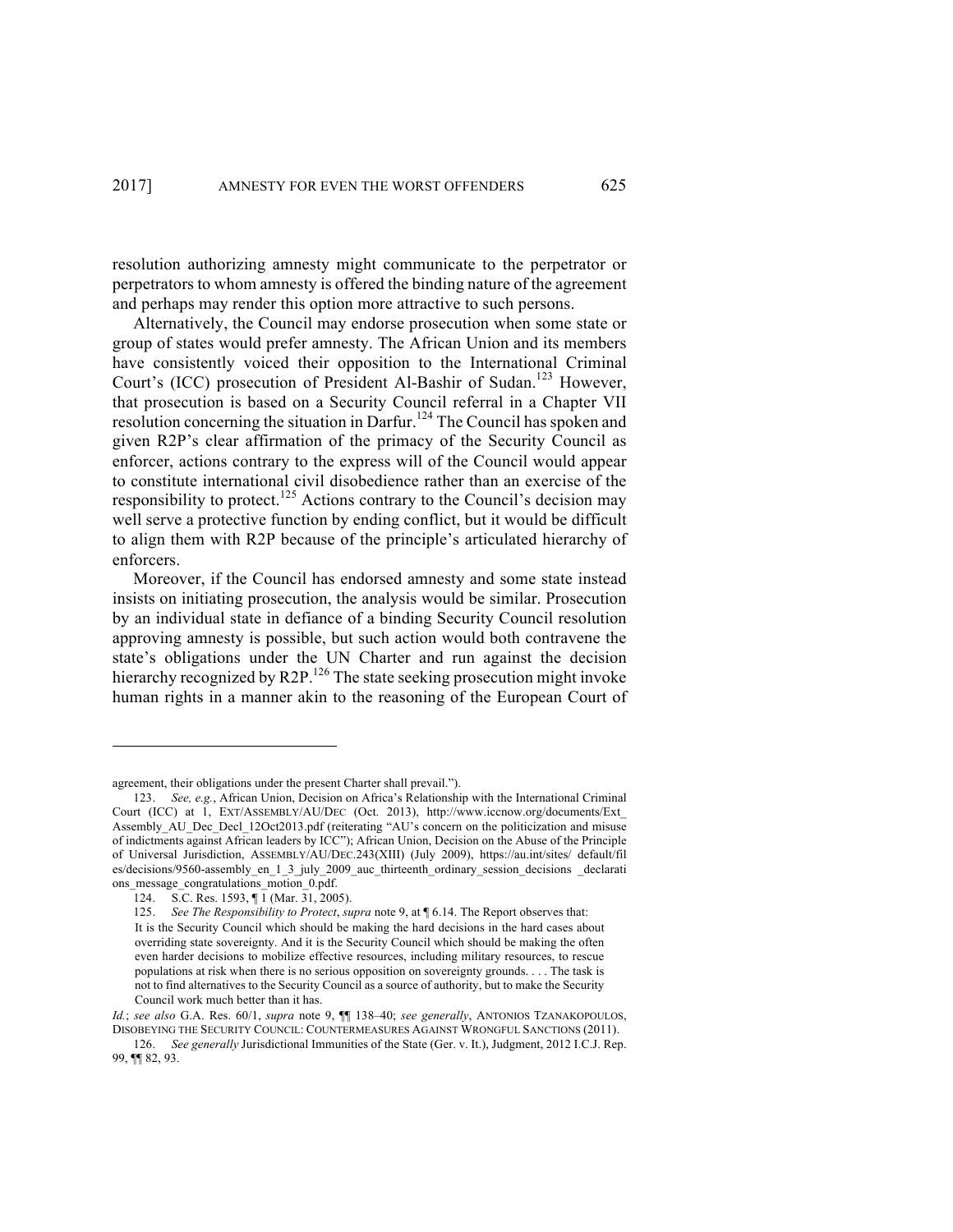Justice (ECJ) in *Kadi*.<sup>127</sup> There, the Court initially suspended the implementation of the Security Council's anti-terrorist sanctions within the European Union because it found the procedure for the adoption of such measures to contravene the fundamental rights of the applicants.<sup>128</sup> A compromise might be reached in the context of amnesty and criminal prosecution if a domestic or regional court recognizes the remedial function of amnesty outlined above or if some statement of guilt akin to a declaratory judgment that recognizes the violations that have occurred is made in the manner to be articulated below. However, per Article 103 of the UN Charter, states must give primacy to their UN obligations.<sup>129</sup>

To say that enforcement action (whether amnesty or prosecution) is lawful because approved by the Council or that states should obey the decisions of the Council is merely to highlight aspects of R2P that restate the requirements of the UN Charter.<sup>130</sup> R2P's major contribution or innovation may well be its contention that states should act or intervene even absent a mandate from the Security Council.<sup>131</sup> Situations of deadlock in the Council because one or another of its permanent members has exercised the veto power are well known. Indeed, with regard to the war in Syria, the General Assembly overwhelmingly passed a resolution "deploring the failure of the Security Council to agree on measures to ensure the compliance of Syrian authorities with its decisions."<sup>132</sup>

When the Security Council has failed to express its preference for amnesty or prosecution or to pronounce any related enforcement measure for putting a stop to conflict or gross violations of international law, it may be worthwhile to articulate some criteria that states may follow if contemplating the grant of amnesty in line with their responsibility to protect.

This is not to say that amnesty or asylum will be desirable in all cases or that either mechanism should be utilized before or instead of other tools. Indeed, in any given situation, states may well differ as to their preferred response. And, apart from noting that military intervention should be

<sup>127.</sup> Joined Cases C-402 P & C-415/05 P, Kadi, Al Barakaat Int'l Found. v. Council & Comm'n, 2008 E.C.R I-6351, ¶¶ 298-99; Joined Cases C-584/10 P, C-593/10 P & C-595/10 P, Comm'n v. Kadi, 2013 E.C.R. I-518. *See also* Gráinne de Búrca, *The European Court of Justice and the International Legal Order After* Kadi, 51 HARV. INT'L L.J. 1 (2010).

<sup>128.</sup> *Id.*

<sup>129.</sup> U.N. Charter art. 103 ("In the event of a conflict between the obligations of the Members of the United Nations under the present Charter and their obligations under any other international agreement, their obligations under the present Charter shall prevail.").

<sup>130.</sup> U.N. Charter arts. 25, 39, 41 & 42.

<sup>131.</sup> *The Responsibility to Protect*, *supra* note 9, at ¶¶ 4.11–4.13, 6.28.

<sup>132.</sup> G.A. Res. 66/253 B, 2 (Aug. 7, 2012).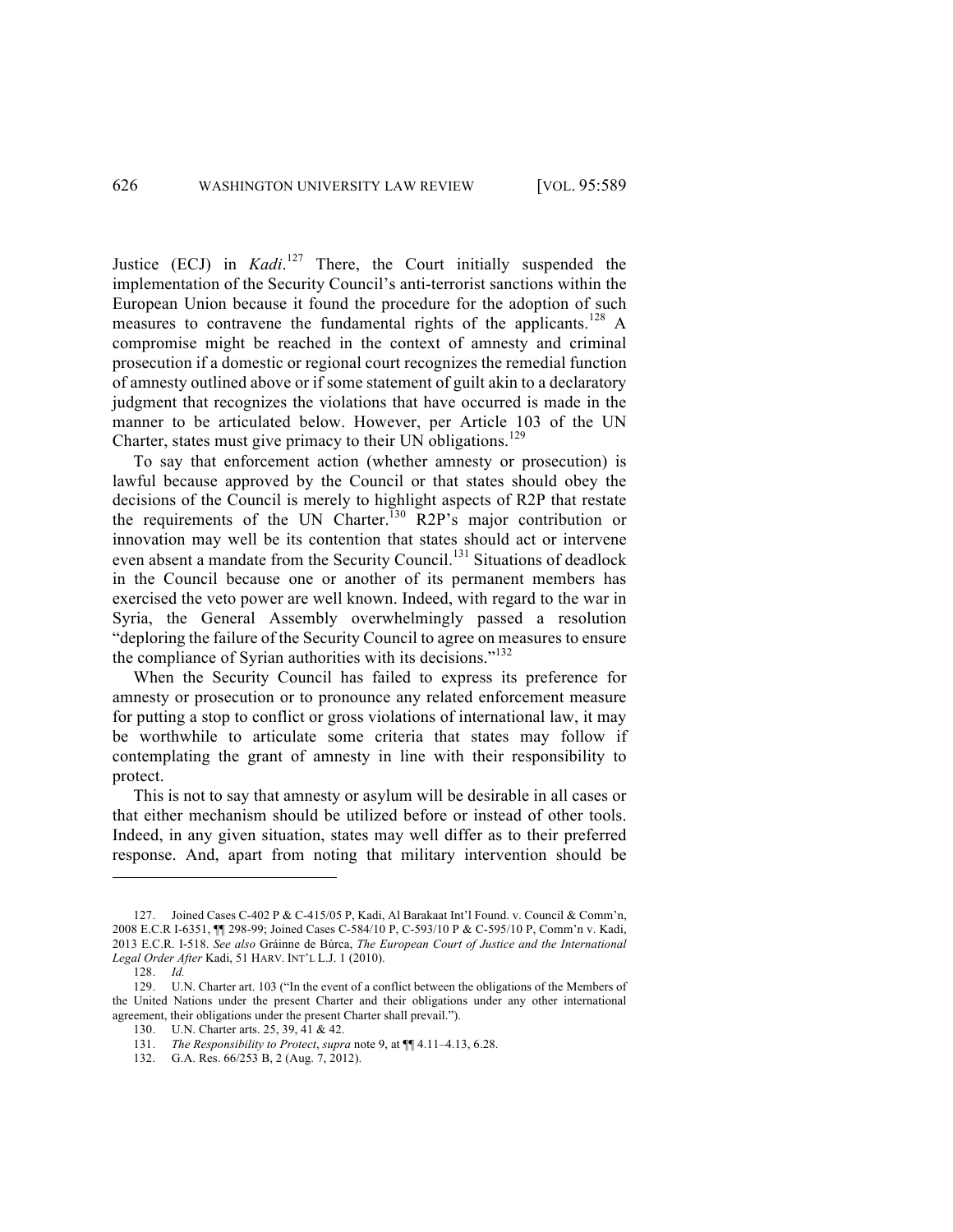considered only as a last resort, R2P offers little guidance to states faced with a choice between different non-military measures.<sup>133</sup> Rather than attempting to articulate a hierarchy of policy responses that determines when one instrument should be deployed in favor of another, what follows merely endeavors to offer factors according to which a state might justify its offer of amnesty or asylum under the rubric of R2P and against which other states might evaluate the propriety of such conduct.

First, the amnesty or asylum should protect or serve some protective function. That is to say, it should have a strong likelihood of resolving the conflict and preventing reoccurrence. Amnesty or asylum that merely gives safe haven to perpetrators and allows such person's time and succor to regroup thwarts the protective purpose underlying the responsibility to protect itself. Indeed, it may be advisable for amnesty or asylum to be promulgated with an explicit condition that makes its continuing effectiveness dependent on the end of conflict, no further interference by the immunized perpetrator and non-repetition of the abuses that occurred. If the beneficiary of such immunity uses this grant to continue intervening in the affairs of his or her state of origin and further fan the flames of conflict, this amnesty or asylum might be withdrawn.

In this manner, the amnesty or asylum may constitute a constructive step toward the protection of a future class of victims. If this protective function is absent, the amnesty or asylum grant would seem to serve no legitimate purpose within the responsibility to protect framework.

Second, the amnesty or asylum should constitute or, at least approximate, an exchange in which consideration flows from either side. In order to get something (immunity from judicial process), the perpetrators should give up something (their ability to prolong the conflict).

A consequence of this factor is that amnesty or asylum should not be granted to leaders already deposed or on the very brink of such a fate. In this setting, the leader has little to bargain away, since he or she would be unlikely to prolong the conflict because of a lack of military capacity. As such, amnesty or asylum would not serve to end the conflict, since such action will have been taken militarily. And, amnesty or asylum is not exchanged for a realistic prospect of protection. Instead, the damage has been done and any amnesty or asylum would simply serve to insulate its instigators.

The presence of consideration helps to distinguish negotiated amnesties

<sup>133.</sup> *The Responsibility to Protect*, *supra* note 9, at XII ("Military intervention can only be justified when every non-military option for the prevention or peaceful resolution of the crisis has been explored, with reasonable grounds for believing lesser measures would not have succeeded.").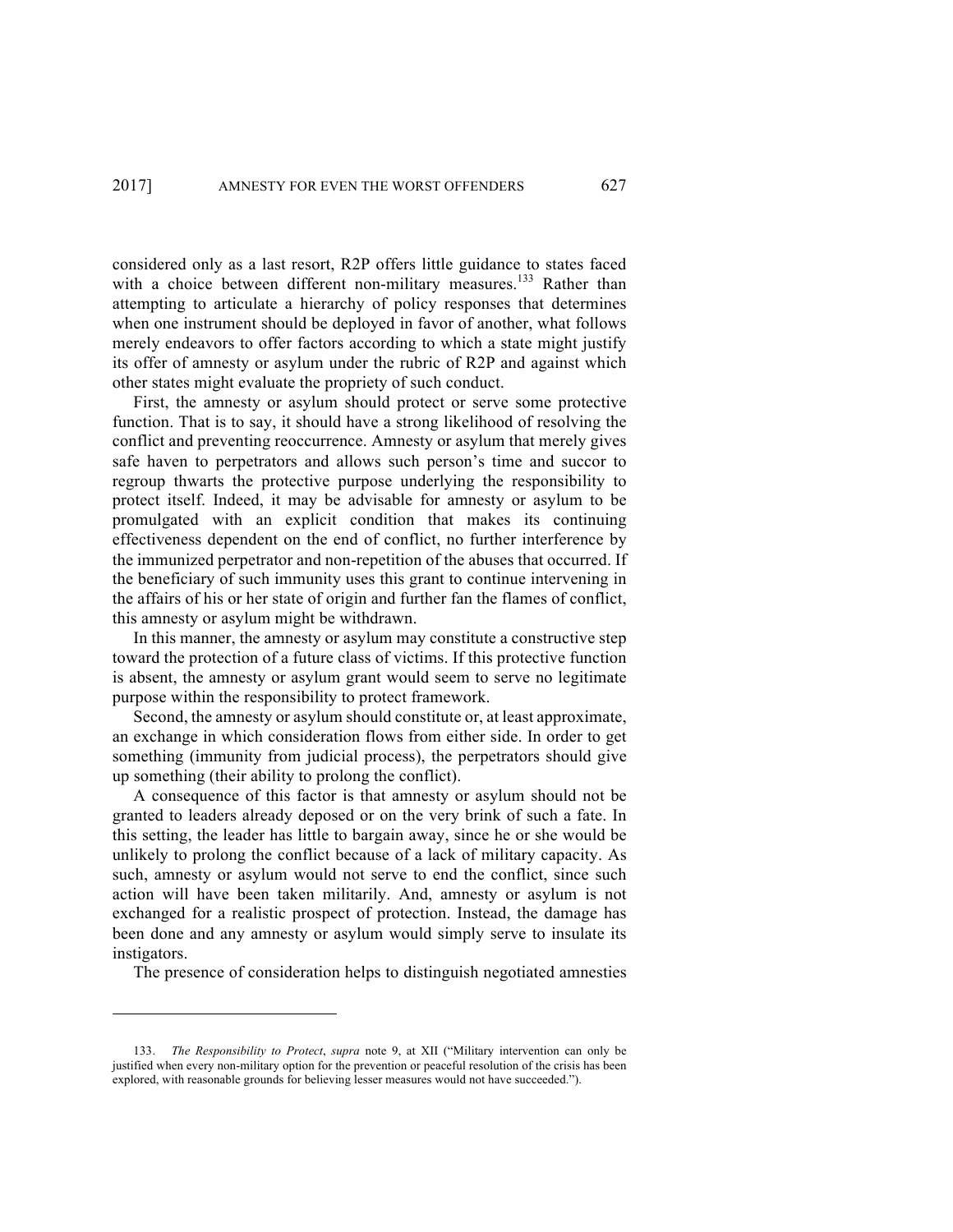between parties to a conflict from self-amnesties that appear to fall outside R2P for reasons given above. Further, requiring consideration might serve as incentive for leaders to exit earlier (even while they still possess the ability to fight).

Third, the perpetrator benefiting from the amnesty or asylum grant or some representative speaking on his or her behalf should make some admission of guilt or wrongdoing. A concern repeatedly expressed regarding immunity from judicial process is that it sends the wrong signal to others contemplating violations of the law and that it erodes the force of the prohibition itself. International criminal process is often lauded for the expressive function it serves: that perpetrators of serious crimes will be punished and that the horrific stories of victims will be recorded for all of time.<sup>134</sup> A statement from the recipient of the immunity that his or her conduct was wrong and a violation of relevant standards of law is not the same as days of recorded testimony and third-party international adjudication, but it might go some way toward fulfilling (even if incompletely) this expressive function.

These are merely criteria suggested for the grant of amnesty or asylum to be aligned with the responsibility to protect framework. A state may simply view justification by the responsibility to protect as unnecessary for its endeavor, but the doctrine's invocation may give the state offering the amnesty or asylum useful legal cover in the face of allegations of noncooperation with international proceedings. Indeed, reputation is important for states, and states also face economic or diplomatic sanctions if they fail to comply with international law.<sup>135</sup> Justification of amnesty or asylum with reference to the responsibility to protect might allow the state implementing such a mechanism to invoke an alternative norm (human security or peace rather than accountability through criminal process) in order to explain its derogation from the right of past victims to effective judicial process.

<sup>134.</sup> *See* Margaret M. DeGuzman, *Choosing to Prosecute: Expressive Selection at the International Criminal Court*, 33 MICH. J. INT'L L. 265, 270 (2012); *cf.* Robert D. Sloane, *The Expressive Capacity of International Punishment: The Limits of the National Law Analogy and the Potential of International Criminal Law*, 43 STAN. J. INT'L L. 39, 50 (2007).

<sup>135.</sup> On the importance of reputation in securing compliance with international law, see Oona Hathaway & Scott J. Shapiro, *Outcasting: Enforcement in Domestic and International Law*, 121 YALE L.J. 252, 258 (2011) (Arguing that "outcasting involves denying the disobedient the benefits of social cooperation and membership" and that outcasting "is a form of law enforcement that is ubiquitous in modern international law."); Andrew T. Guzman, *A Compliance-Based Theory of International Law*, 90 CAL. L. REV. 1823, 1825 (2002) ("International law can affect state behavior because states are concerned about the reputational and direct sanctions that follow its violation."). *But see* Rachel Brewster, *Unpacking the State's Reputation*, 50 HARV. INT'L L.J. 231 (2009) (challenging the importance of reputation for ensuring compliance with international law).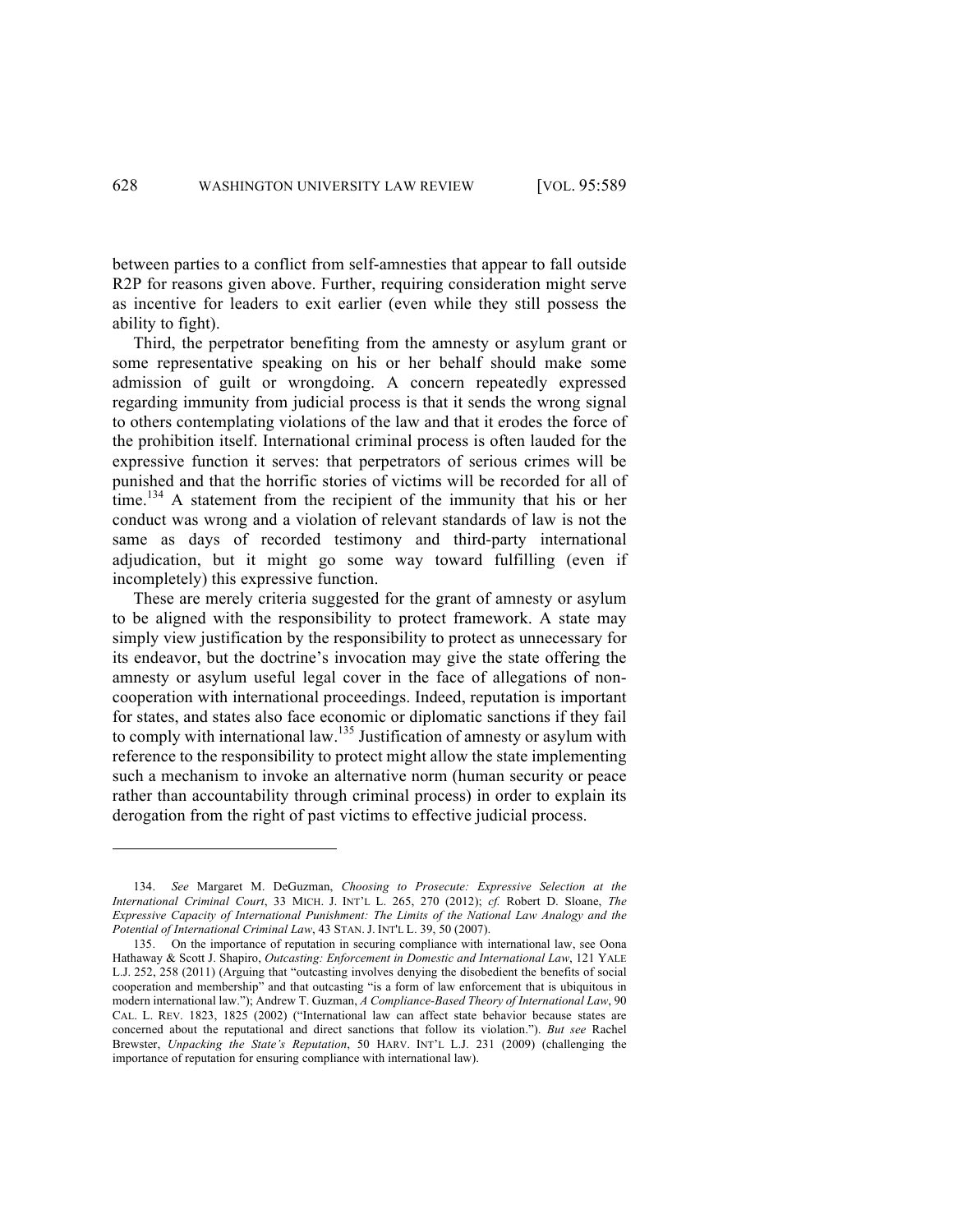As an illustration of the criteria advanced above, it may be useful to consider the case of Syria with which this Article began. After five years of fighting, over 250,000 deaths, almost five million refugees and the establishment of a caliphate by the so-called Islamic State (ISIS) in regions of Syria outside government control, the Syrian conflict has caused vast human devastation and flattened much of the infrastructure that Syria will need to rebuild and recover.<sup>136</sup> Yet, what if the Assad family had, in 2012, accepted an informal offer of asylum from  $Qatar$ <sup>137</sup>

In 2012, the Syrian conflict rapidly escalated from street protests against an unpopular regime to outright civil war. Indeed, in its second report in February 2012, the Independent International Commission of Inquiry on the Syrian Arab Republic warned that "[t]he present situation risks further radicalizing the population, deepening inter-communal tensions and eroding the fabric of society."<sup>138</sup> And, by its third report in August 2012, the Commission noted that from February to August the uprising had evolved to "meet the legal threshold for a non-international armed conflict" or civil war.<sup>139</sup>

Yet, by 2012, Syria's combined opposition and its Western allies had made clear that no settlement to the conflict could be agreed that left President Assad in power.<sup>140</sup> Assad faced two choices: stay and fight or

<sup>136.</sup> U.N. Human Rights Council, *Rep. of the Indep. Int'l Comm'n of Inquiry on the Syrian Arab Rep.*, U.N. Doc. A/HRC/33/55 (Aug. 11, 2016); U.N. Human Rights Council*, Rep. of the Indep. Int'l Comm'n of Inquiry on the Syrian Arab Rep.*, U.N. Doc. A/HRC/30/48 (Aug. 13, 2015).

<sup>137.</sup> I choose to highlight Qatar because an informal offer of asylum was actually extended. Though it is possible that Russia may offer asylum to Assad eventually, Russia's unique place as a permanent member of the Security Council allows it to insulate itself from collective sanction (through use of the veto to block any measure intended to punish non-compliance with international criminal process) in a manner lacking for states that do not enjoy the privilege of the veto. As an indication of Qatar's offer, see *Assad Emails: 'I'm Sure You Have Many Places to Turn to, Including Doha'*, THE GUARDIAN (Mar. 14, 2012), http://www.theguardian.com/world/2012/mar/14/bashar-al-assad-syria9 ("[L]ooking at the tide of history and the escalation of recent events—we've seen two results—leaders stepping down and getting political asylum or leaders being brutally attacked . . . . [*I*] *only pray that you will convince the president to take this as an opportunity to exit without having to face charges*.") (emphasis in the original).

<sup>138.</sup> U.N. Human Rights Council, *Rep. of the Indep. Int'l Comm'n of Inquiry on the Syrian Arab Rep.*, U.N. Doc. A/HRC/19/69 (Feb. 22, 2012).

<sup>139.</sup> U.N. Human Rights Council, *Rep. of the Indep. Int'l Comm'n of Inquiry on the Syrian Arab Rep.*, U.N. Doc. A/HRC/21/50, ¶ 3 (Aug. 16, 2012).

<sup>140.</sup> *See, e.g.*, *Syrian Opposition 'Will Negotiate with Government Officials Once Assad Goes*,*'* THE GUARDIAN (Aug. 5, 2012), http://www.theguardian.com/world/2012/aug/05/syrian-oppositionnegotiate-government-assad; Richard Wolf, *Obama: Syria's Assad Must Step Down*, USA TODAY (Aug. 18, 2011), http://content.usatoday.com/communities/theoval/post/2011/08/obama-syrias-assad-muststep-down/1#.VhnIjs7R-AE; *Sarkozy: Assad Must Step Down Over Massacres*, USA TODAY (last updated Jan. 3, 2012), http://usatoday30.usatoday.com/news/world/story/2012-01-03/france-syriamassacres/52360064/1.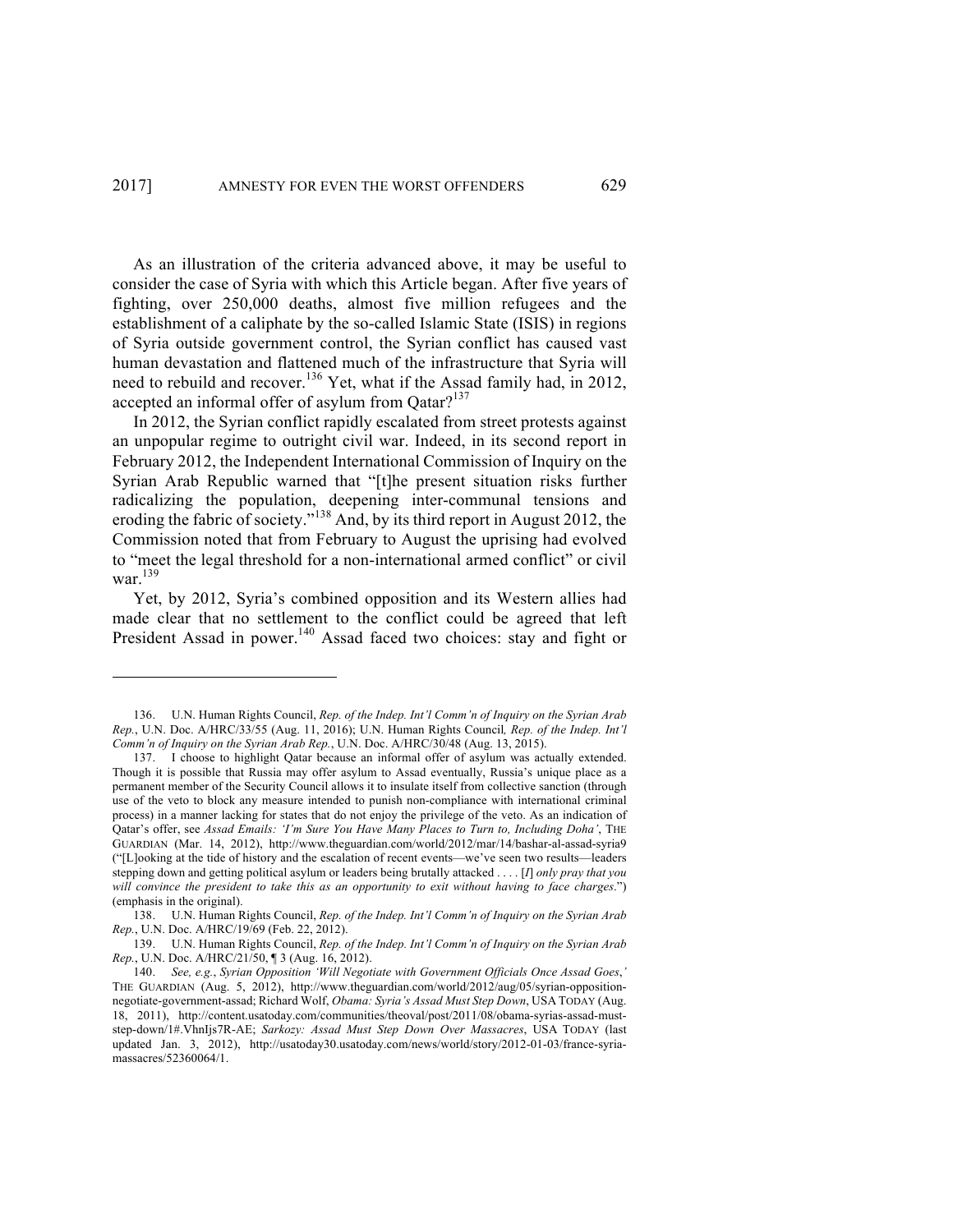leave and seek refuge elsewhere. However, it was also announced that Assad should be held to account by any successor regime for his past crimes.<sup>141</sup> Since serious international crimes ordinarily carry no statute of limitations when prosecuted domestically and because jurisdiction to prosecute by the ICC can be allowed to date back as far as the entry into force of the Court's Statute, Assad faced the real possibility that exile elsewhere might lead shortly thereafter to a cell in The Hague or the gallows in Damascus.<sup>142</sup>

For Assad, exile in Qatar at that juncture procured through promise not to prosecute him for past crimes could well have fulfilled the R2Pcompatible criteria the Article has outlined above.

First, such exile would have removed the figurehead of the Syrian regime and might well have opened the way for political talks even without fighting. Indeed, the opposition repeatedly acknowledged their willingness to talk, so long as Assad did not continue in power.<sup>143</sup> As such, it could have served the "protect" function, by avoiding or at least removing a key factor underlying the continuation of the conflict.

Second, Syria in 2012 was a much different country from Syria at present and the devastation that might have been avoided could arguably have constituted an appropriate exchange for the promise of immunity. Qatar, as

<sup>141.</sup> *See, e.g.*, Hillary Clinton, U.S. Sec'y of State, *Intervention at the Friends of Syria Meeting*, US DEPARTMENT OF STATE (Feb. 24, 2012), https://2009-2017.state.gov/secretary/20092013cl inton/rm/2012/02/184606.htm (former U.S. Secretary of State, Hillary Clinton, declared that "there must be accountability for senior figures of the regime," noting that "Assad's rule is unsustainable" and observing that transition would require "Assad's departure"); *Remarks by Harold Hongju Koh*, 106 AM. SOC'Y INT'L L. PROC. 216, 219–20 (2012) (noting that "a commitment to ensuring that the Assad regime cedes power and a commitment to denying impunity for gross human rights violations can and should be maintained simultaneously" and that "[t]he international community must continue to work to uncover and tell the truth about what Assad and his thugs are doing, and ultimately, as Secretary Clinton has said, 'there must be accountability for senior figures of the regime'").

<sup>142.</sup> *See* Rome Statute of the International Criminal Court, arts. 11, 12, 13, 86 & 89, U.N. Doc. A/CONF. 183/9 (1998) (Outlining the bases and scope of the Court's jurisdiction and requiring that states parties cooperate with the Court and surrender persons requested by the Court); Convention on the Non-Applicability of Statutory Limitations to War Crimes and Crimes Against Humanity art. 1, Nov. 11, 1970, 754 U.N.T.S. 73; M. Cherif Bassiouni, *Searching for Peace and Achieving Justice: The Need for Accountability*, 59 LAW & CONTEMP. PROBS. 9, 17–18 (1996) (observing that for serious international crimes states are under a duty, among other things, "to eliminate statues of limitations" and that "there can be no statutory limitations for these crimes"); Louis Joinet (Special Rapporteur), *Study on Amnesty Laws and Their Role in the Safeguard and Promotion of Human Rights* at 17, U.N. Doc. E/CN.4/Sub.2/1985/16 (June 21, 1985).

<sup>143.</sup> *See, e.g.*, Neil MacFaquhar & Nada Bakri, *Diplomats Jockey Over Assad's Future as Syrian Troops Press Attacks Near Capital*, N.Y. TIMES, Jan. 31, 2012 (noting that the opposition Syrian National Council rejected a proposal for negotiations with the government "unless Mr. Assad stepped down first"); Dasha Afansieva, *Syria Opposition Accepts Peace Talks, Says Assad Must Go*, REUTERS, Nov. 10, 2013 (reporting that "Syria's Western-back opposition agreed on Monday to attend planned peace talks in Geneva but said President Bashar al-Assad could play no part in a transitional government").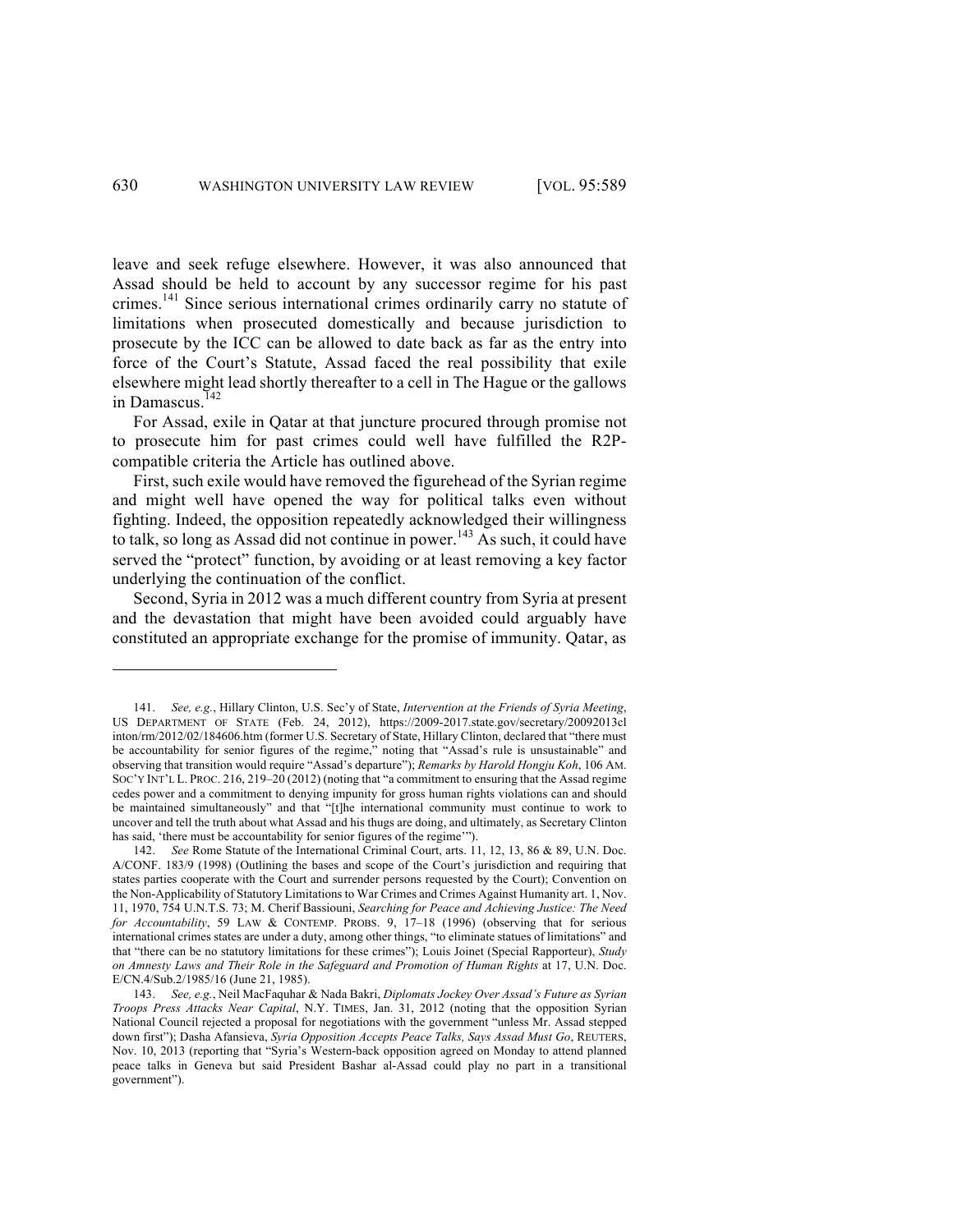the state offering asylum, would likely have required some sort of guarantee that it would not be subject to sanction for non-cooperation if a court in Syria or elsewhere or some international entity decided later to seek Assad's extradition in contemplation of prosecution. Indeed, this guarantee to Qatar could have come in the form of an affirmative Security Council resolution endorsing the outcome.

Third, it may have been difficult to procure some statement of guilt from Assad, but such a statement could have been offered by the state granting amnesty instead. Accordingly, Qatar could have declared that it was accepting the Assad family fully cognizant of the serious crimes Assad's regime had committed but so as to pursue the end of assisting with conflict resolution. Perhaps, Qatari authorities could have organized a public judicial hearing that would formally approve the grant of asylum, but as a part of which victims of Assad's crimes could testify so as to have recorded for posterity their suffering. As such, the wrongfulness of prior conduct would have been voiced and those not then harmed by what has now become a seemingly unending civil war could perhaps have been spared.

This is an area replete with very difficult choices and the criteria for R2Pcompatible amnesty are open to legitimate criticism. Various line drawing and signaling problems may be posited in response to these proposed conditions.

For example, with regard to the first criterion, how is a state that once grants amnesty to ensure that its recipient does not interfere in the affairs of his or her former state? First, asylum could be made contingent on noninterference in the affairs of the state from which the leader has been removed. Yet, because of non-refoulement, the doctrine in international refugee law and human rights law that a person is not to be sent to a place where his or her rights are likely to be violated, deportation may not be an available remedy in the face of breach of an asylum agreement.<sup>144</sup> However, the state that has offered asylum may invoke other measures in order to ensure compliance; cutting the former leader's allowance, monitoring his or her communications, or interfering with the comfort of his or her lodgings. But this is perhaps the simplest of concerns to address.

Though in Syria, the continued rule of Assad has been an explicit factor in the civil war and his removal would appear to constitute a necessary precondition for a negotiated peace; in other situations, the potential of

<sup>144.</sup> U.N. Human Rights Comm., General Comment 20, Article 7, at ¶ 9 UN Doc. HRI/GEN/1/Rev.9 (Vol. I) (Mar. 10, 1992); Compilation of General Comments and General Recommendations Adopted by Human Rights Treaty Bodies, U.N. Doc. HRI/GEN/1/Rev.1 at 30 (July 29, 1994).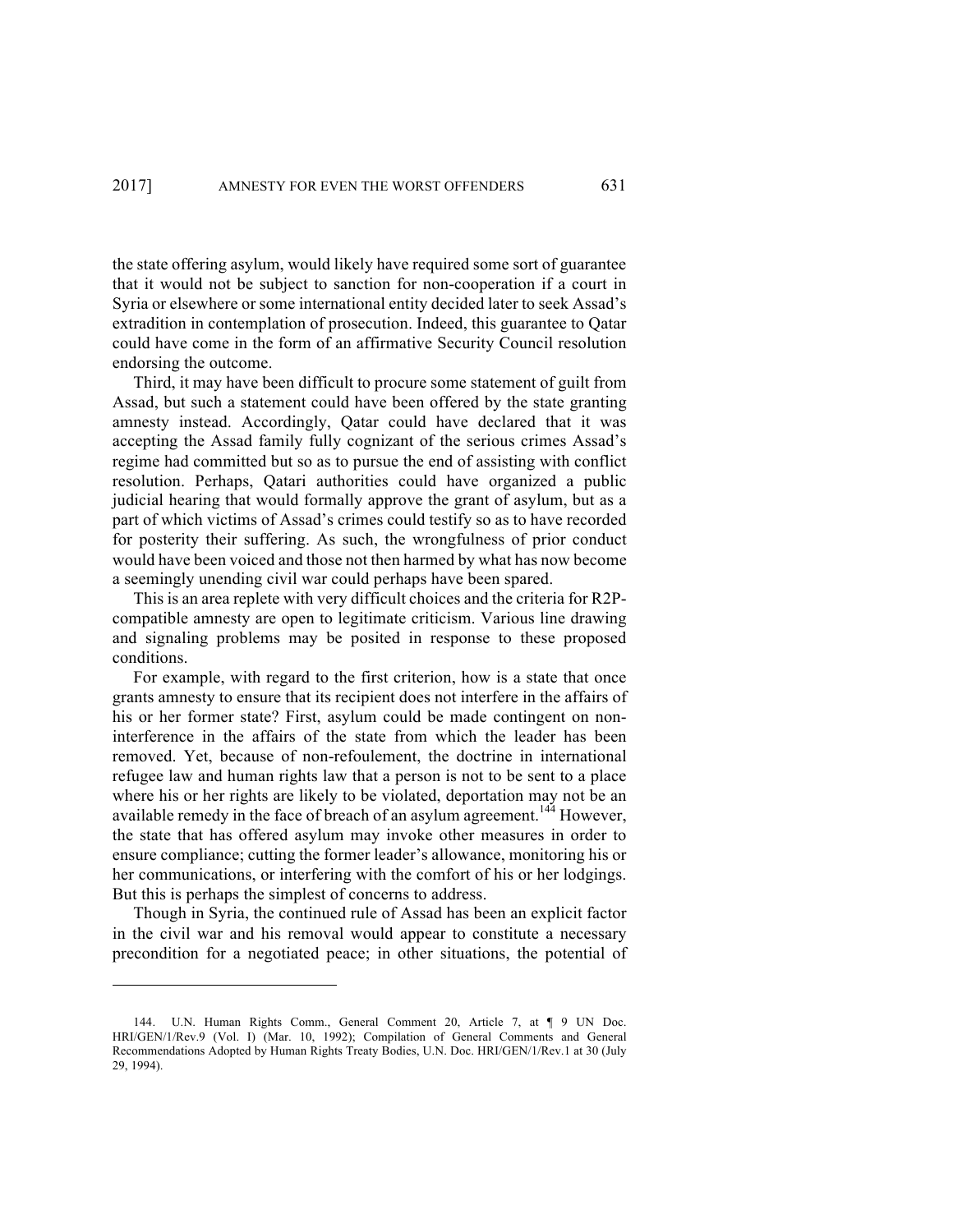amnesty or asylum to resolve conflict may not be so clear. It will then be for a state utilizing such a mechanism to explain, through a process of public reasoning, to the community of states at large (enforcers of norms of international law) that its actions had some protective potential and it will then be for the community to judge whether that state's interpretation was appropriate. Moreover, where the potential of amnesty or asylum to end conflict is ambiguous, states might well be more hesitant to deploy such a mechanism.

If the message conveyed by amnesty or asylum is that gross violations of international law will be punished simply with removal from office and a penthouse suite in some far away locale, any subsequent leader (either in that jurisdiction or elsewhere) may be said to have little incentive to comply with international law. It may be argued that amnesty communicates impunity for crimes to other leaders contemplating such bad acts.<sup>145</sup> Indeed, the deterrence function of international criminal law is often highlighted as one of its key benefits.<sup>146</sup>

But this concern may be mitigated by the fact that the grant of amnesty is likely to be unpredictable and discretionary. No leader is entitled to the grant of amnesty or asylum in some other state. And a leader relying on a future offer of amnesty while committing crimes may well be disappointed.

Instead, amnesty is an immediate response to a pressing problem, proffered to avoid further harm. The recognition of amnesty or asylum as a tool within the R2P framework is not intended to displace entirely the framework of international criminal law and its institutions. The continued operation of these institutions is useful for communicating the efficacy of

<sup>145.</sup> *See* Michael P. Scharf, *Swapping Amnesty for Peace: Was There a Duty to Prosecute International Crimes in Haiti?*, 31 TEX. INT'L L.J. 1, 11 (1996). The author asserts:

When the international community encourages or even merely condones an amnesty for human rights abuses, it sends a signal to other rogue regimes that they have nothing to lose by instituting repressive measures; if things start going badly, they can always bargain away their crimes by agreeing to restore peace.

*Id.*

<sup>146.</sup> For example, see Kelly Dawn Askin, *"Never Again" Promise Broken Again. Again. And Again.*, 27 CARDOZO L. REV. 1723, 1728 (2006), in which the author observes:

<sup>[</sup>T]he simple threat of prosecution now causes high-level and powerful people to go into hiding, and they risk assets being frozen and travel bans issued against them; they no longer feel as free to travel to other countries for pleasure, business, or medical needs, and they are forced to use their valuable resources for protection and loyalty. At a minimum, the new culture of accountability causes perpetrators stress and creates huge hassles and burdens for them, so adding some misery to their lives by the threat of prosecution is a positive side effect in the accountability endeavor. Justice is crucial when atrocity crimes have been committed. Only by holding those most responsible for mass atrocities accountable can the rule of law be respected and peace be more sustainable.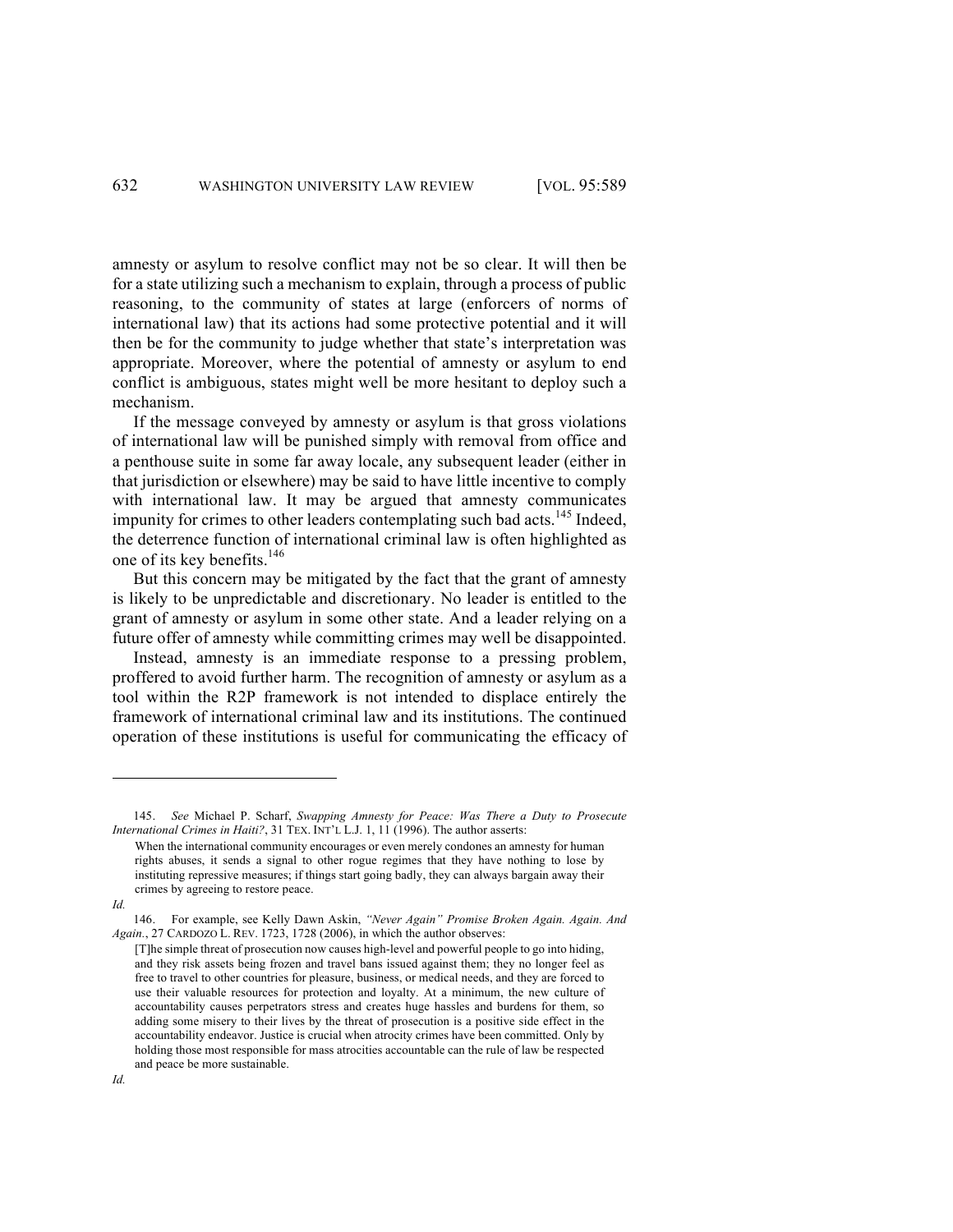the conduct rule ("do not commit grave abuses") to potential perpetrators. Further, just as the Security Council does not always respond in the same way to situations seemingly similar to Syria (authorizing the use of force against Libya, but not against Syria for example), it may be that the deployment of amnesty would be uncertain (particularly with the possibility that the Security Council may express a preference for prosecution in a given scenario).

Even more problematic, however, is the potential failure of amnesty to address systemic challenges within a regime. Indeed, while removal of a head of state may assist in ending the immediate conflict, it does little to uproot the repressive modalities of governance that facilitated that leader's crimes. There is no guarantee that, once the former head of state is out of office, the subsequent head of state will rule in a better fashion. Further, where a state is held together by one repressive figurehead or "strongman," that person's swift exit might lead to a power vacuum and conflict among rival government or societal factions over succession.

Asylum for a leader might be an immediate component of conflict resolution, but systemic change would also have to be enacted in order to ensure that whatever successor regime renounced the policies and instruments that facilitated abuse. Others have suggested the consideration of a notion of collective or "state-enabled crimes" in international adjudication to ensure that policies that enabled international crimes are exposed and thereafter eradicated.<sup>147</sup> And, the U.N. Peacebuilding Commission, established via General Assembly and Security Council resolutions, is undertaking valuable work to assist in institution building in post-conflict societies.<sup>148</sup> Further, truth and reconciliation processes stretching beyond the initial grant of amnesty may also constitute important measures to ensure transparent reform.

However, it may be objected that true reconciliation and social rebuilding are impossible without some vindication of the injuries sustained. Scholars have, for example, advanced various retributivist theories of the function of international punishment.<sup>149</sup> Moreover, as Hannah Arendt once

<sup>147.</sup> *See* Rebecca J. Hamilton, *State-Enabled Crimes*, 41 YALE J. INT'L L. 302 (2016); Gabriella Blum, *The Crime and Punishment of States*, 38 YALE J. INT'L L. 57 (2013).

<sup>148.</sup> G.A. Res. 60/180, ¶ 1 (Dec. 30, 2005); S.C. Res. 1645, ¶ 1 (Dec. 20, 2005).

<sup>149.</sup> *See* Alexander K.A. Greenawalt*, International Criminal Law for Retributivists*, 35 U. PA. J. INT'L L. 969 (2014); Andrew K. Woods, *Moral Judgments & International Crimes: The Disutility of Desert*, 52 VA.J.INT'L L. 633, 640 (2012) (describing a "retributive impulse" that underlies international criminal law); Jens David Ohlin, *Towards A Unique Theory of International Criminal Sentencing*, *in* INTERNATIONAL CRIMINAL PROCEDURE: TOWARDS A COHERENT BODY OF LAW 373, 392 (Goran Sluiter & Sergey Vasiliev eds., 2009) (observing that "at the most foundational level, the warrant for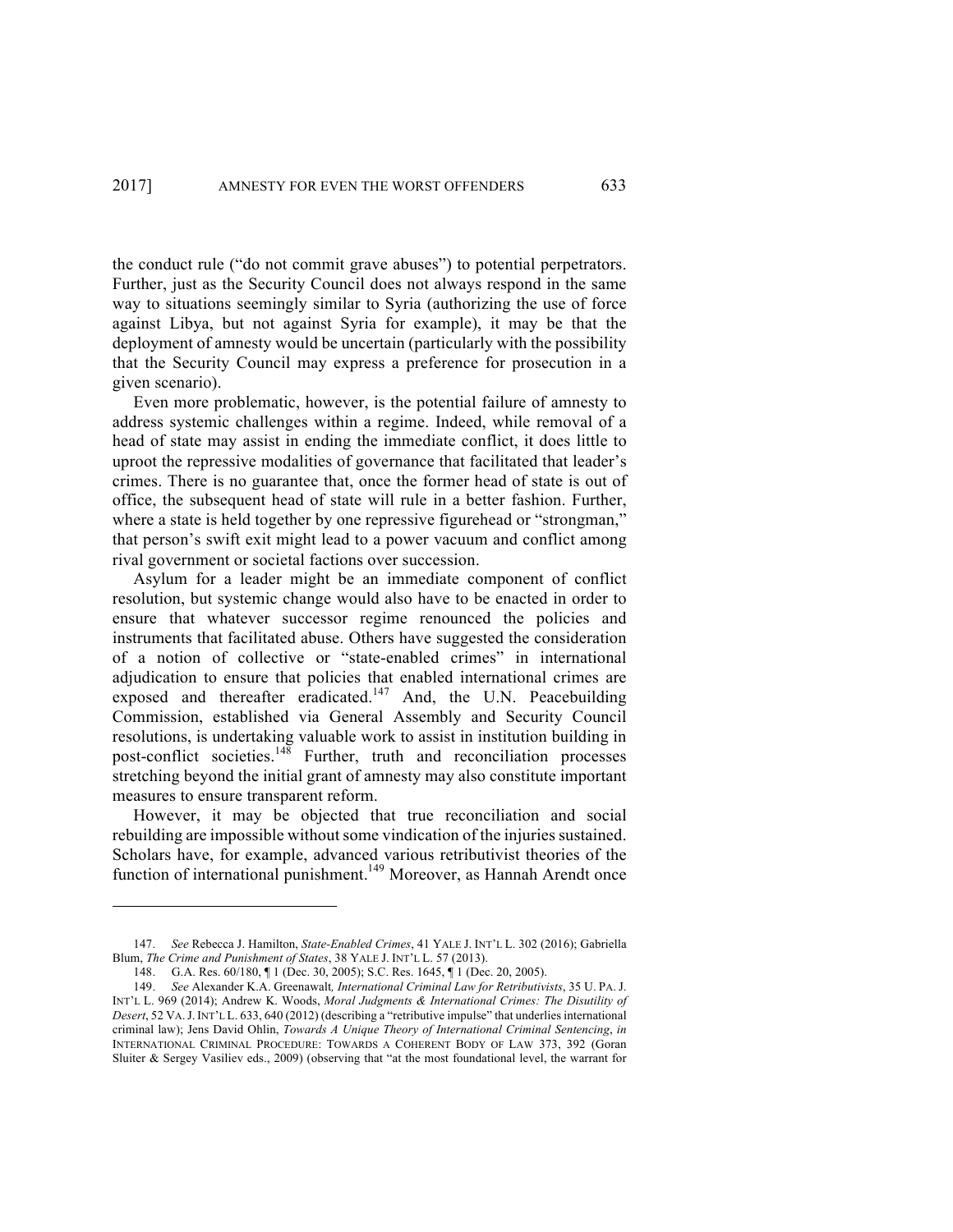observed, "men are unable to forgive what they cannot punish and . . . they are unable to punish what has turned out to be unforgivable."<sup>150</sup>

As such, the enmities accumulated as a consequence of the old regime's abuses cannot simply be forgotten. Such group wounds may destabilize the society and diminish the chances of lasting peace. And, the adjudication of crimes pronounces to the world the injustice of past treatment that victims have suffered.

Yet, the advantage of a well-timed offer of asylum to a leader facing insurrection is its ability to diffuse conflict quickly. When deployed effectively, such a device might avoid the sort of fighting witnessed in Syria and elsewhere as oppressive leaders fight to hang on to power. Ending conflict earlier, in turn, has the potential to reduce the class of persons harmed and thus, the number of wrongs that must be forgiven for societal reconciliation and rebuilding to move forward.

Strategic manipulation is as possible (and perhaps likely) in this area of international law as in any other.<sup>151</sup> A state may offer asylum or broker amnesty simply to advance its own interests. Yet, when state interest coincides with the interests of a population suffering grave abuses, such that a state's self-interested action produces a beneficial result, that state should be allowed and encouraged to act.<sup>152</sup>

This Article has sought to reduce the opportunity for self-interested behavior that is not in the collective interest by arguing that self-amnesty and amnesty contrary to the express will of the Security Council are two types of amnesty that would likely fall outside the responsibility to protect. Self-amnesty seems particularly open to abuse, since it allows the wrongdoer maximum control over the timing and conditions of his or her exit. And, amnesty contrary to the explicit instruction of the Security Council undermines that institution's authority as prime decision-maker within the schema of the UN Charter and  $R2P$ .<sup>153</sup>

Yet, it may be objected that by empowering states to act absent Security Council coordination, R2P generally and particularly as applied to amnesty

punishing international crimes is retributivist—the perpetrators deserve to be punished").

<sup>150.</sup> HANNAH ARENDT, THE HUMAN CONDITION 241 (1958).

<sup>151.</sup> *See* JACK L. GOLDSMITH & ERIC A. POSNER, THE LIMITS OF INTERNATIONAL LAW (2005). *But see* JENS DAVID OHLIN, THE ASSAULT ON INTERNATIONAL LAW (2015).

<sup>152.</sup> Guzman, *supra* note 135, at 1847; Ryan Goodman, *Humanitarian Intervention and Pretexts for War*, 100 AM. J. INT'L L. 107, 110 (2006).

<sup>153.</sup> *The Responsibility to Protect*, *supra* note 9, at ¶ 6.9 ("Those who challenge or evade the authority of the UN as the sole legitimate guardian of international peace and security in specific instances run the risk of eroding its authority in general and also undermining the principle of a world order based on international law and universal norms.").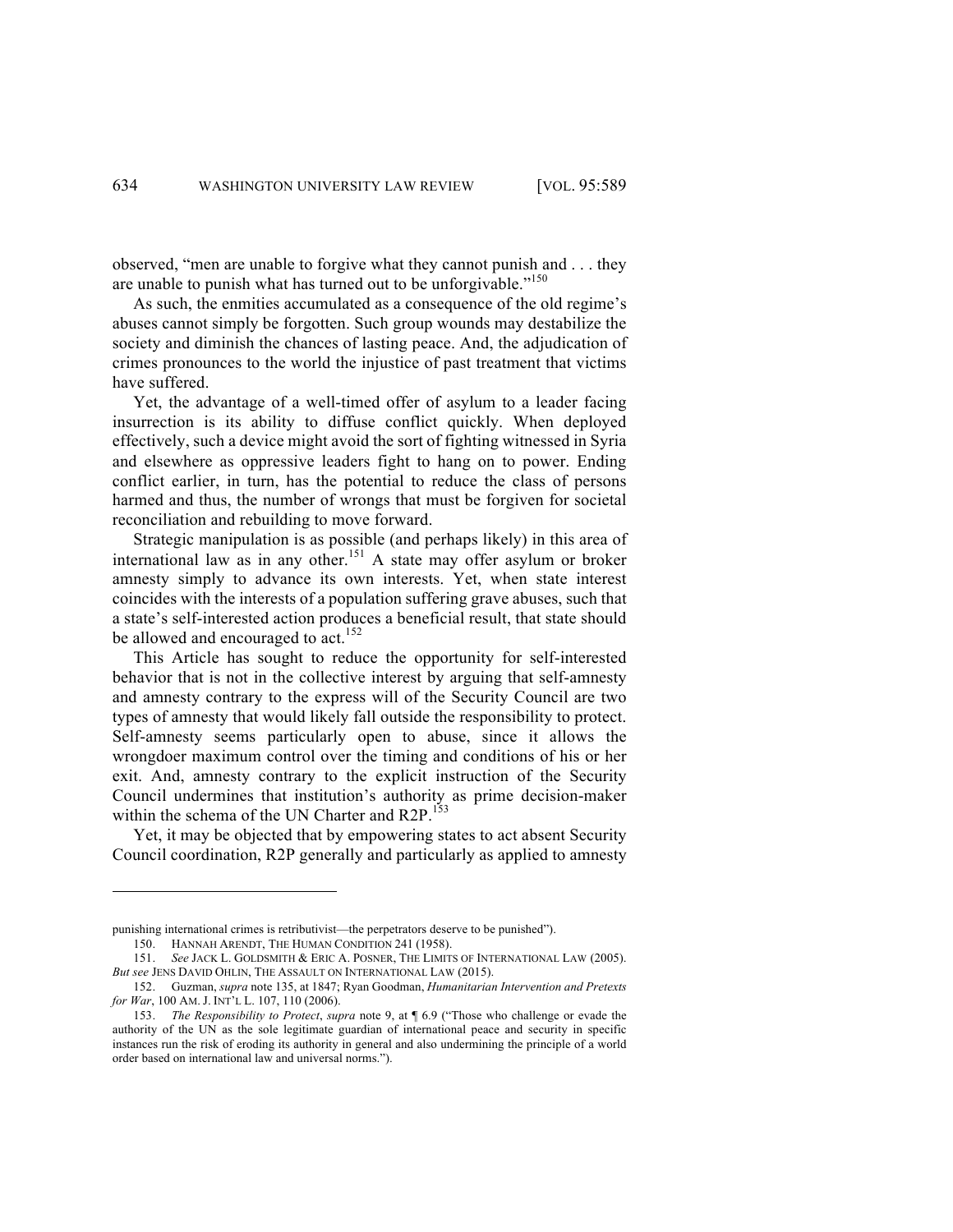might allow a state to intervene too early and thereby preempt the decision of the Council. The Council could reverse a state's unilateral grant of amnesty by requiring extradition or prosecution and the state itself would have little choice but to comply.<sup>154</sup> However, the concern for overly swift action would seem insufficient to justify inaction in the face of mass suffering while the Council deliberates. That early action is to be encouraged is at the heart of R2P.<sup>155</sup> Indeed, it is suspicion over the motivations of states that arguably leads to the very sort of gridlock and inaction that R2P was formulated to avoid.

The responsibility to protect itself includes three subcomponents: a responsibility to prevent, a responsibility to react, and a responsibility to rebuild.156 While a speedy grant of asylum to enable exit of a reviled leader to diffuse potential civil strife may be grouped within the responsibility to prevent and both amnesty and asylum may fall under the responsibility of states to react constructively to ongoing conflict, the consideration of the necessity of conditions after such waiver of the usual modes of accountability indicates that any responsibility to rebuild in the aftermath of amnesty ought to include the facilitation of systemic reform to ensure that such an amnesty mechanism need not be deployed in future.

If responsibility to protect is truly an invitation for the international community and its various members to involve themselves in constructive solutions, it may be useful to expand the range of tools that states of varying capacities may employ. Indeed, though much of the attention and rancorous debate surrounding R2P have focused on its role in justifying military intervention, the reality is that few states will have the strategic capacity, political will or financial resources to carry out such a mission.<sup>157</sup> Even economic sanctions can harm a state's own economy if targeted against a major trading partner and such sanctions will only likely be effective if the state imposing them has some real wealth or economic influence. A grant of asylum or negotiating amnesty is a relatively low-cost way for a state to contribute to solving conflict. <sup>158</sup> However, this option is only low-cost if it

<sup>154.</sup> *See* Questions of Interpretation and Application of the 1971 Montreal Convention Arising from the Aerial Incident at Lockerbie (Libyan Arab Jamahiriya v. U.S.), Provisional Measures, 1992 I.C.J. Rep. 114 (Apr. 14). *Cf*. Org. of African Unity [OAU], *The Crisis Between the Great Socialist People's Libyan Arab Jamahiriya and the United States of America and the United Kingdom*, at ¶ 2, AHG/Dec.127 (XXXIV) (June 8–10,1998) (deciding not to comply any longer with two Security Council resolutions "if the United States of America and the United Kingdom refuse that the two suspects be tried in a third neutral country pursuant to the verdict of the [ICC]").

<sup>155.</sup> *The Responsibility to Protect*, *supra* note 9, at ¶¶ 3.10–.11.

<sup>156.</sup> *Id.* at XI.

<sup>157.</sup> Jay Butler, *Responsibility for Regime Change*, 114 COLUM. L. REV. 503, 561–62 (2014).

<sup>158.</sup> Though this Article has focused on the Syrian conflict, the framework it articulates may be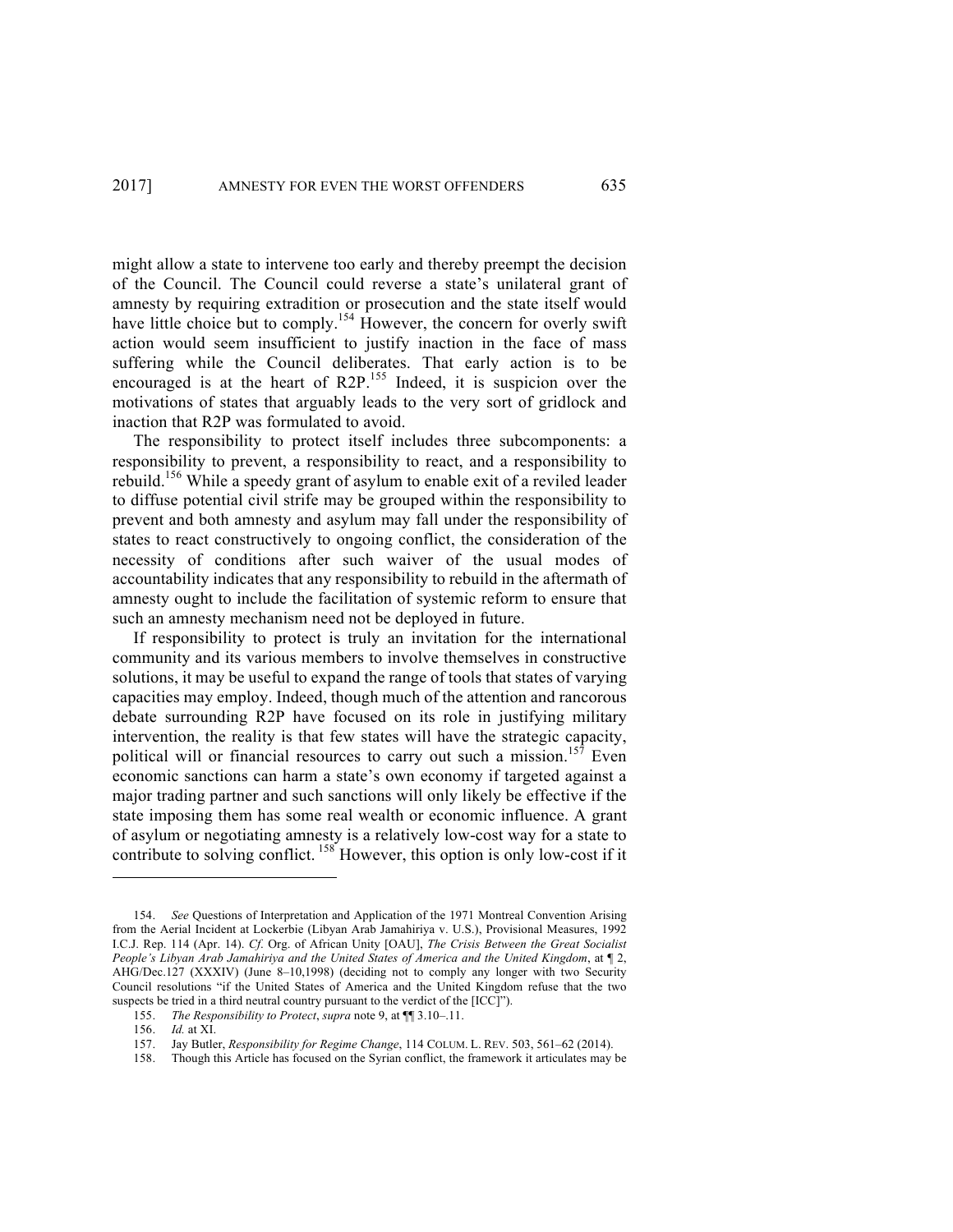does not expose the state granting it to other sanction (whether reputational, legal or economic) for non-compliance with international criminal proceedings.

Enabling a wider range of states to participate in achieving conflict resolution could in turn broaden support and strengthen legitimacy for the responsibility to protect itself.<sup>159</sup> Indeed, if smaller, weaker states could rely on R2P to proffer options for conflict resolution so as to regard themselves as R2P enforcers and not merely potential R2P targets, the doctrine might cease to be regarded solely as a justification for the unilateralist predilections of rich and powerful states.<sup>160</sup>

#### **CONCLUSION**

This Article has not sought to argue that amnesty and asylum are always to be preferred over other policy instruments. Instead, it has articulated the position that these mechanisms may be understood to fall within the responsibility to protect framework.

Amnesty or asylum may be compatible with R2P and vindicate the principle's aims when used to protect a population through cessation or prevention of open hostilities, exchanged in consideration for the amnesty recipients' foregone ability to continue the conflict and accompanied by some statement of guilt to acknowledge the harm done and to affirm the validity of the core norms whose breach is the subject of the amnesty.

Reevaluating amnesty through the lens of R2P also shines new light on the values and tradeoffs of the long-running debate over the compatibility

applicable elsewhere. For example, Cuba facilitated negotiations to bring to an end the long-running civil war in Colombia. As part of the peace agreement, rebel fighters were offered amnesty in exchange for laying down their weapons. A state acting to broker an end to conflict through the promulgation of amnesty would, per this Article's thesis, be viewed as discharging the responsibility to protect rather than frustrating the aims of international criminal justice by declining to insist on prosecution. *See* Alan Gomez, *Cuba Plays Critical Role in Colombia Peace Deal*, USA TODAY (Aug. 25, 2016), https://www.usatoday.com/story/news/world/2016/08/25/cuba-colombia-farc-peace-deal/87432410/; Nicolas Casey, *Colombia Signs Peace Agreement with FARC after 5 Decades of War*, NY Times (Sept 26, 2016), https://www.nytimes.com/2016/09/27/world/americas/colombia-farc-peace-agreement.html

<sup>?</sup>mcubz=3. 159. *See* E. Tendayi Achiume, *Syria, Cost-sharing, and the Responsibility to Protect Refugees*,

<sup>100</sup> MINN. L. REV. 687, 750–52 (2015) (arguing that "a focus on less controversial, non-coercive RtoP commitments such as refugee cost-sharing increases the likelihood that states with concerns about pretextual (or any) use of collective coercive measures would actually cooperate under the RtoP framework" and that "[p]rioritizing non-coercive measures would deepen the support of middle powers such as India, Brazil and South Africa for RtoP").

<sup>160.</sup> U.N. GAOR, 59th Sess., 87th Plen. Mtg. at 18, U.N. Doc. A/59/PV.87 (Apr. 7, 2005) (statement of Mr. Zarif of Iran: "There is a grave concern that the concept of 'responsibility to protect' could be invoked by certain countries to pursue their own political agenda and that, through that idea, some parts of the world may become potential theatres for their intervention.").